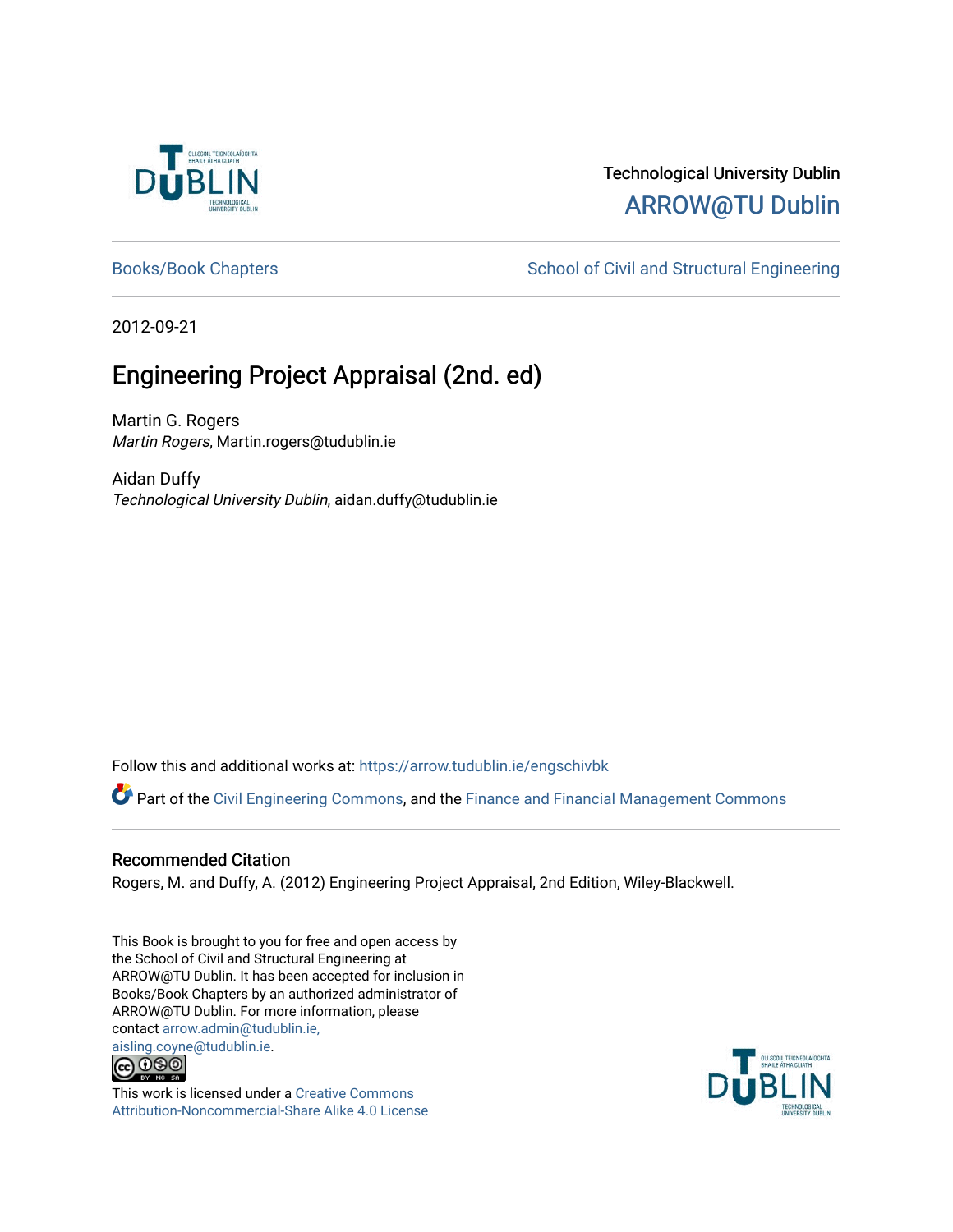# **Contents**

*Preface*, *xiii Introduction*, *xv* 

# **PART 1 ECONOMICS-BASED PROJECT APPRAISAL TECHNIQUES, 1** *Eface, xiii*<br> *Correlation, av*<br> **COPYRIGHTED PROJECT APPRAISAL T**<br> **Decision Making and Project Appraisal, 3**<br>
1.1 Decision making contexit, 3<br>
1.2 Techniques for decision making, 4<br>
1.2.1 Non-analytical decision making,

#### **1 Decision Making and Project Appraisal , 3**

- 1.1 Decision making context, 3
- 1.2 Techniques for decision making, 4
	- 1.2.1 Non-analytical decision making, 4
	- 1.2.2 Analytical decision making, 6
	- 1.2.3 Reasoned choice, 6
	- 1.2.4 Classical rational decision making, 7
	- 1.2.5 Behavioural decision making, 10
	- 1.2.6 Irrational decision making, 11
	- 1.2.7 Political involvement in the project planning process, 12
- 1.3 Primacy of the rational model, 13
- 1.4 Decision-making conditions, 14
	- 1.4.1 Certainty, 14
	- 1.4.2 Risk, 15
	- 1.4.3 Uncertainty, 15
- 1.5 Project planning process, 16
	- 1.5.1 Identifying project options, 16
	- 1.5.2 Identifying attributes/criteria of evaluation, 17
	- 1.5.3 Methods for engineering project appraisal, 19
- 1.6 Example of a decision process, 22
	- 1.6.1 Case study 1: Economic analysis of alternative port access routes for a major city, 23
	- 1.6.2 Case study 2: Multicriteria analysis of alternative waste management strategies for a region, 24
- 1.7 Summary, 25
- 1.8 Review of succeeding chapters, 26

References, 27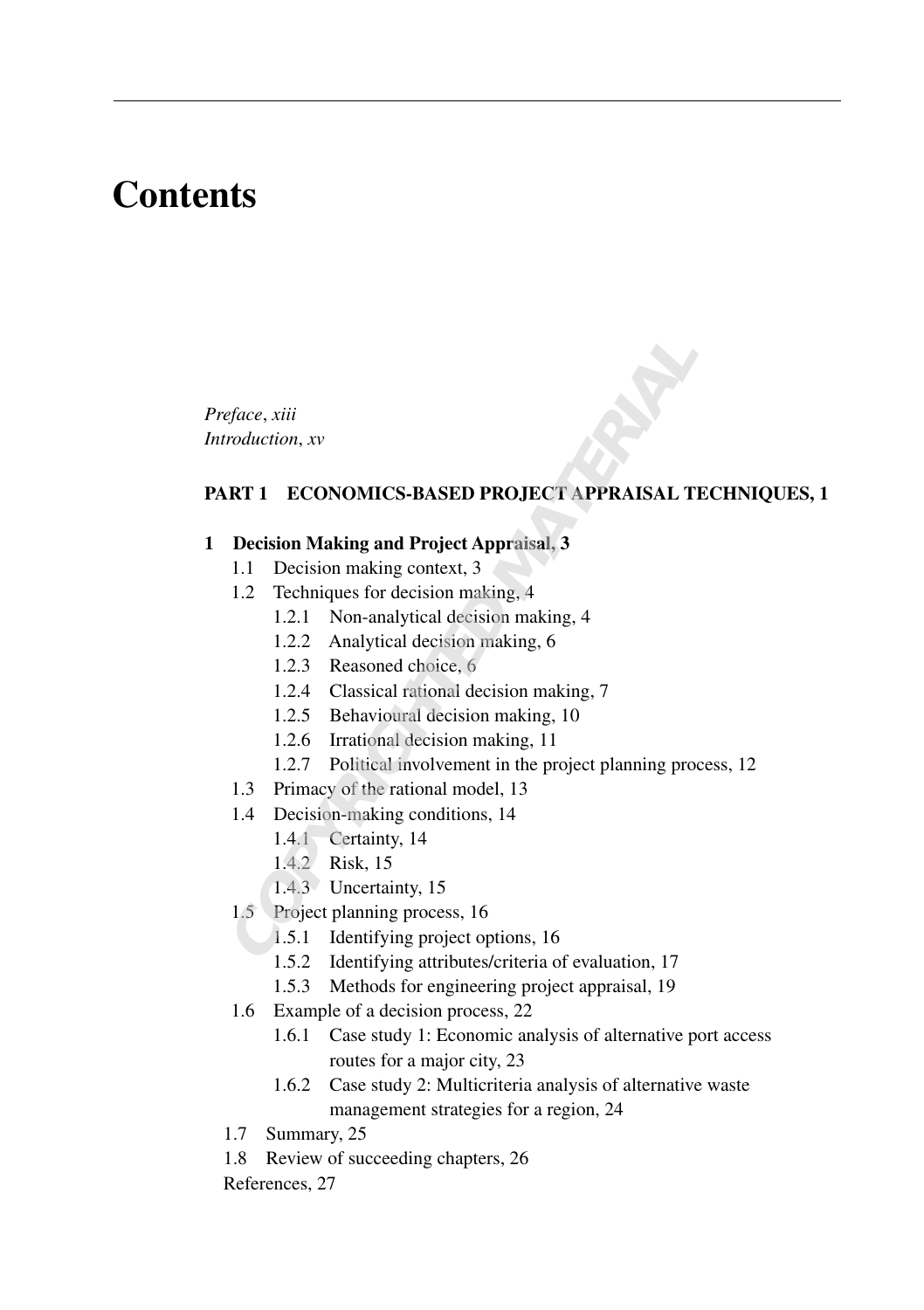#### **2 Basic Tools for Economic Appraisal , 29**

- 2.1 Introduction, 29
- 2.2 The time value of money, 29
- 2.3 The estimation of interest, 30
- 2.4 Simple and compound interest, 31
- 2.5 Nominal and effective interest rates, 33
	- 2.5.1 Nominal interest rates, 33
	- 2.5.2 Effective interest rates, 34
- 2.6 Continuous compounding, 34
- 2.7 Time equivalence, 35
- 2.8 Economic computation, 37
	- 2.8.1 Symbols, 37
	- 2.8.2 Formulae for single payments, 38
	- 2.8.3 Uniform series formulae, 39
	- 2.8.4 Geometric series formulae, 43
	- 2.8.5 Calculations involving unknown interest rates, 46
	- 2.8.6 Calculation of unknown years, 48
	- 2.8.7 Additional examples, 48
- 2.9 Summary, 50

#### **3** Present Worth Evaluation, 51

- 3.1 Introduction, 51
- 3.2 Present worth the comparison process, 52
	- 3.2.1 Comparing options with equal lives, 52
	- 3.2.2 Comparing options with unequal lives, 53
	- 3.2.3 Comparing options with infinite lives, 55
	- 3.2.4 Life-cycle cost analysis, 58
	- 3.2.5 Payback comparison method, 60
	- 3.2.6 Additional examples, 63
- 3.3 Summary, 65

#### **4 Equivalent Annual Worth Computations, 67**

- 4.1 Introduction, 67
- 4.2 The pattern of capital recovery, 67
- 4.3 Modifying annual payments to include salvage value, 69
- 4.4 Evaluating a single project, 71
- 4.5 The comparison process, 72
	- 4.5.1 Introduction, 72
	- 4.5.2 Equal life projects, 72
	- 4.5.3 Lease or buy? 72
	- 4.5.4 Projects with different lives, 73
	- 4.5.5 Projects with infinite lives, 75
- 4.6 Summary, 77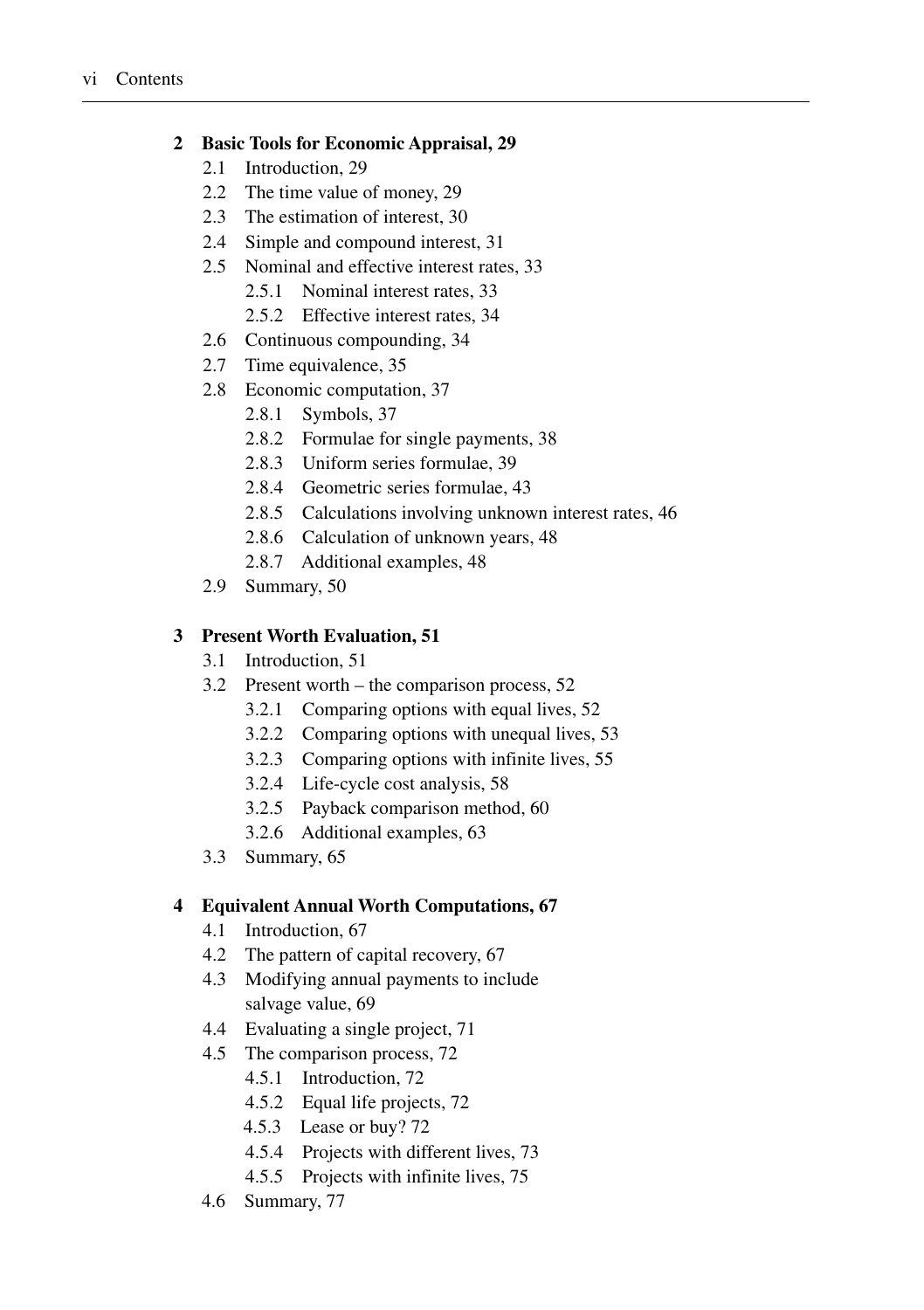#### **5 Rate of Return Computation , 79**

- 5.1 Introduction, 79
- 5.2 Minimum Acceptable Rate of Return (MARR), 79
- 5.3 Internal Rate of Return (IRR), 80
- 5.4 IRR for a single project, 80
	- 5.4.1 Calculating IRR for a single project using present worth, 80
	- 5.4.2 Calculating IRR for a single project using annual worth, 82
	- 5.4.3 Single projects with more than one possible rate of return, 82
	- 5.4.4 External Rate of Return (ERR), 83
	- 5.4.5 Historical External Rate of Return (HERR), 84
	- 5.4.6 Project balance method, 85
	- 5.4.7 Unequal lives, 86
- 5.5 Incremental analysis, 87
	- 5.5.1 Using rate of return analysis for ranking multiple mutually exclusive options, 89
	- 5.5.2 Using IRR to analyse options with different lives, 93
- 5.6 Summary, 94

#### **6 Benefit/Cost Ratio, Depreciation and Taxation , 96**

- 6.1 Introduction, 96
- 6.2 Costs, benefits and disbenefits, 96
- 6.3 Estimating the benefit/cost ratio for a single project, 97
- 6.4 Comparing mutually exclusive options using incremental benefit/cost ratios, 98
- 6.5 Depreciation, 99
	- 6.5.1 Straight-line depreciation, 99
	- 6.5.2 Declining balance depreciation, 100
- 6.6 Taxation, 102
- 6.7 Summary, 104
	- 6.7.1 Benefit/cost ratio, 104
	- 6.7.2 Depreciation, 105

#### **7 Cost–Benefit Analysis of Public Projects , 107**

- 7.1 Introduction, 107
- 7.2 Historical background to cost–benefit analysis, 108
- 7.3 Theoretical basis for cost–benefit analysis, 110
- 7.4 The procedure of cost–benefit analysis, 111
- 7.5 Identifying the main project options, 111
- 7.6 Identifying costs and benefits, 111
- 7.7 Placing valuations on all costs and benefits/disbenefits, 112
	- 7.7.1 Shadow pricing, 113
	- 7.7.2 Non-market valuation of costs/benefits, 114
- 7.8 Assessing and comparing the cost–benefit performance of options, 115
- 7.9 Sensitivity analysis, 117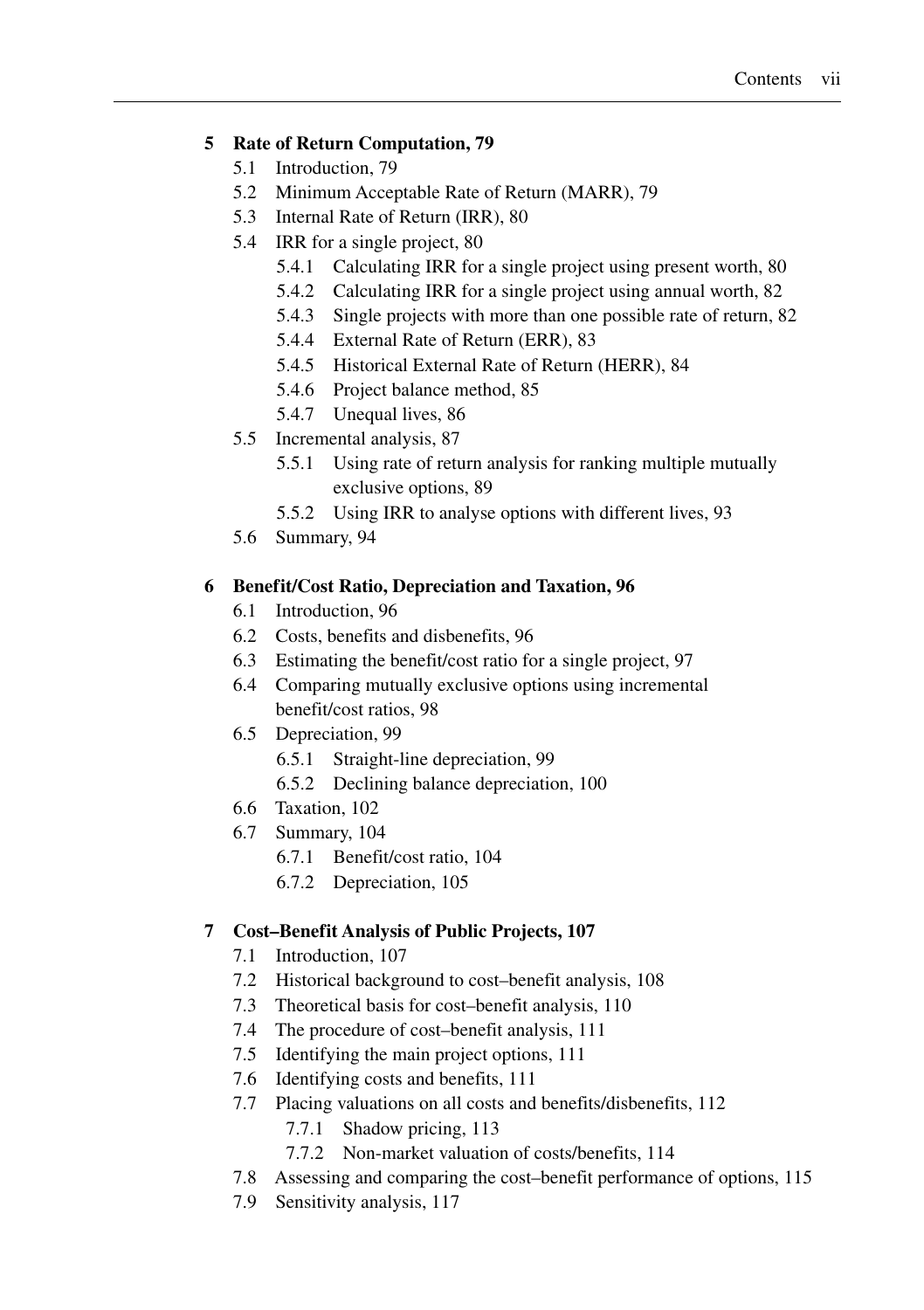- 7.10 Final decision, 119
- 7.11 Case study: the cost–benefit analysis of a highway improvement project, 119
	- 7.11.1 Background to cost–benefit analysis for transport projects, 119
	- 7.11.2 Introduction to the case study, 122
	- 7.11.3 Data, 122
	- 7.11.4 Solution, 123
- 7.12 Case study: water supply scheme in a developing country, 128
	- 7.12.1 Background to cost/benefit analysis of water projects, 128
	- 7.12.2 Introduction to the case study, 131
	- 7.12.3 Solution, 131
- 7.13 Case study: cost–benefit analysis of sewer flooding alleviation, 135
	- 7.13.1 Introduction to the case study, 135
	- 7.13.2 Solution, 135
- 7.14 Advantages and disadvantages of traditional cost–benefit analysis, 137
- 7.15 Techniques for valuing non-economic impacts, 138
	- 7.15.1 Techniques using surrogate market prices, 138
	- 7.15.2 Contingent valuation methods, 143
	- 7.15.3 Integrating sustainability into cost–benefit analysis, 147
- 7.16 Using cost–benefit analysis within different areas of engineering, 148
	- 7.16.1 Flood alleviation, 148
	- 7.16.2 Health, 149
	- 7.16.3 Agriculture/irrigation, 149
	- 7.16.4 Transport, 150
- 7.17 Summary, 151

## **8 Economic Analysis of Renewable Energy Supply and Energy Efficient Projects , 154**

- 8.1 Introduction, 154
- 8.2 Policy context, 154
- 8.3 Renewable energy supply and energy efficient technologies, 157
	- 8.3.1 Fossil-fuelled power generation, 158
	- 8.3.2 Biomass and bioenergy, 159
	- 8.3.3 Wind power, 160
	- 8.3.4 Solar energy, 162
	- 8.3.5 Buildings, 162
- 8.4 Economic measures for renewable energy and energy efficient projects, 163
	- 8.4.1 Aspects of renewable energy supply and energy efficient analysis, 163
	- 8.4.2 Conventional economic measures, 171
	- 8.4.3 Special economic measures, 176
	- 8.4.4 Choosing economic measures, 178
- 8.5 Estimating GHG emissions, 179
	- 8.5.1 Life-cycle assessment, 179
	- 8.5.2 Carbon dioxide equivalent, 180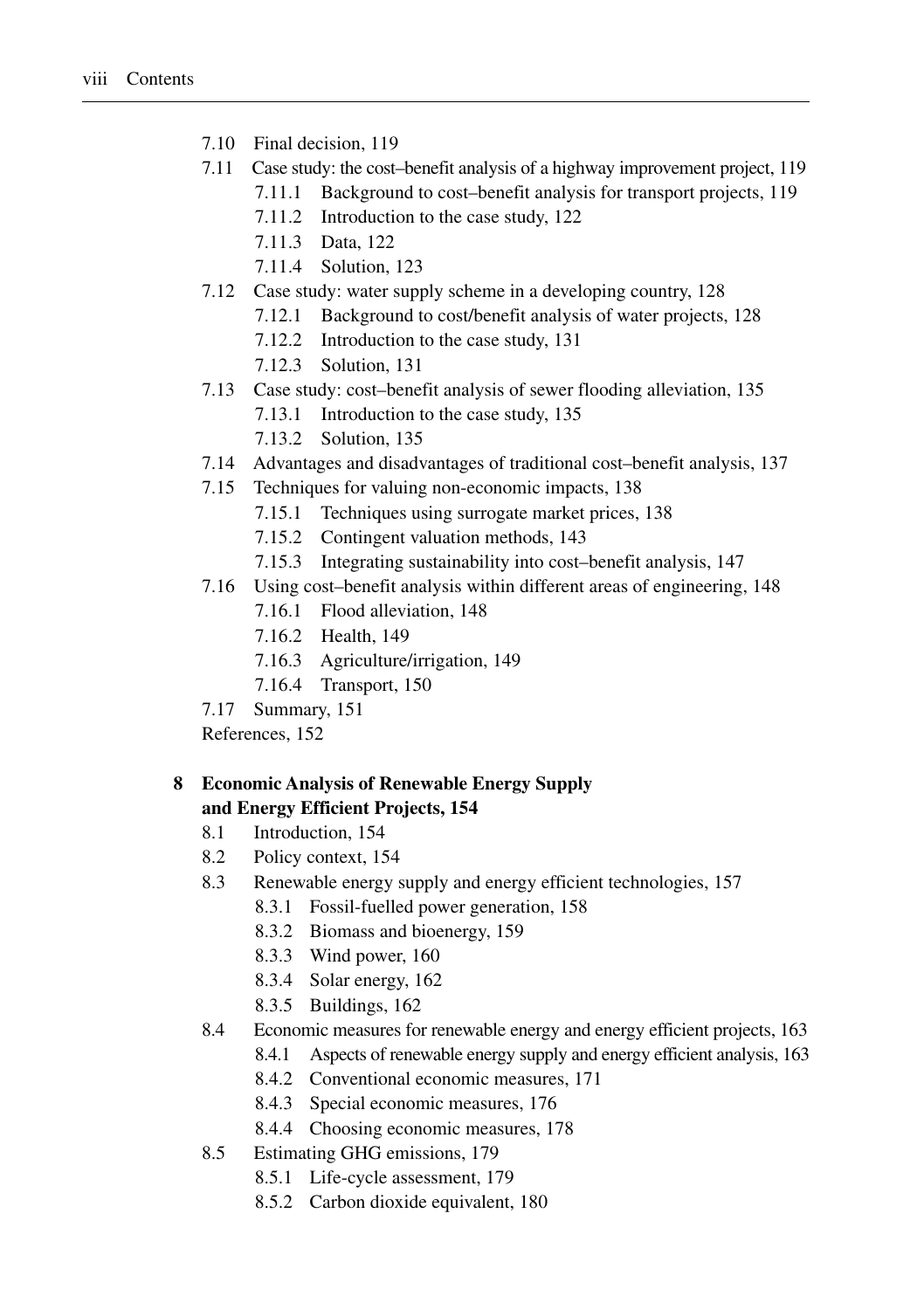- 8.5.3 Energy and GHG accounting methods, 181
- 8.5.4 Marginal abatement cost of carbon, 183
- 8.6 Uncertainty, 183
	- 8.6.1 Sensitivity analysis, 185
	- 8.6.2 Scenarios, 185
	- 8.6.3 Monte Carlo analysis, 186
- 8.7 Case studies, 186
	- 8.7.1 Compressed air energy storage, 186
	- 8.7.2 Policy assessment of domestic PV, 189

#### **9 Value for Money in Construction, 193**

- 9.1 Definition of Value for Money, 193
- 9.2 Defining Value for Money in the context of a construction project, 194
- 9.3 Achieving Value for Money during construction, 194
- 9.4 Whole-life costing, 195
	- 9.4.1 Relationship between Value for Money framework and whole-life decision making, 195
	- 9.4.2 Baseline costs vs. actual performance over 'whole-life', 196
- 9.5 The concept of 'milestones', 196
	- 9.5.1 Value for Money review, 196
	- 9.5.2 Financial review, 197
	- 9.5.3 Project management delivery systems review, 197
- 9.6 Detailed description of the Value for Money framework, 197
	- 9.6.1 Value Management, 199
	- 9.6.2 Risk Management, 201
	- 9.6.3 Project execution plan, 203
	- 9.6.4 Control procedures, 204
	- 9.6.5 Project reports, 205
- 9.7 Value for Money and design, 206
	- 9.7.1 Maximising business effectiveness, 207
	- 9.7.2 Delivering effective project management, 207
	- 9.7.3 Achieving the required financial performance, 208
	- 9.7.4 Achieving a positive impact on the local environment, 209
	- 9.7.5 Minimising operational maintenance costs and environmental impact, 209
	- 9.7.6 Ensuring compliance with third-party requirements, 210
	- 9.7.7 Assessing the relative importance of the different value drivers, 210
	- 9.7.8 Concluding comments on achieving Value for Money through good design, 210
- 9.8 Is there a conflict between Sustainability and Value for Money, 211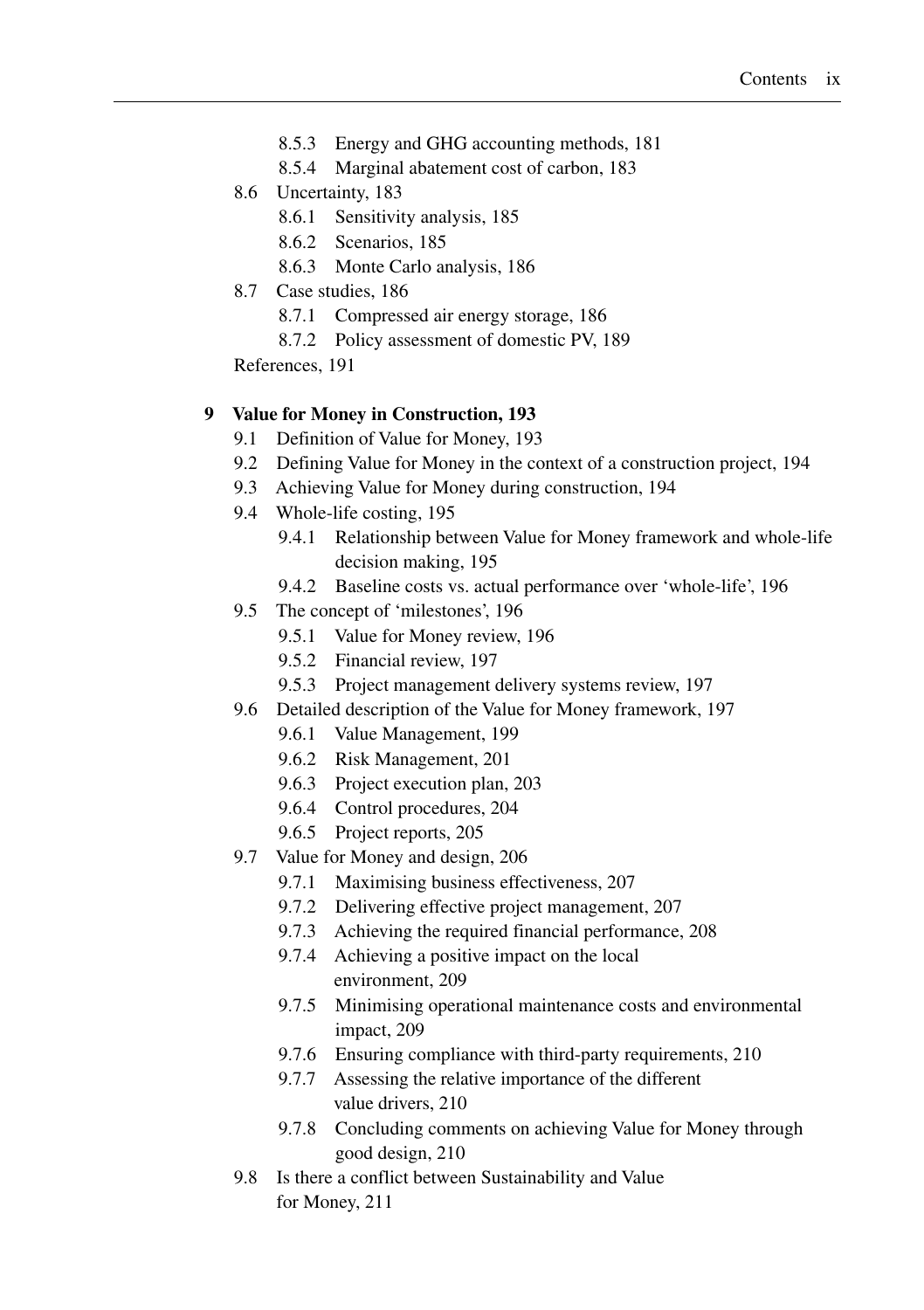- 9.9 The role of better managed construction in delivering projects on time and within budget, 213
	- 9.9.1 Establishing effective construction programmes, 214
	- 9.9.2 Developing and supporting well-focused and capable clients, 214
	- 9.9.3 Basing both design and decision making on whole-life costing, 214
	- 9.9.4 Using appropriate procurement and contracting strategies, 214
	- 9.9.5 Working collaboratively through fully integrated teams, 214
	- 9.9.6 Evaluating the project's performance, 215

#### 10 Other Economic Analysis Techniques, 216

- 10.1 Introduction, 216
- 10.2 Cost effectiveness, 216
	- 10.2.1 Final comment, 219
- 10.3 The Planned Balance Sheet, 220
	- 10.3.1 The relevance of pure CBA to planning problems, 221
	- 10.3.2 Lichfield's Planned Balance Sheet, 222
	- 10.3.3 Layout of the Planned Balance Sheet, 224
	- 10.3.4 Conclusions, 227
- 10.4 Hill's Goal Achievement Matrix, 227
	- 10.4.1 Goal Achievement Matrix and the rational planning process, 228
	- 10.4.2 The basic steps used to form the matrix, 229
	- 10.4.3 Formulating the objectives, 229
	- 10.4.4 Evaluating costs and benefits within the Goal Achievement Matrix, 230
	- 10.4.5 The structure of the matrix, 231
	- 10.4.6 Uncertainty within Goal Achievement Matrix, 232
	- 10.4.7 The simplified Goal Achievement method, 232
	- 10.4.8 An advanced version of the Goal Achievement Matrix, 234
	- 10.4.9 Concluding notes on the Goal Achievement Matrix, 236
- 10.5 Summary, 239

References, 240

# **PART 2 NON-ECONOMIC-BASED PROJECT APPRAISAL TECHNIQUES , 241**

#### 11 Multicriteria Analysis, 243

- 11.1 Introduction, 243
- 11.2 Multicriteria evaluation models, 244
- 11.3 Simple non-compensatory methods, 246
	- 11.3.1 Dominance, 246
	- 11.3.2 Satisficing methods, 248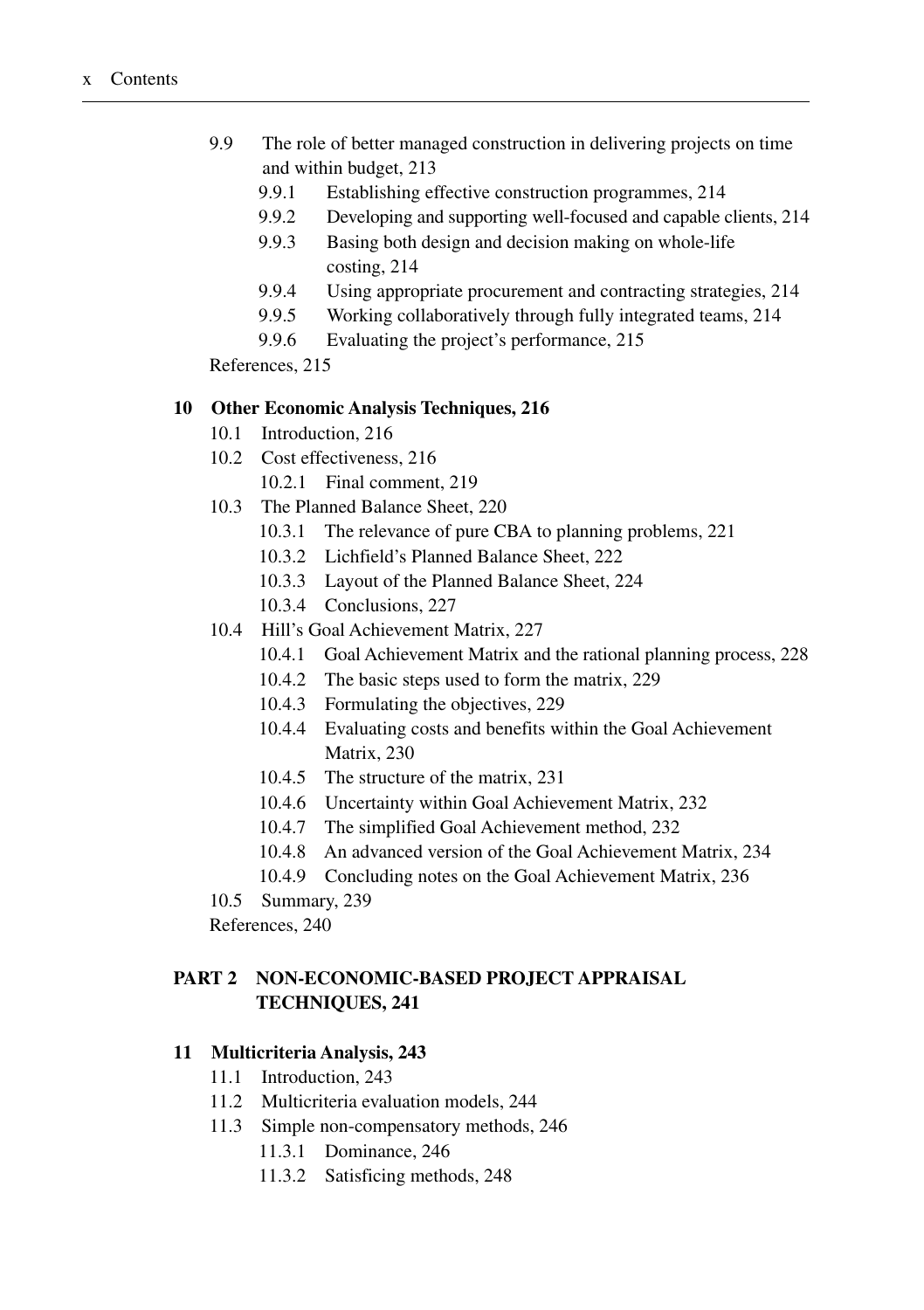- 11.3.3 Sequential Elimination Methods, 250
- 11.3.4 Attitude-Oriented Methods, 253
- 11.4 Summary, 255

#### 12 The Simple Additive Model, 257

- 12.1 Background, 257
- 12.2 Introduction to the Simple Additive Weighting (SAW) Method, 259
- 12.3 Sensitivity testing, 261
- 12.4 Probabilistic Additive Weighting, 264
	- 12.4.1 Expected value, 265
	- 12.4.2 Variance, 266
- 12.5 Assigning weights to the decision criteria, 270
	- 12.5.1 Presumption of equal weights, 270
	- 12.5.2 Ranking system for obtaining weights, 270
	- 12.5.3 Ratio system for obtaining weights, 272
	- 12.5.4 Pairwise comparison weighting system, 273
	- 12.5.5 The resistance-to-change grid, 274
	- 12.5.6 Hierarchy of weights, 276
	- 12.5.7 Multiple weighting systems, 279
	- 12.5.8 Scoring systems for the criteria, 281
- 12.6 Checklists, 282
	- 12.6.1 Environmental Evaluation System, 283
	- 12.6.2 Sondheim's Environmental Assessment Methodology, 287
	- 12.6.3 Mongkol's Methodology, 289
- 12.7 Case Study: Using the Simple Additive Weighting Model to choose the best transport strategy for a major urban centre, 292
	- 12.7.1 Assessing the importance weightings for the decision criteria, 293
	- 12.7.2 Assessment of each option on each of the subcriteria, 295
	- 12.7.3 Results of the multicriteria assessment, 296
	- 12.7.4 Sensitivity analysis, 297
- 12.8 Summary, 298

References, 298

#### 13 Analytic Hierarchy Process (AHP), 300

- 13.1 Introduction, 300
- 13.2 Hierarchies, 301
- 13.3 Establishing priorities within hierarchies, 301
- 13.4 Establishing and calculating priorities, 303
	- 13.4.1 Deriving priorities using an approximation method, 304
	- 13.4.2 Deriving exact priorities using the iterative eigenvector method, 306
	- 13.4.3 Example of the Exact Method for determining priorities, 308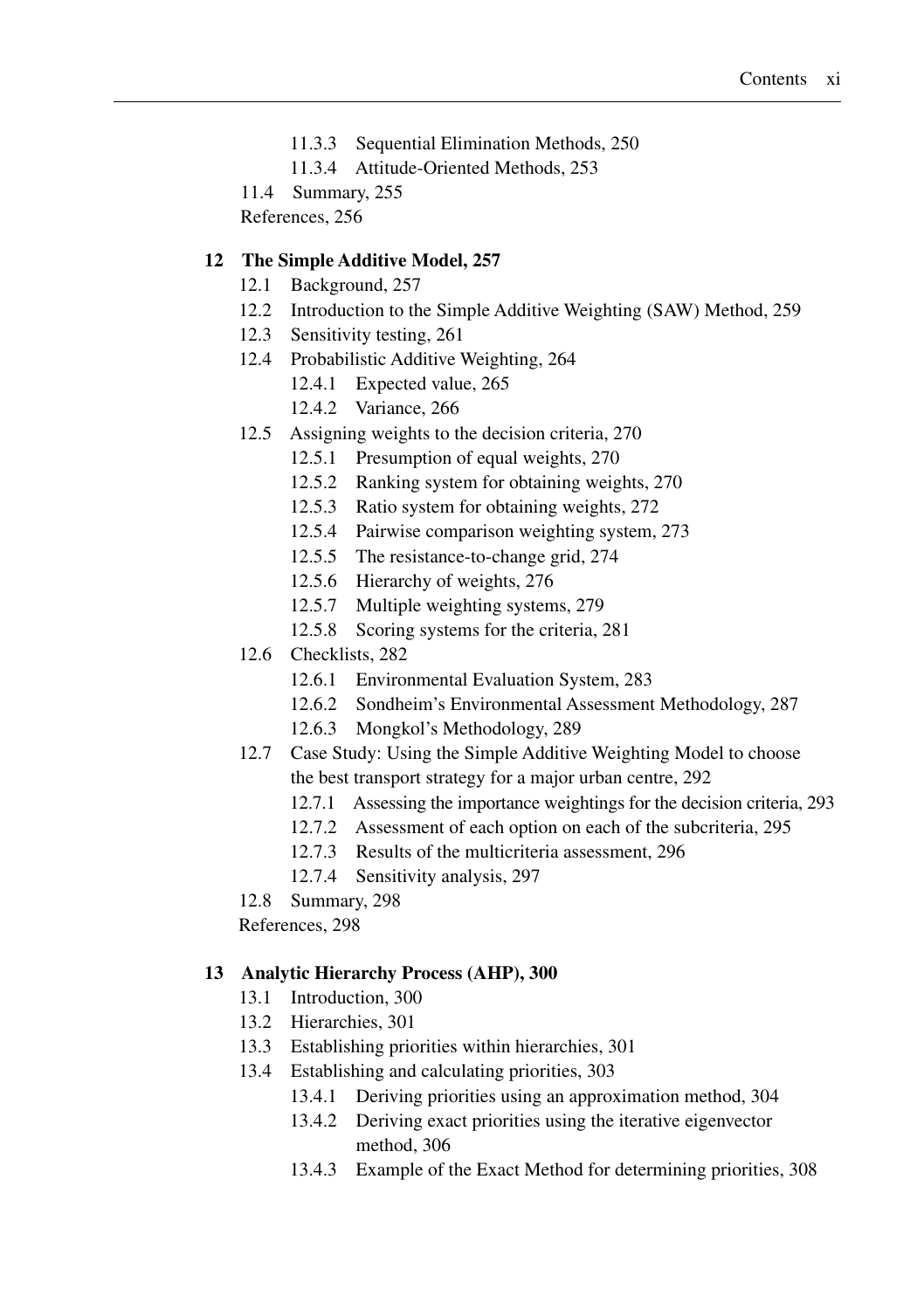13.5 Relationship between AHP and the Simple Additive Weighting (SAW) model, 316

13.6 Summary, 316

References, 317

#### 14 Concordance Techniques, 318

- 14.1 Introduction, 318
- 14.2 Concordance Analysis, 319
- 14.3 PROMETHEE I and II, 321
- 14.4 ELECTRE I, 328
	- 14.4.1 Obtaining a ranking from the concordance and discordance indices, 330
- 14.5 Other Concordance Models, 331
	- 14.5.1 Indifference and preference thresholds, 331
	- 14.5.2 ELECTRE III and PROMETHEE (5th Form), 333
- 14.6 Summary, 339

References, 342

#### 15 Concluding Comments, 343

- 15.1 Introduction, 343
- 15.2 Which project appraisal technique should one use? 343

15.3 Future challenges, 344

References, 345

 Interest Factor Tables, 346 Index, 368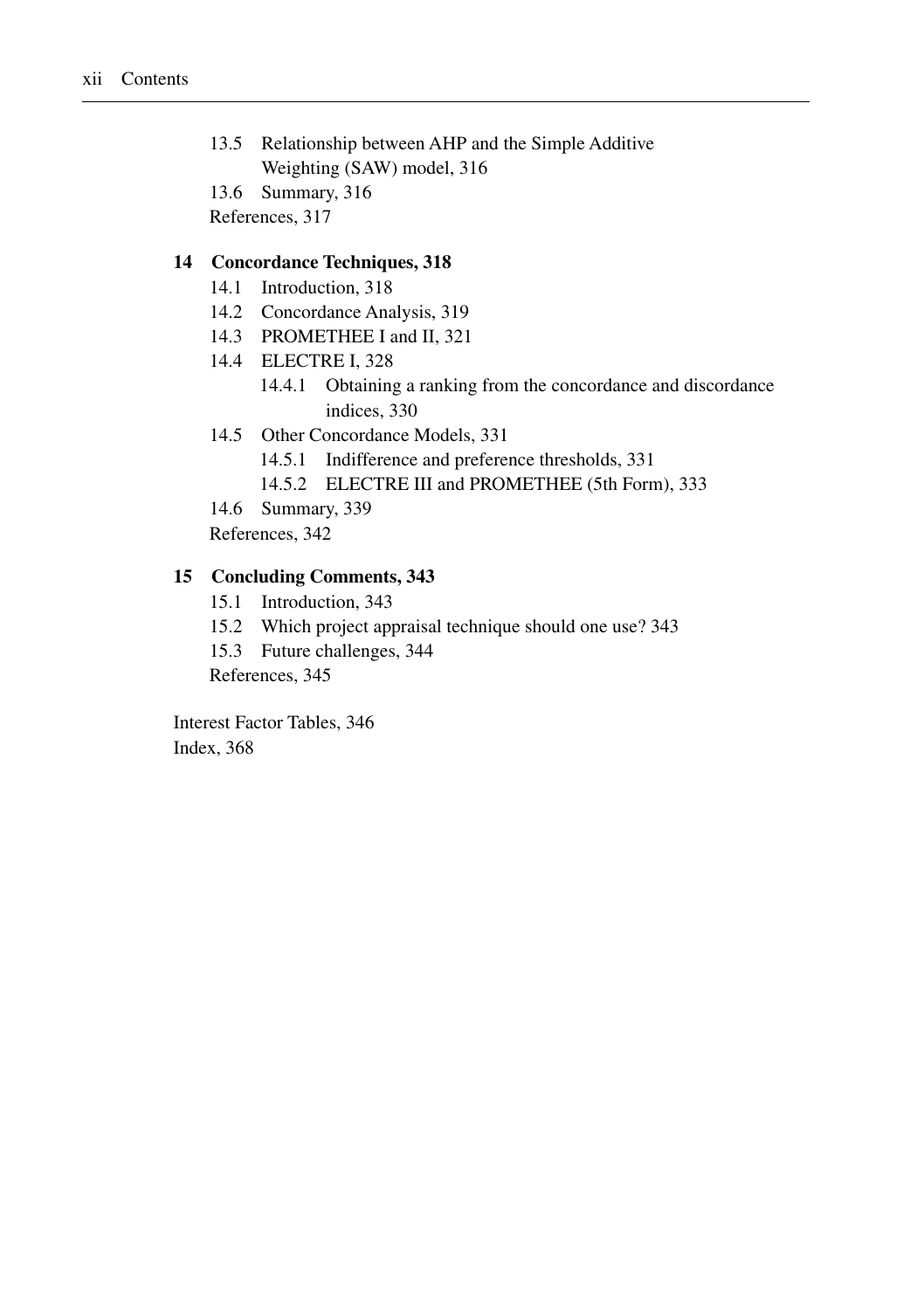# **Chapter 1 Decision Making and Project Appraisal**

#### **1.1 Decision making context**

 Let us firstly discuss the identity of the decision maker. In answer to the question as to whether individuals or organisations make decisions, it is a widely held view that managerial decision making is essentially an individual process, but one which takes place within an organisational context. Therefore, while the decision maker is central to the process, any given decision made may influence other individuals and groups both within and outside the organisation, as well as having the potential to influence the surrounding economic, social and technical environment within which they all operate.

 In the particular context of engineering project appraisal, complex decisions may need to be resolved involving not only the definition and evaluation of alternative actions, but also the resolution of how the chosen project should be physically undertaken. Such complex decisions, often involving the expenditure of vast amounts of money, are rarely taken by one single individual decision maker, such as a government minister, a technical expert or an administrator. Even if the final legal responsibility does lie with one specific individual, the decision will only be taken after consultation between this designated individual and other interested parties. For example, the final decision regarding whether a major highway project will proceed is the responsibility of the relevant government minister. However, his or her decision is made only after a consultation process with interested parties has been completed, usually by means of a formal public inquiry at which all affected parties are represented. Such a decision could in some cases be the ultimate responsibility of a collection of individual decision makers, such as a cabinet of government ministers or an elected or appointed body. Groups seeking to directly influence the decision maker, such as professional representative institutions or local community groups, could be directly affected by the decision. All these 'actors' are what Banville *et al* . (1993) call primary stakeholders in the decision process. They have a pre-eminent interest in the outcome of the process and will intercede to directly influence it. Also, **On making context**<br>
tus firstly discuss the identity of the decision maker. In answe<br>
whether individuals or organisations make decisions, it is a wi<br>
a magerial decision making is essentially an individual proces<br>
respla

*Engineering Project Appraisal: The Evaluation of Alternative Development Schemes*, Second Edition. Martin Rogers and Aidan Duffy. © 2012 John Wiley & Sons, Ltd. Published 2012 by John Wiley & Sons, Ltd.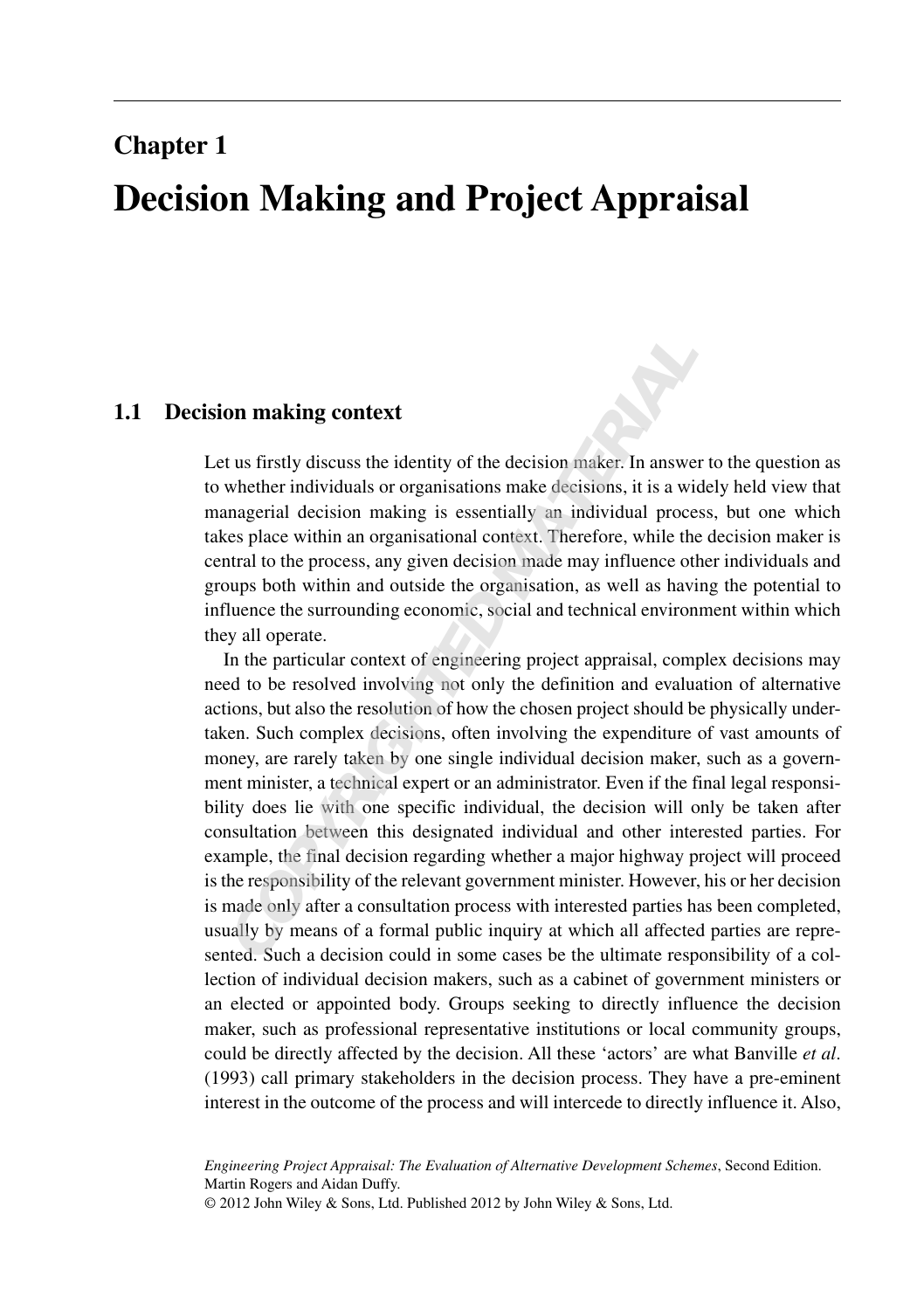there are third parties to the decision, such as environmental and economic pressure groups that are affected only in general terms by the decision. Termed secondary stakeholders, they do not actively participate in making the decision. Their preferences, however, must be considered.

 In such complex cases, it is usual for one of the primary stakeholders central to the decision process to be identified and designated as the decision maker. In the context of the appraisal, therefore, the decision is, in effect, reduced to an individual process. The diverse backgrounds and differing perspectives of the various stakeholders may mean that not all can benefit directly from the decision-making procedure. This chosen stakeholder, as the designated decision maker, then plays a critical part in the process. In some circumstances, however, he or she may only be a spokesperson for all the stakeholders, both primary and secondary. Whatever the relative influence of the various actors, the process requires that a decision maker be identified, even if the objectives specified by the chosen party are those commonly held or assumed to be commonly held by the entire group of stakeholders.

 Although the actual process of decision making is generally carried out by the designated decision maker, in certain complex and/or problematic situations it is more usual for it to be undertaken by a separate party who is expert in the field of decision theory. This person, called the facilitator or the analyst, can work alone or as leader of a team. The function of the analyst is to explain the mechanics of the decision process to the decision maker, obtain all required input information and interpret the results, possibly with the use of decision models, in an easily understandable way.

 For the purposes of this book, it will be assumed that the decision maker is an individual, responsible for each step in the decision process, with the ability to directly influence the decision-making procedure.

# **1.2 Techniques for decision making**

 A decision is only needed when there is a choice between different options. Such a choice can be made using either a non-analytic or an analytic technique. The first type is used for less important, relatively trivial decisions. The second type is required for more complex decisions involving the irreversible allocation of significant resources. These techniques justify greater input in terms of time and expense on the part of the decision maker.

# *1.2.1 Non-analytical decision making*

 Some decisions are made without conscious consideration, on the basis that they are perceived by the decision maker as being 'right'. These are intuitive in nature and reflect an ingrained belief held by the decision maker in relation to the situation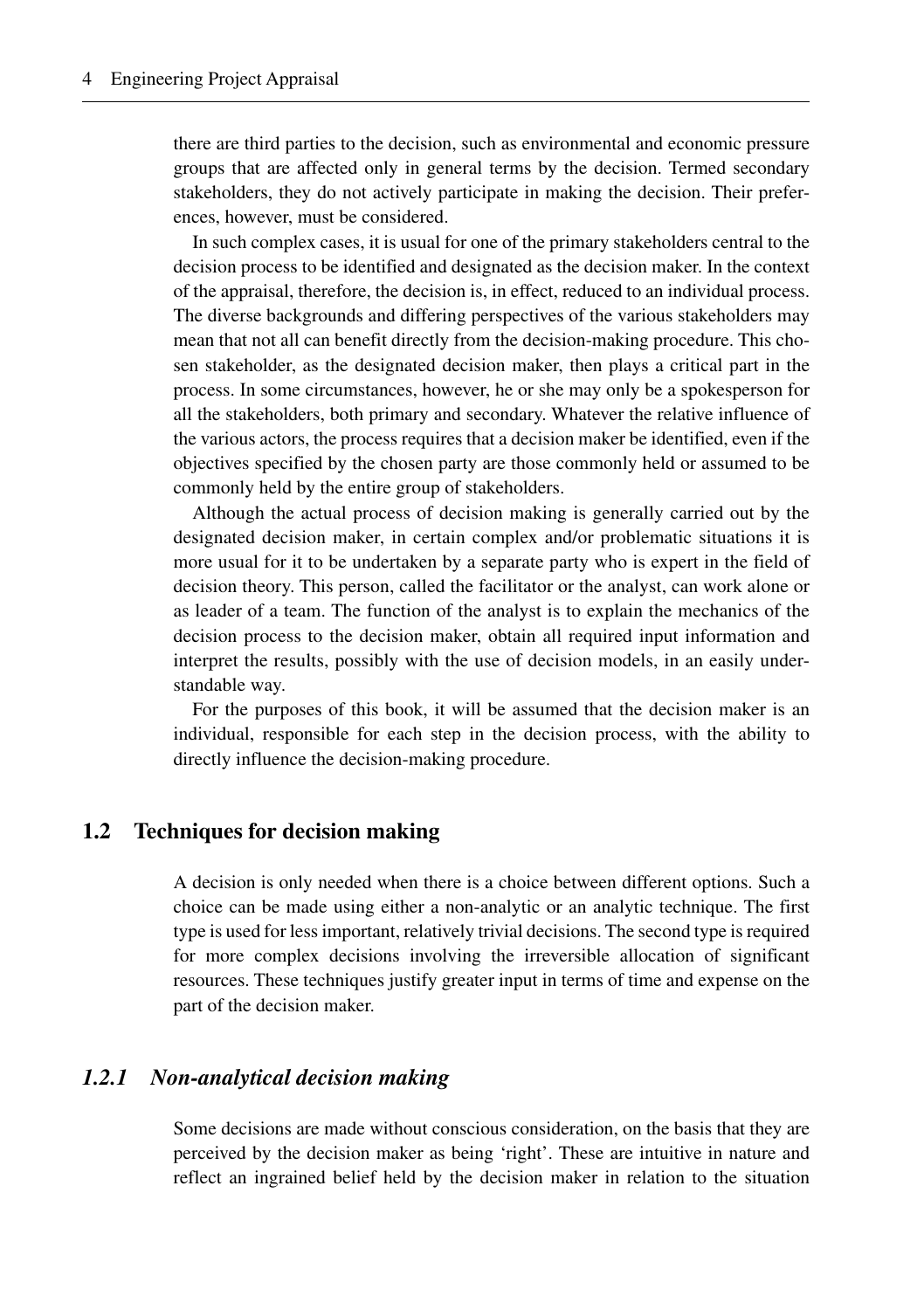under examination. There is, however, the danger that the decision environment may have changed and that new conditions could now prevail, resulting in the decision maker's intuition being misplaced and incorrect. For this reason, decisions based on intuition should only be used with extreme care, in matters where the outcome is of small consequence.

 The other type of decision in this category – judgemental decisions – are more 'rational' or reasoned in their approach than the first type. They are appropriate only for those decisions that recur. The decision maker consciously reasons out the probable outcomes of the possible alternatives using his or her judgement, which has been developed from past experience and general knowledge. He or she selects the alternative that he or she believes will deliver the most desirable outcome. For a large organisation where the same types of decision tend to recur very frequently, these types of decision can be very useful. The similarity between these frequently occurring decision situations allows the effective use of 'programmed' decisions where, like a computer-based algorithm, the selection of options is highly structured and consists of an ordered sequence of clearly defined steps. An example of such a programmed decision is the use of a code of practice by a structural engineer to design a reinforced concrete building. Because the set of design decisions is standard for such a process, the code of practice provides a guide for the designer regarding the major decisions that should be made and the sequence in which they should be addressed. Professional judgement alone is inadequate for this decision process, as such a problem can be very complicated. Because the code of practice is used successfully by structural engineers on a daily basis to design reinforced concrete structures, they have the confidence that using this 'programme' as a framework for their design decision will result in a properly designed building. Such codes of practice are not static, unchanging documents, but are amended as technological advances dictate. In general terms, within this type of decision, the 'programme' must be altered to take account of situational changes, be they alterations in the economic, social or technological environment.

 It is important, therefore, to distinguish between a programmed decision and a non-programmed decision. As previously defined, a programmed decision is applied to structured or routine problems, involving repetitive work and relying primarily on previously established criteria. Many of the problems at the lower levels of organisations are often routine and well defined, requiring less decision discretion and analysis. (For example, a relatively junior engineer in the organisation would be competent to carry out the structural design procedure referred to in the previous paragraph.) These are classified as 'non-analytical' decisions. Non-programmed decisions, on the other hand, are used for new, unstructured and ill-defined situations of a non-recurring nature, requiring substantial analysis on the part of the decision maker. Because of the unstructured nature of such decisions, managers, as they become more senior, are increasingly involved in these types of decisions  $(Figure 1.1)$ .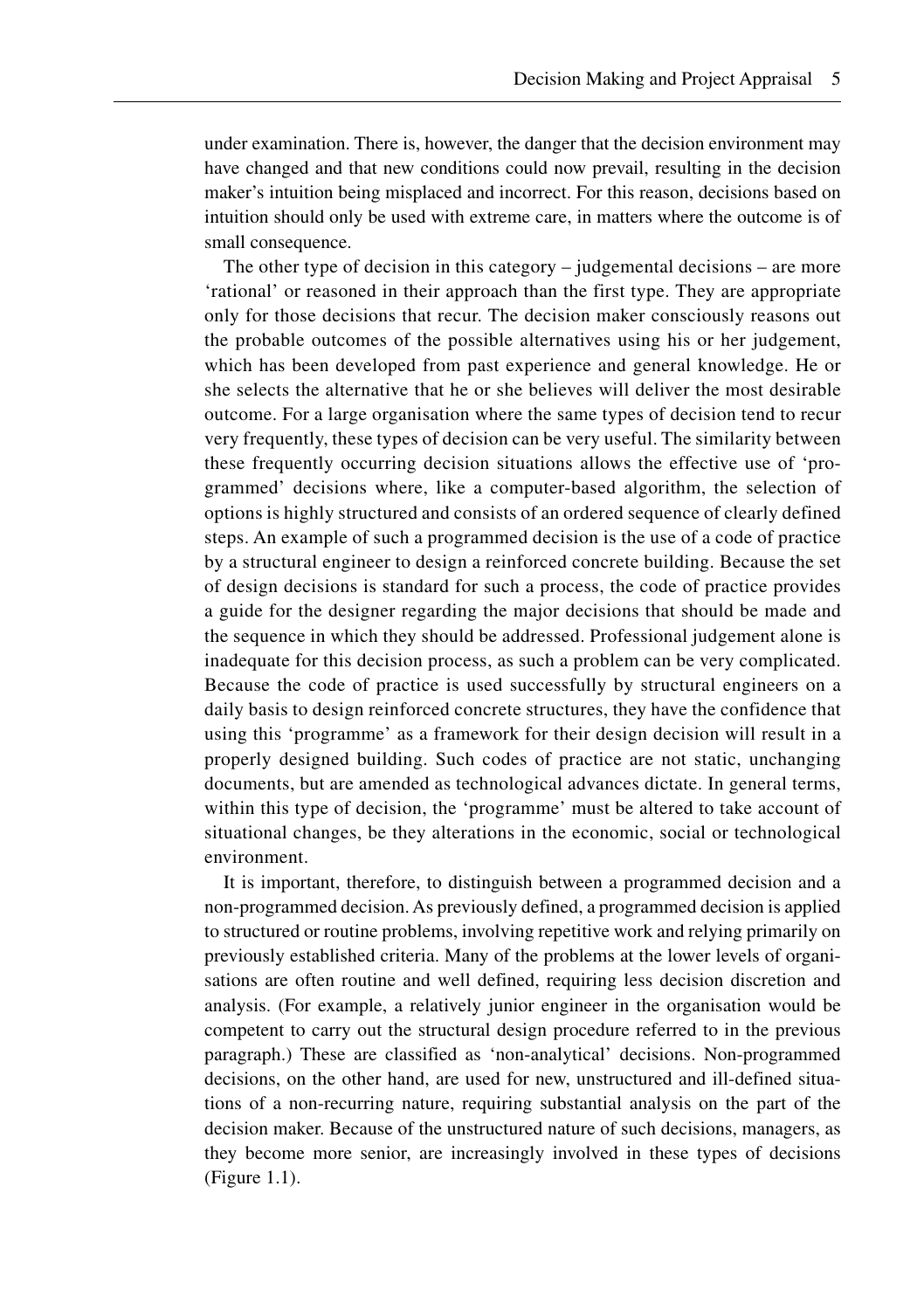

 **Figure 1.1** Types of problems and decisions at different levels of the organisation.

# *1.2.2 Analytical decision making*

 Non-programmed decisions are thus complicated in nature, involving a large number of factors where only correct actions will give rise to the desired results, and correct actions call for correct decisions carried out within an analytical framework. The probability of the correct choice being made in such situations is greatly increased by adopting a 'reasoned' or 'rational' approach that provides the appropriate analytical structure within which a coherent decision can be formulated.

# *1.2.3 Reasoned choice*

 The 'reasoned choice' model of individual or group decisions provides a technical foundation for non-programmed, non-recurring decisions (Zey, 1992). It comprises the following steps:

- *Recognising the problem*. The decision maker ascertains that a problem exists and that a decision must be reflected on.
- *Identifying goals* . The decision maker details the desired result or outcome of the process.
- *Generating and identifying options* . Different potential solutions are assembled prior to their evaluation.
- *Information search* . Characteristics of the alternative solutions are sought by the decision maker.
- *Assessing information on all options* . The information necessary for making a decision regarding the preferred option is gathered together and considered.
- Selection of preferred option. A preferred option is selected by the decision maker for implementation in the future.
- *Implementing the decision* . The chosen option is brought to completion.
- *Evaluation*. The decision is assessed after its implementation in order to evaluate it on the basis of its achieved results.

 Clear rationality, where a judgement is arrived at following a sequence of deliberately followed logical steps, lies at the basis of this model for decision making.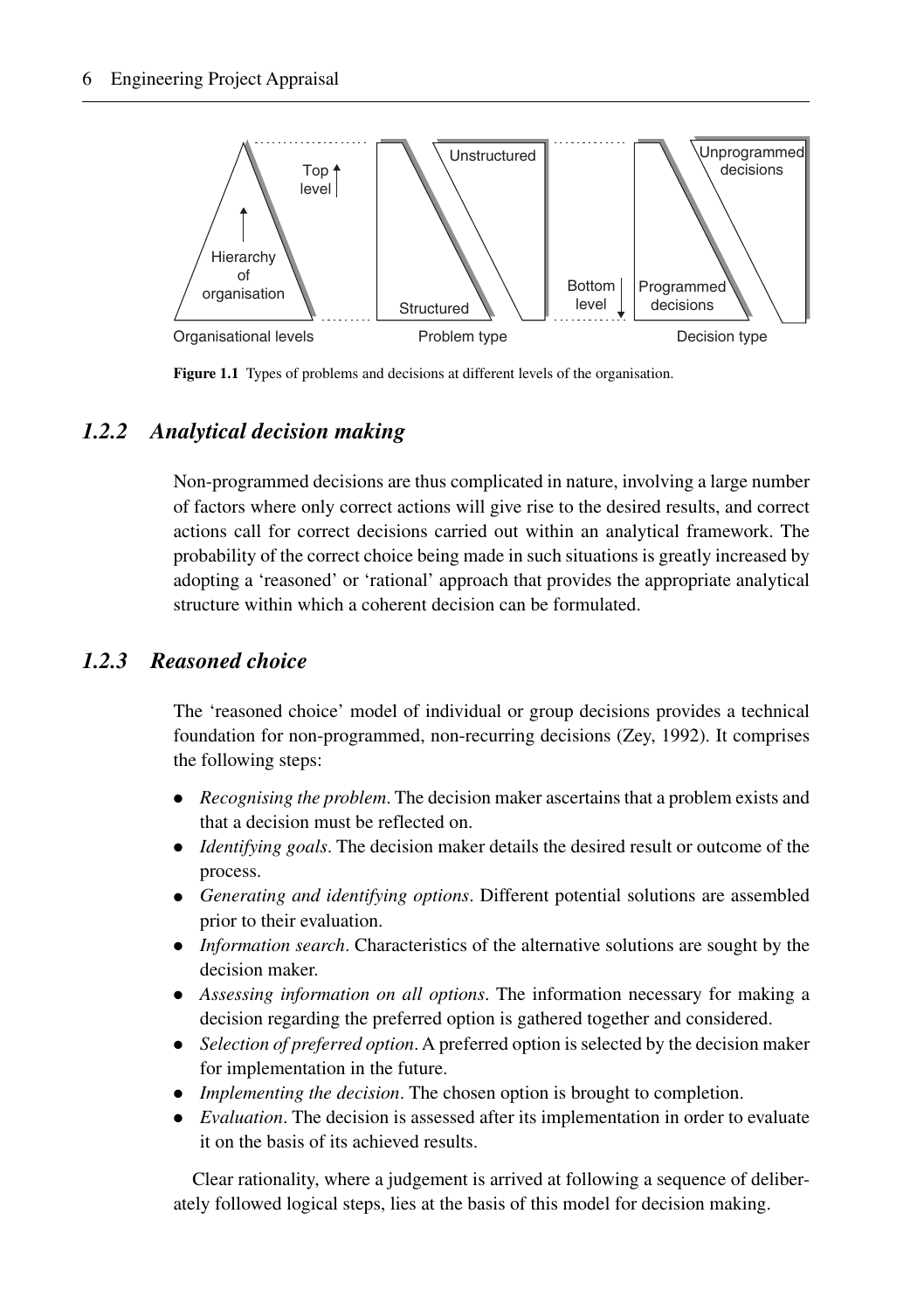# *1.2.4 Classical rational decision making*

 The principles of reasoned choice have been adapted into an analytic technique, called the rational approach, which has a specific application in the evaluation of project options at the planning stage of a proposed engineering scheme. The proper planning of a major engineering project requires a set of procedures to be devised which ensure that available resources are allocated as efficiently as possible in its subsequent design and construction. This involves deciding how the available resources, including manpower, physical materials and finance can best be used to achieve the desired objectives of the project developer. Systems analysis can provide such a framework of procedures in which the fundamental issues of design and management can be addressed (de Neufville & Stafford, 1974). Engineering systems analysis provides an orderly process in which all factors relevant to the design and construction of major engineering projects can be considered. Use of the process has the following direct impacts on the coherent and logical development of such a project:

- $\bullet$  The process forces the developer/decision maker to make explicit the objectives of the proposed system, together with how these objectives can be measured. This has the effect of heightening the developer's awareness of his or her overall core objectives.
- It provides a framework in which alternative solutions will be readily generated as a means to selecting the most desired one.
- Appropriate methodologies for decision making will be proposed within the process for use in choosing between alternatives.
- It will predict the major demands which will be placed on the facility under examination through the interaction of the various technical, environmental and social criteria generated by the process. These demands are not always detected in advance.

 The planning of major engineering projects is, therefore, a rational process. It involves a project's developer acting or deciding rationally in an attempt to reach some goal that cannot be attained without some action. He or she must have a clear awareness of alternative paths by which agreed goals can be achieved within the limitations of the existing environment, and must have both the information and the ability to analyse and evaluate options in light of the goals sought. Within the rational model, therefore, appropriate future action by the developer is determined by using the available scarce resources in such a way that his or her aims and objectives are maximised. It is a problem-solving process which involves closing the gap between the developer's objectives and the current situation by means of the developmental project in question, the 'objectives' being, for example, a more coherent transport infrastructure, a better quality rail service or a more efficient and cleaner water supply system.

 The basic rational procedure can be represented by five fundamental steps. They constitute the foundation of a systematic analysis and are summarised in Table 1.1 .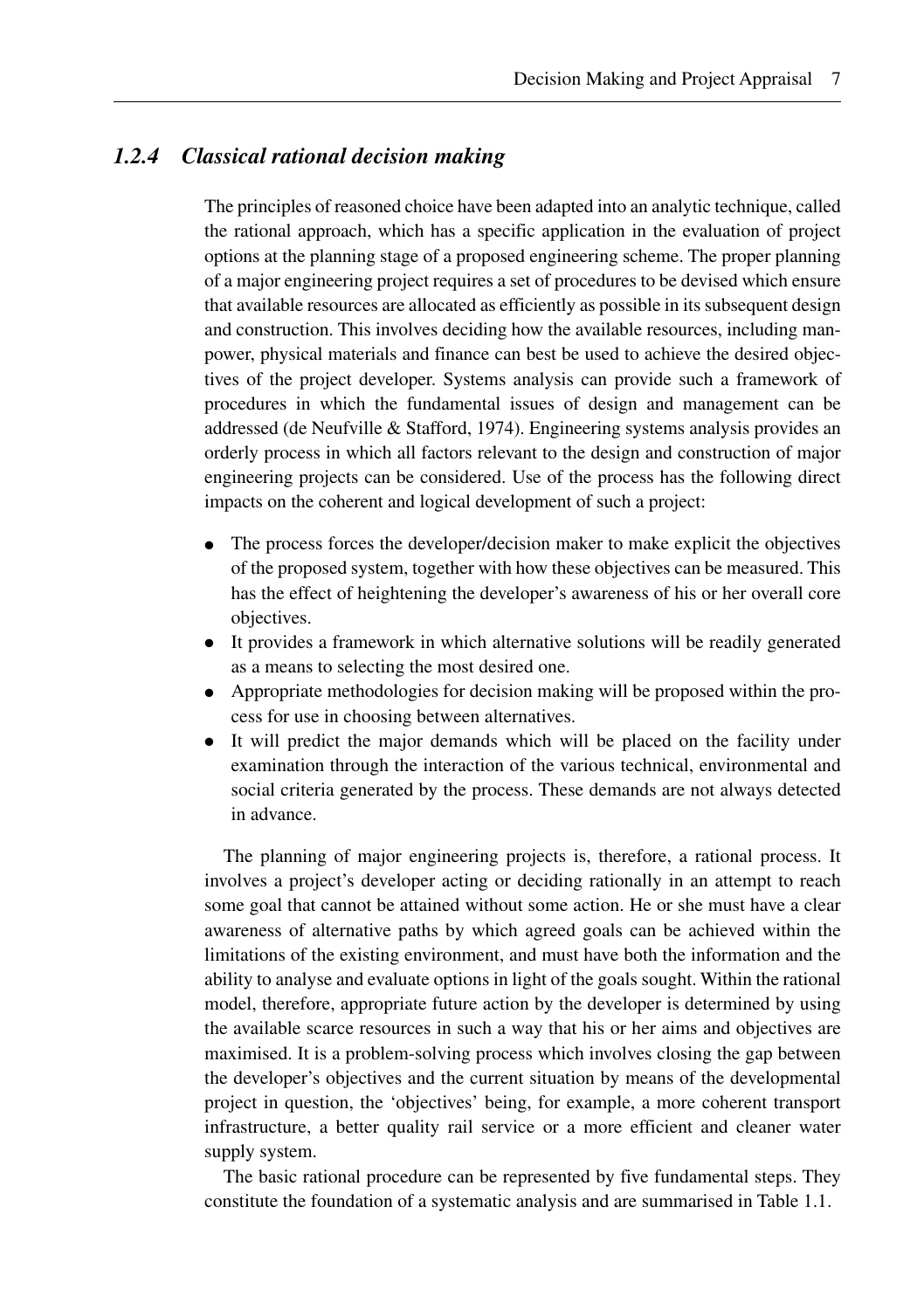| Step                                                        | Purpose                                                                                                  |
|-------------------------------------------------------------|----------------------------------------------------------------------------------------------------------|
| Definition of goals and objectives                          | To define and agree the overall purpose of proposed<br>project                                           |
| Formulation of criteria/measures<br>of effectiveness        | To establish standards of judging by which the options<br>can be assessed in relative and absolute terms |
| Generation of alternatives                                  | To generate as broad a range of feasible alternatives as<br>possible                                     |
| Evaluation of alternatives                                  | To evaluate the relative merit of each option                                                            |
| Selection of preferred alternative/group<br>of alternatives | To make a final decision on the adoption of the most<br>favourable option as the chosen solution         |

 **Table 1.1** Steps in the rational decision making process.

#### *Define goals and objectives*

 Goals can be seen as conceptual statements that set out in detail the intended long-term achievements of a proposed plan. They articulate the social values to be used within the planning process. Initially, they may only exist in outline form. Considerable data collection and evaluation may need to be undertaken and existing problems may need to be addressed before the goals can be precisely defined. Goals are, by their nature, abstract, and must therefore be translated into quantitatively based measurable objectives. These will form the basis for the criteria used within the process for evaluating alternative options. No appraisal process should proceed without an explicit statement of the objectives of the proposed undertaking. All analyses have a set of objectives as their basis. Much of the value of the planning process lies in the identification of a clear set of objectives.

 The process will generate different classes of objectives that may be potentially conflicting. For example, within the planning of major transport infrastructure, the designer may have to reconcile the maximisation of economic and technical efficiency with the minimisation of social and environmental impact. These objectives will each have their own merits, and must be considered by their own individual set of criteria.

 In an engineering context, the determination of broad objectives, such as the relief of traffic congestion in an urban area or changing the method by which domestic waste is disposed of, is seldom within the design engineer's sole remit. Their setting predominantly takes place at what is termed 'systems planning level' where input is mainly political in nature, with the help and advice of senior technical experts, some of whom will be professional engineers. The objectives serve to define the 'desired situation' that will transpire as a direct result of the construction of the proposed facilities.

#### *Establish criteria*

 Defining the planning problem involves identifying the actual gap between the 'desired situation', as defined by the set of objectives derived, and the current situation, and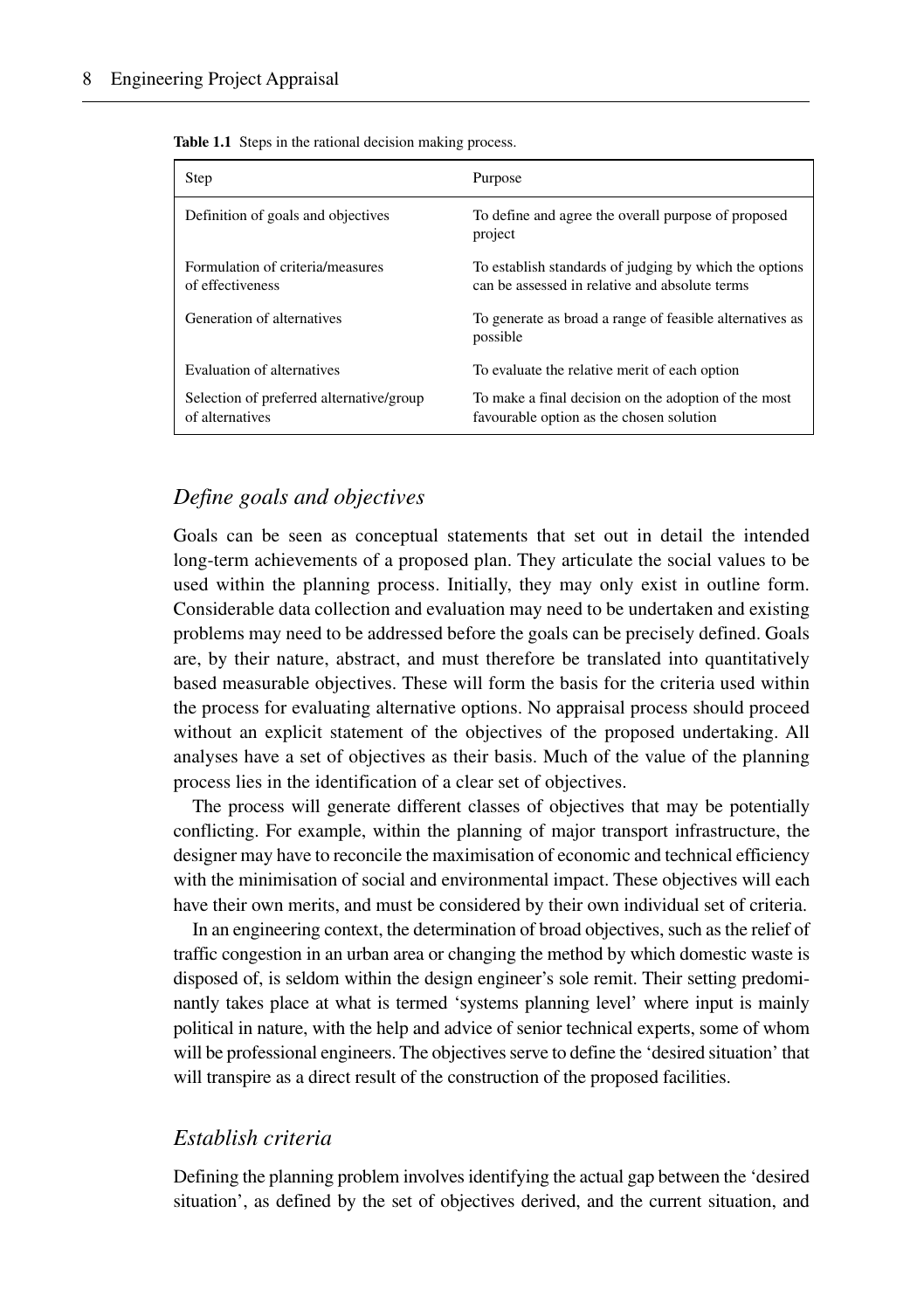assembling a range of measures designed to minimise or even close that gap. The ultimate aim of the process is thus to develop a grasp of the relative effectiveness with which these selected alternatives meet the derived set of objectives. Measures of performance, or criteria, must therefore be determined. They are used as 'standards of judging' in the case of the options being examined. Preferably, each criterion should be quantitatively assessed, but if, as with some social and environmental criteria, they cannot be assessed on any cardinal scale, it should nonetheless be possible to measure them qualitatively on some graded comparative scale.

 The selection of criteria for the evaluation of alternatives is of crucial importance to the overall process because it can influence to a very great extent the final design. This selection process is also of value because it decides to a large degree the final option chosen. What may be seen as most desirable from the perspective of one set of criteria may be seen as much less so using another set of criteria. Thus the selection of the preferred design may hinge on the choice of the criteria for evaluation.

#### *Identify alternative courses of action*

 Given that the ultimate end point of the process is to identify a preferred solution or group of solutions, it is logical that the decision maker should invest substantial effort in examining a broad range of feasible options. It would not be possible to subject all feasible options to a thorough analysis. Moreover, because resources for the analysis are never limitless, the decision maker must always be selective in the choice of options to be considered within the process. The decision maker must pay particular attention to identifying those alternatives that are shown to be most productive in achieving objectives, while ensuring that effort spent on the analysis of a given alternative does not exceed its anticipated benefits. This process should result in the drawing up of a set of alternative proposals, each of which would reasonably be expected to meet the objectives stated. There is seldom a plan for which reasonable alternatives do not exist.

# *Evaluate the alternatives*

 The relative merit of each option is determined on the basis of its performance against each of the chosen criteria. Each alternative is aligned with its effects, economic costs and benefits, environmental and social impacts, and functional effectiveness. This process is usually undertaken using some form of mathematical model. Selecting the appropriate model for the decision problem under consideration is a key step in the evaluation process. In the case of complex engineering projects where numerous alternatives exist and where so many variables and limitations need to be considered, it is at this point in the planning process that the application of decision-aid techniques becomes helpful. Ultimately, people make decisions. Computers, methodologies and other tools do not. But decision-aid techniques and models do assist engineers/planners in making sound and defendable choices.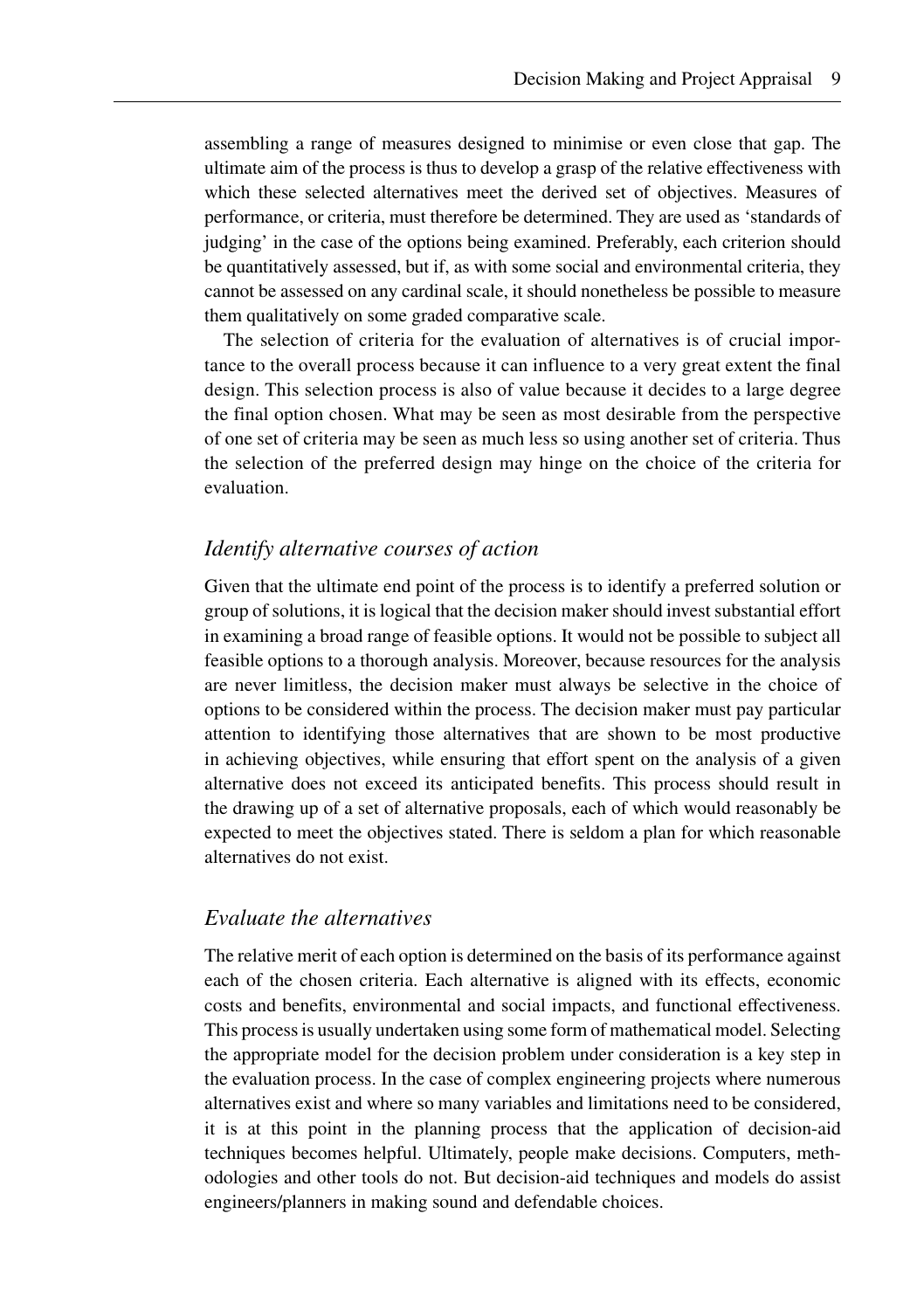## *Selection/recommendation*

 This is the point at which a single plan or shortlist of approved plans is adopted as most likely to bring about the objectives agreed at the start of the process. This is the real point of decision making, where a judgement is made on the basis of the results of the evaluation carried out in the previous step. As expressed above, because decisions are made by people, value judgements must be applied to the objectively derived results from the decision-aid model within the evaluation process. Political considerations may have to be allowed for, together with the distribution of the gains and losses for the preferred alternatives among a range of incident groups affected by the proposed facilities. The act of selection must, therefore, not be seen solely as a technical problem. This step within rational planning is the point in the process at which the final decision is actually taken.

# *1.2.5 Behavioural decision making*

 Although the reality of the decision situation may dictate otherwise, rationality assumes that, in order to arrive at the optimum solution for the planning problem under consideration, the decision maker must have:

- Complete information regarding the decision situation, that is why the decision is necessary, what stimulus initiated the process, and how it should be addressed.
- Complete information regarding all possible alternatives.
- A rational system for ordering alternatives in terms of their importance.
- A central goal that the final choice will be arrived at in such a way that maximises the economic benefit to the developer.

 The basic, central assertion of this theory is that the decision maker, possessing complete knowledge of the problem, can, within the appraisal process, select the option which best meets the needs and objectives of the developer. This approach, termed optimisation, is strongly influenced by classical economics, and assumes that the decision maker is unerringly rational and devoid of personal preferences, motives and emotions. Since this is, in reality, unlikely to be the case, the behavioural model takes account of the imperfections likely to exist in the environment surrounding the planning process for engineering projects. Its originator, Herbert Simon (1976), recognised that full rationality did not accurately describe actual decision-making processes. In contrast to strict classical rationality, behavioural decision theory makes the following assumptions regarding the decision process:

- Decision makers have incomplete information in relation to the decision situation.
- Decision makers have incomplete information on all possible project options.
- Decision makers do not have the capacity or are not prepared to fully foresee the consequences of each option considered.

 Simon notes that decision makers are, in reality, limited by their value systems, habits and skills as well as by less-than-perfect levels of knowledge and information.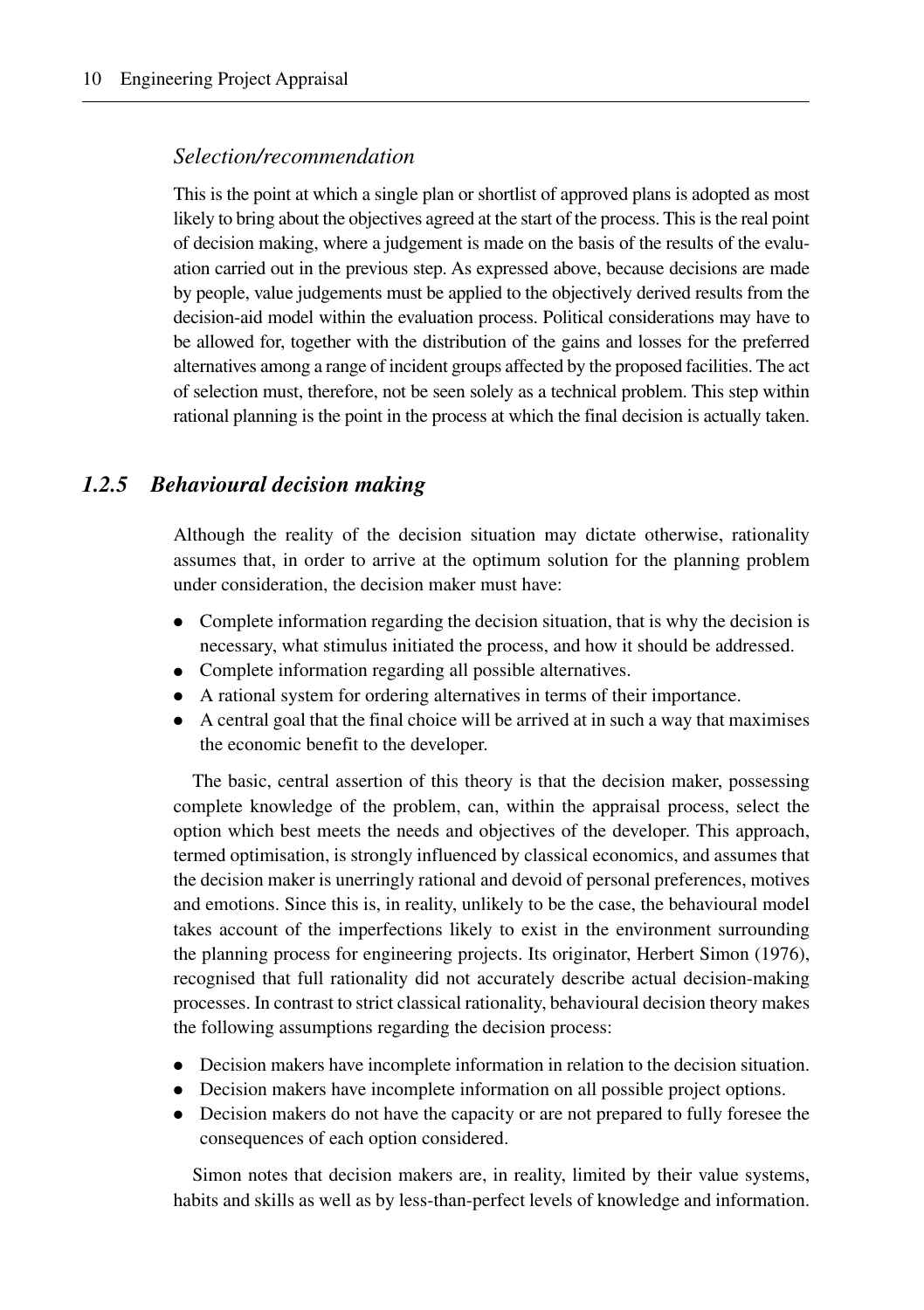He believes that, while decision makers seek to behave in a rational goal-oriented manner, their rationality has limits. They can be rational in striving to achieve a set of objectives only to the extent that:

- $\bullet$ they have the ability to pursue a particular course of action;
- $\bullet$ their concept of the end-point of the process is correct; and
- $\bullet$ they are correctly informed regarding the conditions surrounding the choice.

 Simon called this concept 'bounded rationality'. A decision maker is rational only within the boundaries laid down by the above limiting internal and external factors. Given that these limitations of information, time and certainty may, in practice, hinder a manager from being completely rational in his decision making, the manager may, as a result, decide to 'play it safe' rather than strive to arrive at the 'best' solution. Simon called this practice 'satisficing', where, rather than searching exhaustively for the best possible solution, a decision maker will search only until an option that meets some minimum standard of sufficiency is identified.

 In the context of the planning of a major engineering project, decision makers may practise satisficing for a variety of reasons. A lack of willingness to ignore their own personal motives and objectives may lead to an inability on their part to continue the search after the first minimally acceptable option is identified. They may be unable to evaluate large numbers of options and/or criteria. Subjective considerations, such as the actual selection of criteria for evaluation, often intervene in decision situations. For all such reasons, the process of satisficing thus plays a major role in engineering decision making.

# *1.2.6 Irrational decision making*

 Both the classical and behavioural theories assume that the decision process involves at least some degree of rationality. Here, options are again generated and evaluated prior to the decision. In this instance, however, the decision maker is assumed to act in an irrational manner, with the final choice made prior to the initial generation of development options.

 This model, termed the implicit favourite approach, was put forward by Soelberg (1967). It assumes that the decision maker does not search for the best option or even one that 'satisfices'. The process is only used as a vehicle for confirming that the initial favourite was the best option available, with spurious and sometimes irrelevant criteria of evaluation being invented to justify the final selection.

 It is generally believed that unusual non-recurring decision problems will most often give rise to this type of solution in situations where the decision maker may not have ready-made rules and guidelines at his or her disposal for establishing and evaluating options. It has been found that the more political a decision, the more likely that the irrational model will be used. Political groupings may champion a particular option that they perceive as being to their own benefit. These groups will try to convince others of the chosen option's merits relative to the others under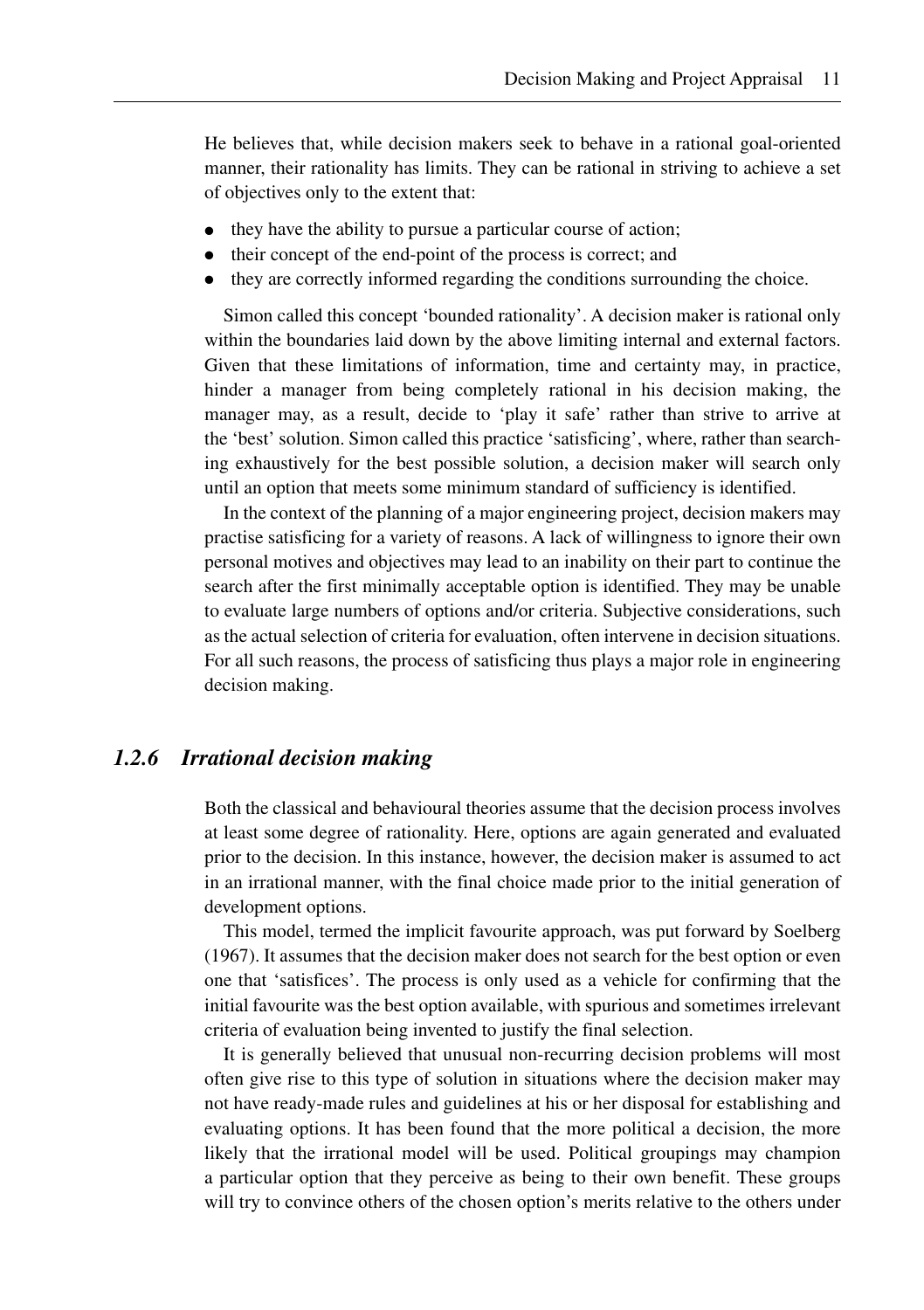consideration. If the power position of the group pushing a particular option is strong enough, the opinions of others may not even be taken into consideration within the decision process.

# *1.2.7 Political involvement in the project planning process*

 In the context of a major engineering development project, the rational view of the planning process incorporates political involvement at two steps:

- (1) The determination of community goals is assumed to be the responsibility of political representatives.
- (2) The decision/selection process is usually viewed as primarily a political process, with elected representatives acting on the basis of information and advice from professional engineers and planners.

 This perspective makes certain assumptions regarding the environment within which the decision is made:

- A set of community values and policies exist which is consistent with the goals and objectives of the proposed project.
- The project options are developed in response to rationally determined needs.
- The decision makers are primarily influenced by the rational evaluations of the various project options put forward by the technical experts.

 Routine decisions, handed down on a day-to-day basis by those agencies responsible for the planning of engineering development projects, are generally resolved within a 'rational' framework. In many cases such decisions are taken by the professionals within the planning agency, with the political actors merely ratifying their actions. For extraordinary engineering planning decisions, Banks (1998) believes a form of irrational decision making, which he terms the 'political planning process', prevails in the case of 'one-off' extensive and complex engineering projects. The process is described as 'proposal oriented' rather than comprehensive, beginning with a specific development proposal rather than the definition of a broad set of goals and objectives that the chosen project must fulfil. Banks describes such a process as disjointed and confused, with different actors having different concerns and disagreement arising primarily out of people's lack of understanding of the decision problem. The process itself may be crisis oriented if the project being proposed is one of many such schemes within the political arena, in which case it will only be addressed if the problems which the proposal is intended to solve have reached crisis point.

Banks notes that the political planning process involves the following elements:

- A project proposal is made regarding a specific engineering development project. Specific projects such as the construction of a mass transit system for a given urban area or a toll-bridge connecting two major motorway networks could be proposed.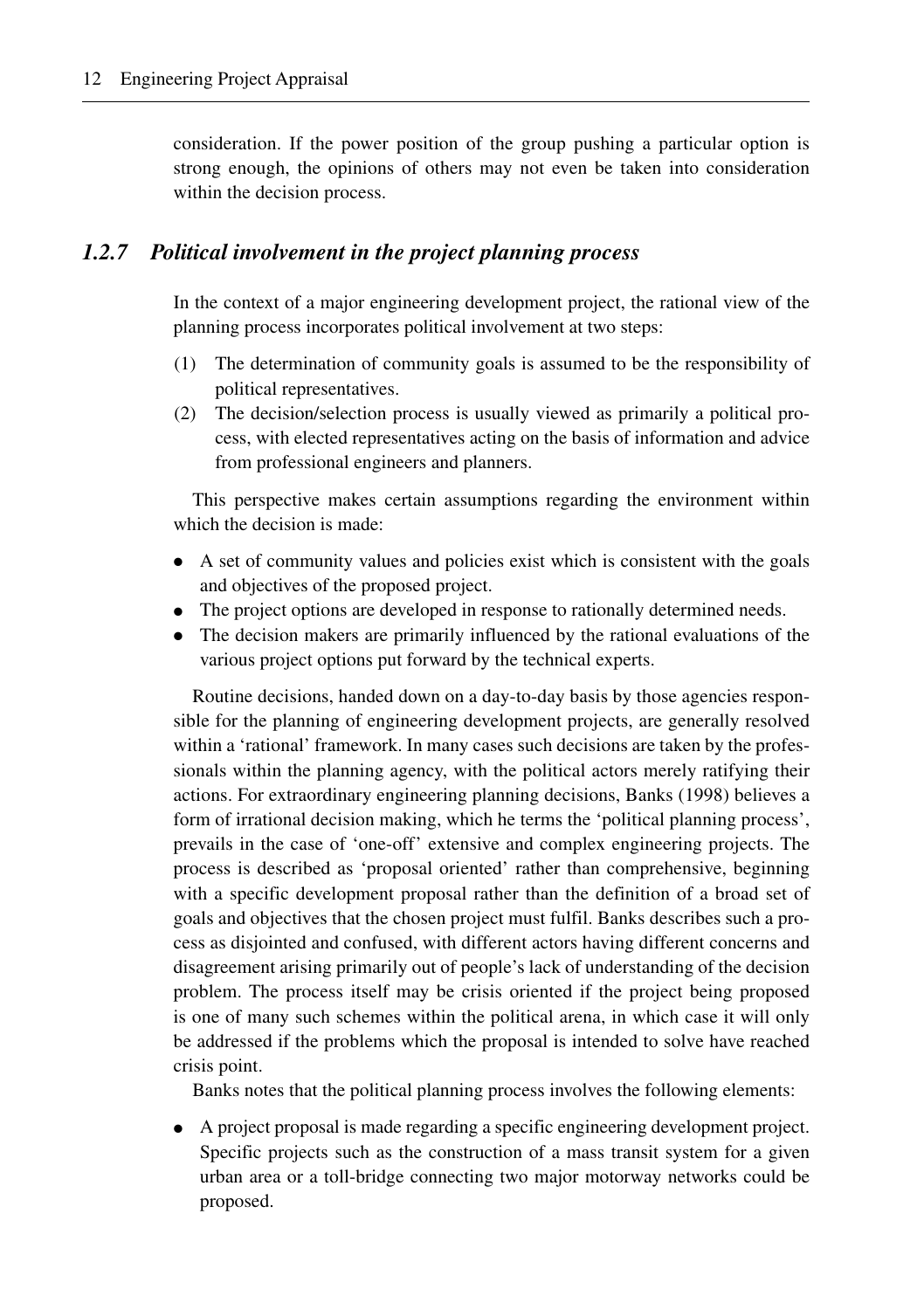- $\bullet$  The promoter of the proposal attempts to gather support for it through political influence, compromise or the manipulation of public opinion. Success in this regard could depend on the developer's ability both to gather political support from other parties in the planning process and to amend his proposal where necessary to gain additional support.
- A decisive action occurs, such as the decision of the planning authority or appeals board, to authorise a particular project. This may occur at either central or local government level.
- If the decision is favourable, the project is implemented. If it is unfavourable, the project is modified and then reintroduced at the first opportunity. Proposals of this type are rarely abandoned outright – it can fail many times, but it need only succeed once.

These steps are summarised in Table 1.2.

 Banks' view is that the rational process can be incorporated into the political planning process as a means of persuasion. The professionals, such as planners and engineers, will tend to study the proposal within a structured rational framework, and the results of this work will be used within the overall political planning process to justify the project. The problem with this mixing of the two processes occurs where the two conflict with each other. For example, if a comprehensively rational decision process is followed by the professionals involved and results in a decision being reached that is incompatible with the more 'political' concerns of both local authority management and the members of the planning appeals board, it will lead to a divisive and unsatisfactory conclusion to the process.

| Step                                               | Purpose                                                                                                                |
|----------------------------------------------------|------------------------------------------------------------------------------------------------------------------------|
| A proposal is made                                 | To define the project as specific and non-choice<br>based                                                              |
| The developer attempts to gather support<br>for it | To generate political momentum in favour of<br>the proposal                                                            |
| A decisive action occurs                           | To locate the point in the process at which<br>approval/non-approval actually occurs                                   |
| Resubmission if first submission rejected          | If approval is not gained, the ability to<br>continually amend and resubmit the proposal<br>until consent is obtained. |

 **Table 1.2** Steps in the political decision making process.

# **1.3 Primacy of the rational model**

 The existence of 'non-rational' decision processes of the type outlined by Banks must be acknowledged. Such theories offer a useful insight into how, in a particular environment where political considerations tend to dominate,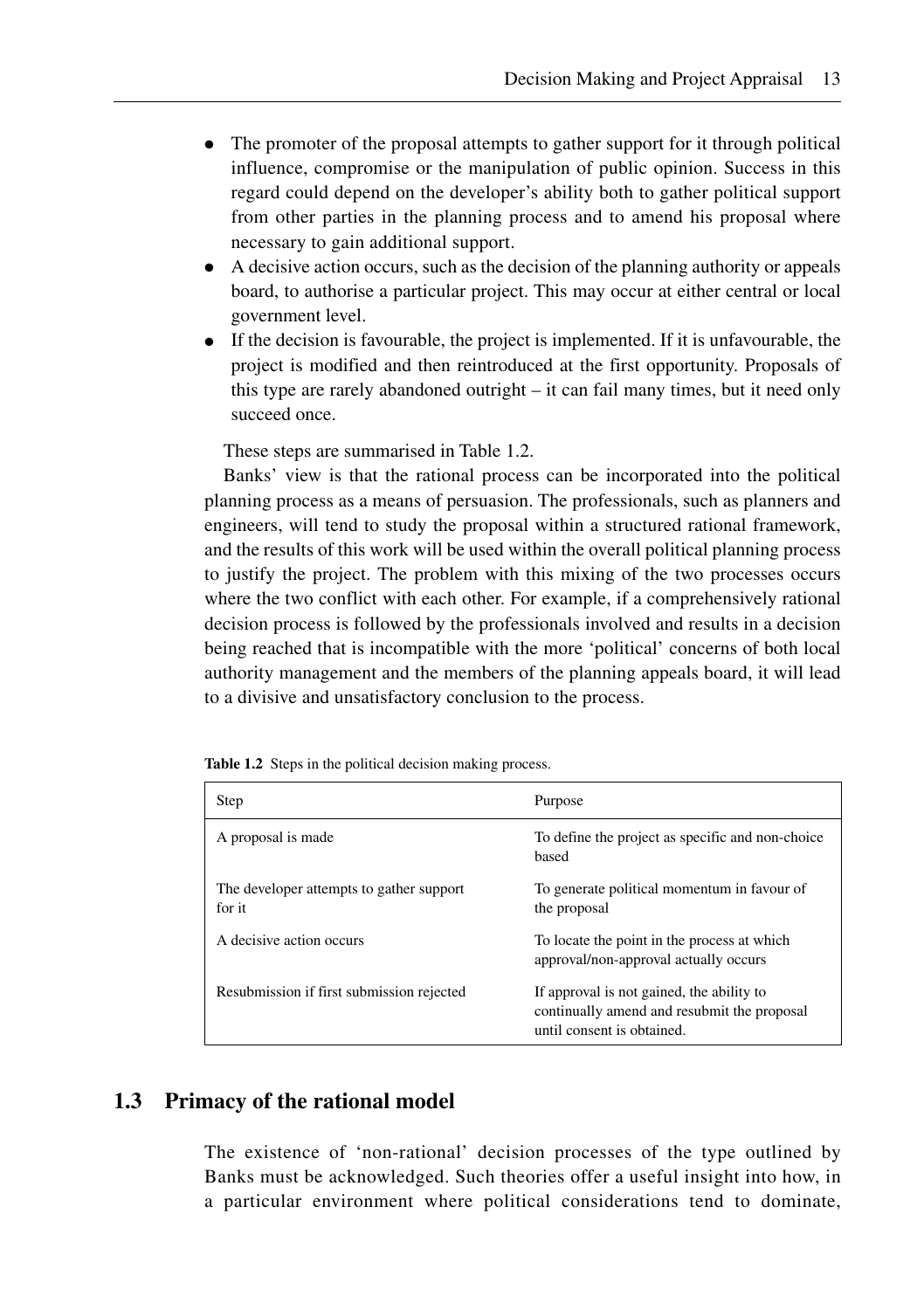certain one-off, non-recurring project proposals gain approval via this process. However, for the purposes of this book, it will be assumed that the appraisal of engineering projects takes place within a format, overseen by planning specialists, where rational decision making, be it classical or behavioural, is the primary methodology at the basis of decision making. Within Banks' political planning process model, rational planning is seen as secondary and supplementary to the main process, used by the project promoters as a means of persuasion. Its use as a means of justifying proposals is seen primarily as a political asset rather than as a coherent logical tool for decision making. From the perspective of the professional engineer, it seems appropriate to assert the primacy of the rational model, on the basis of its logical foundation and its wide level of acceptance as an appropriate decision-making technique for use within this sphere of work. Within the rational model, the pivotal step is the evaluation or appraisal process where the relative merit of each proposal is determined. The main purpose of the succeeding chapters within this text is to explain the workings of various appraisal methodologies of direct use to planning engineers.

#### **1.4 Decision-making conditions**

 While we can assume that decision making is, in effect, an individually-based process, and that it takes place, from the planning engineer's perspective, within a rational format, the environmental conditions surrounding it can vary markedly. Virtually all decisions are made under conditions of at least some uncertainty. The extent will range from relative certainty to great uncertainty. There may also be certain risks associated with making decisions. There are thus three categories of environmental conditions: certainty, risk and uncertainty.

# *1.4.1 Certainty*

 Very few decisions are made under conditions of certainty. This state, therefore, never truly exists. The complexity of an engineering project, together with the cyclical nature of the economic environment surrounding it, makes such a condition unattainable. It defines an idealised situation where all project alternatives and the conditions surrounding them are assumed to be known with complete certainty. Suppose an engineering contractor is awarded a project ahead of the other tendering companies on the basis of its bid. While this decision to award may appear to approach the condition of complete certainty, each of the contractors may have written non-identical cost increase clauses into their respective contracts so that the engineer making the decision to award may not be 100% certain of the relative conditions associated with each alternative bidder.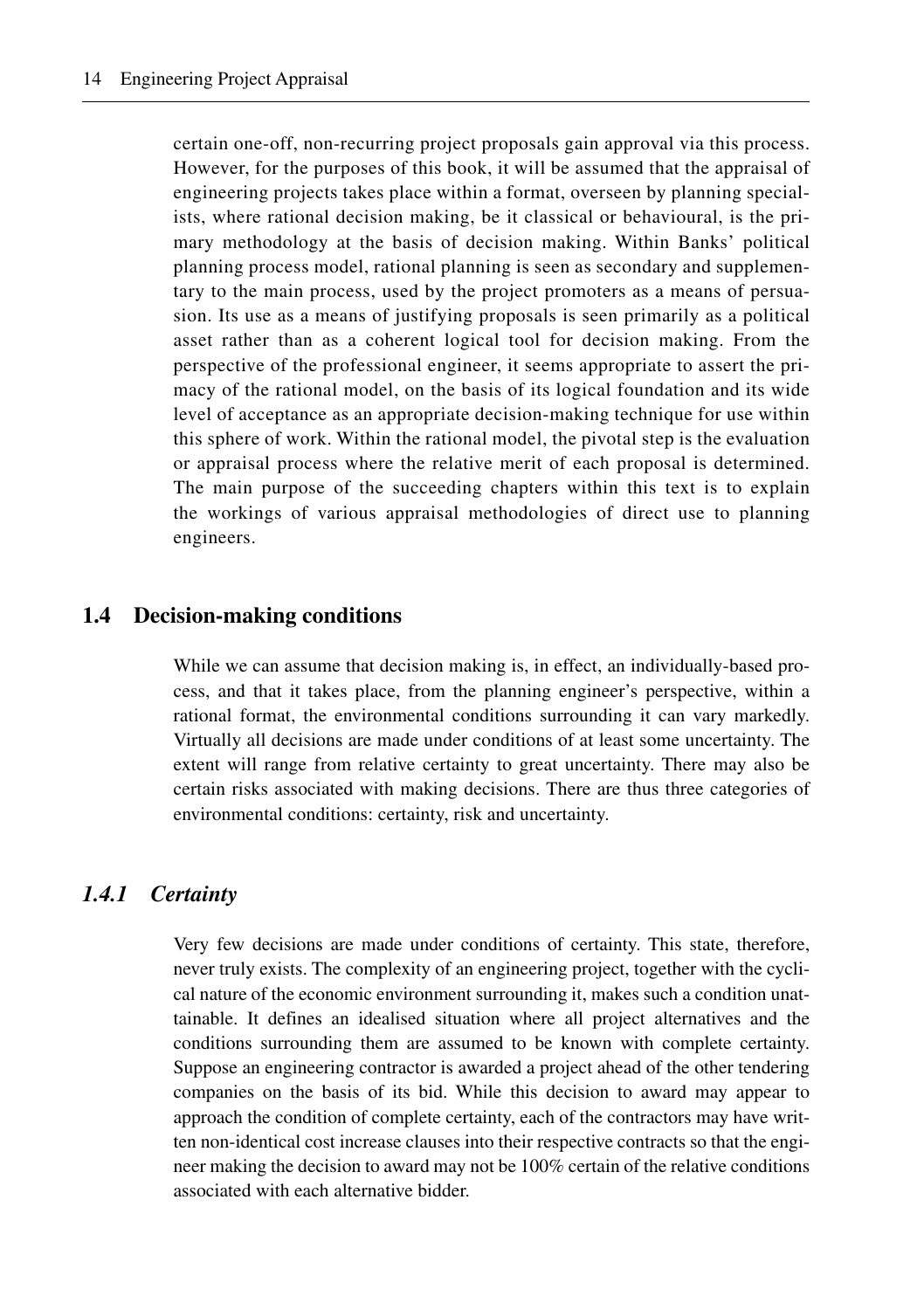# *1.4.2 Risk*

 In a risk situation, the outcomes of the decision are random, with the probabilities of each outcome being known. Under these conditions, the availability of each project option and its potential pay-offs and costs are all associated with probability estimates. The probability in each case indicates the degree of likelihood of the outcome. The key element in decision making under a state of risk is the accurate determination of the probabilities associated with each project alternative. The probabilities can be determined objectively using either classical probability theory or statistical analysis, or subjectively using the experience and judgement of the decision maker. The values derived can then be used in a rationally based quantitative approach to decision making.

# *1.4.3 Uncertainty*

 In the context of an engineering project, the vast majority of decision making is carried out under conditions of uncertainty. Because of the complex and dynamic nature of the technology associated with present day engineering projects, the decision maker does not know what all the options are, the possible risks associated with each, or what the results or consequences of each will be. In such a situation, the decision maker has a limited database, is not certain that the data are completely reliable and is not sure whether the decision situation will change or not. Moreover, the interaction between the different variables may be extremely difficult, if not impossible, to evaluate.

 Consider the environmental appraisal of an engineering development project. Because of the complexity of criteria relating to the estimation of noise and air pollution valuations, the database compiled by environmental specialists for each impact may be incomplete and there may be no guarantee that the values measured will not change with time. The accuracy and reliability of the data are therefore in question, and this uncertainty must be reflected in the decision process.

 Under these conditions, if decision making is to be perceived as effective, the decision maker must seek to acquire as much relevant information as possible, approaching the situation from a logical and rational perspective. Explicit estimates of the levels of uncertainty associated with criterion estimates, together with judgement, intuition and professional experience will be of central importance to the decision making process.

 Both the newness and the complexity of the rapidly changing technology associated with modern engineering development projects tend to induce uncertainty in their evaluation.

 Many of the models outlined in this book as aids to the decision maker in the process of appraisal take explicit account of the levels of uncertainty associated with the relative evaluations of the competing proposals under consideration.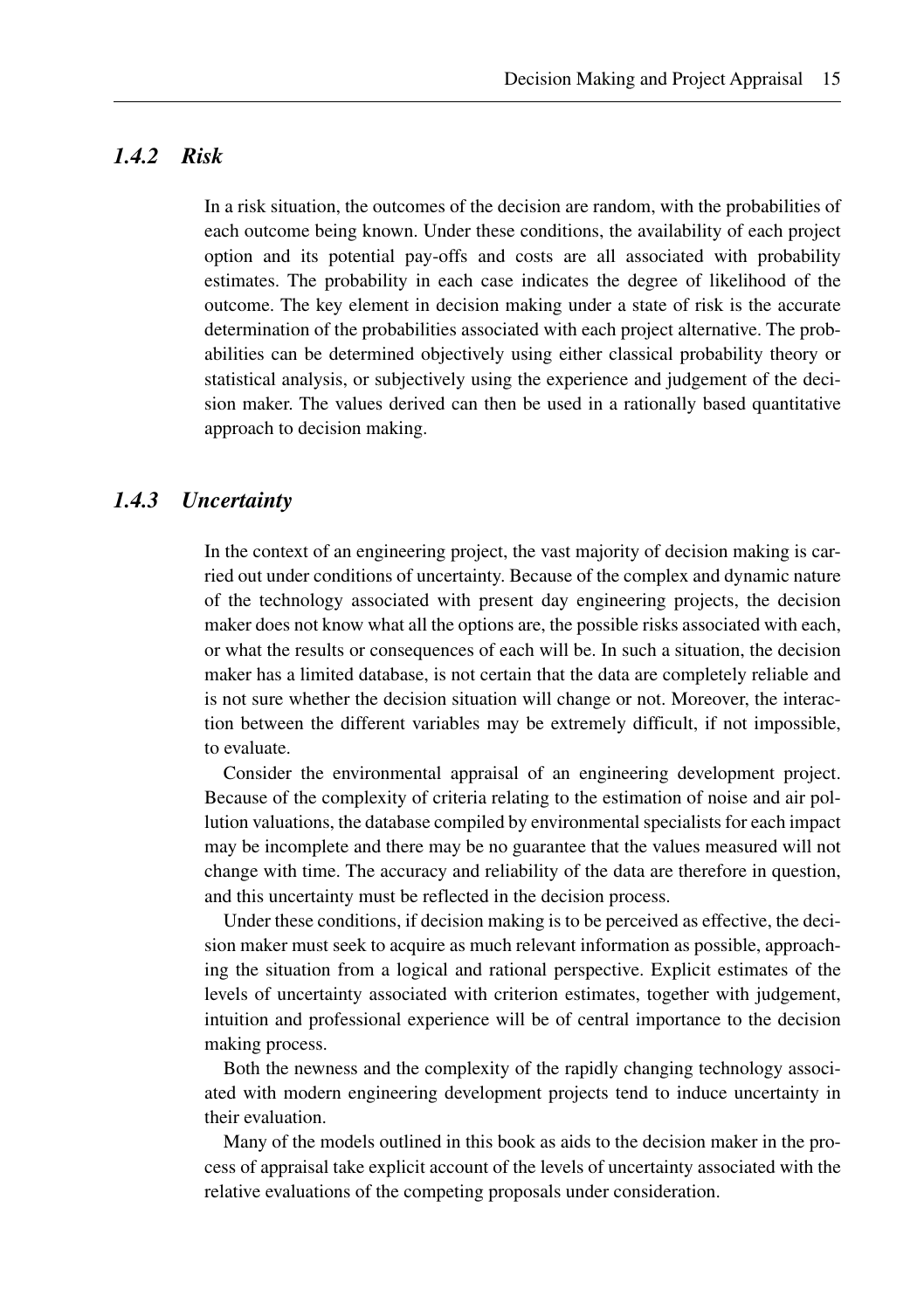# **1.5 Project planning process**

 Accepting the importance of the rational model, certain steps within it are of particular importance in the context of examining an engineering development project. Assuming that such a proposed project will be planned in a logical manner, in an environment where some uncertainty/risk may exist, the three main steps in the process can be identified as:

- Identifying the project options.
- Identifying the criteria for evaluation.
- The appraisal process in which a preferred option is identified.

 While the appraisal process may be the most important, the proper execution of the two preceding stages is of vital importance to the success of the overall process, as they provide an invaluable platform for effective appraisal. Let us look at each of these stages in some detail.

# *1.5.1 Identifying project options*

 A central objective of a given decision situation is the identification of feasible options. The term 'feasible' refers to any option that, upon preliminary evaluation, presents itself as a viable course of action, and one that can be brought to completion given the constraints imposed on the decision maker, such as lack of time, information and resources.

 Finding sound feasible options is an important component of the decision process. The quality of the final outcome can never exceed that allowed by the best option examined. There are many procedures for both identifying and defining project options. These include:

- Drawing on the personal experience of the decision maker himself as well as other experts in the field.
- Making comparisons between the current decision problem and ones previously solved in a successful manner.
- Examining all relevant literature.

 Some form of group brainstorming session can be quite effective in bringing viable options to light. Brainstorming consists of two main phases. Within the first, a group of people put forward, in a relaxed environment, as many ideas as possible relevant to the problem being considered. The main rule for this phase is that members of the group should avoid being critical of their own ideas or those of others, no matter how far-fetched. This non-critical phase is very difficult for engineers, given that they are trained to think analytically or in a judgemental mode (Martin, 1993). Success in this phase requires the engineer's judgemental mode to be 'shut down'. This phase, if properly done, will result in the emergence of a large number of widely differing options.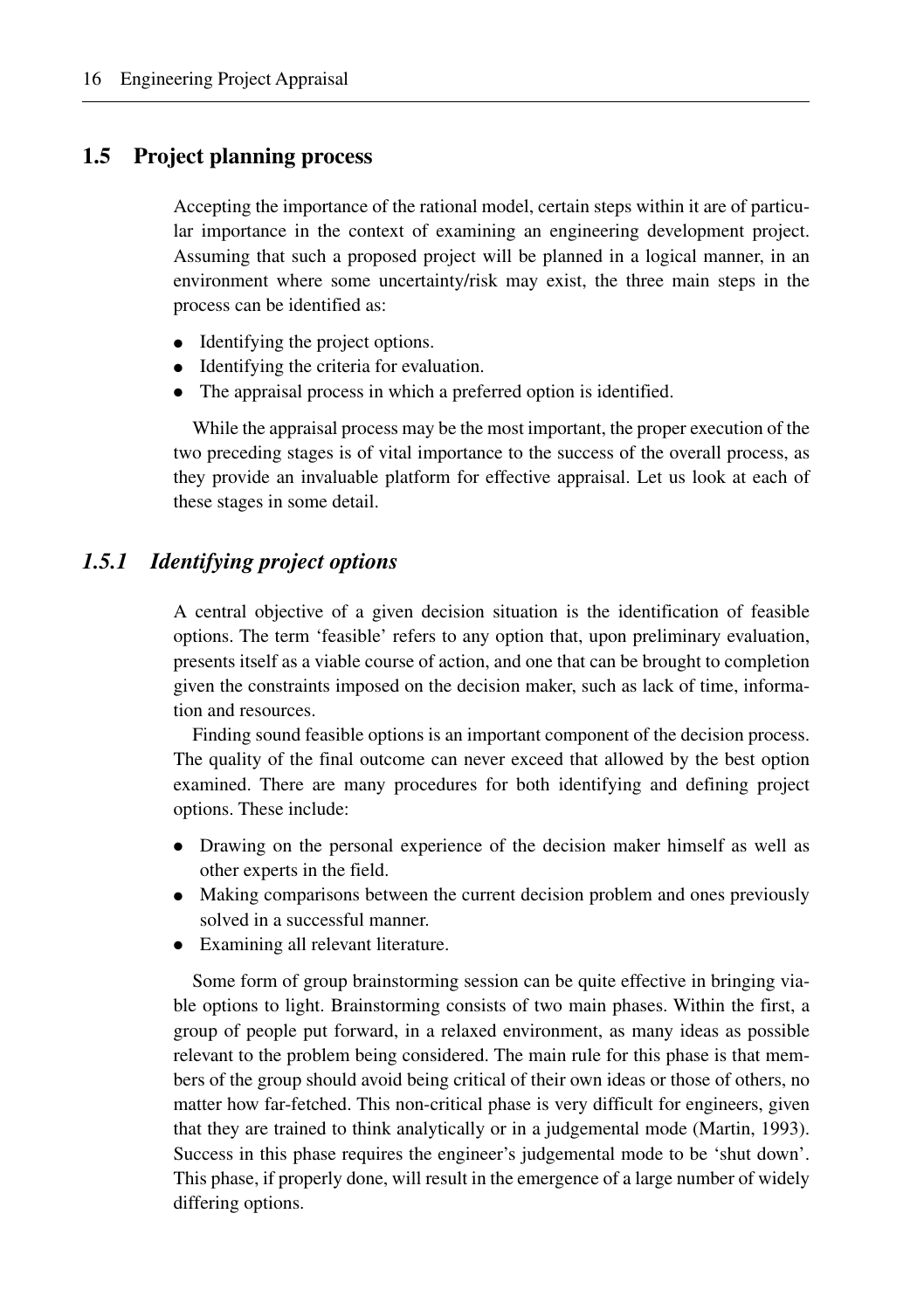| Proposed option vs. an accepted<br>'tried and tested' solution                     | <b>Better</b> | Worse |
|------------------------------------------------------------------------------------|---------------|-------|
| Construction cost<br>Maintenance Cost<br>Visual appearance<br>Technical innovation |               |       |

**Table 1.3** Example of T-Chart.

 The second phase requires the planning engineer to return to normal judgemental mode to select the best options from the total list, analysing each for technological and economic practicality. This is, in effect, a screening process that filters through the best options. One such method is to compare by means of a T-chart each new option with an existing, 'tried-and-tested' option that has frequently been used in previous similar projects (Riggs *et al* ., 1997). The chart contains a list of criteria which any acceptable option should satisfy. The option under examination is judged on the basis of whether it performs better or worse than the conventional option on each of the listed criteria. An example of a T-chart is given in Table 1.3.

 In the example shown in Table 1.3 , the proposed option would be rejected on the basis that, while it had a lower construction cost, its maintenance costs and visual appearance, together with its relatively limited degree of technical innovation, would eliminate it from further consideration.

 The above example illustrates a very preliminary screening process. A more detailed, finer process would contain percentages rather than checkmarks. The level of filtering required would depend on the final number of project options the decision maker wishes to bring forward to the full evaluation stage.

# *1.5.2 Identifying attributes/criteria of evaluation*

 Attributes represent the characteristics associated with the essential features of a proposed development. Any given option being considered must perform positively with respect to these features if it is to have any hope of fulfilling the overall objectives for the project as laid down by the decision maker. Once these attributes can be measured or scaled in some way, they are termed criteria. Generating criteria will thus provide a means of evaluating the extent to which each option under consideration achieves the objectives set down. They provide a tool for the comparison of project options.

 The characteristics of the decision making environment may vary substantially, and this may be reflected in the decision criteria used. Within a complex engineering development, criteria may vary from well defined quantitative attributes, such as economic and financial viability, to ones that are extremely difficult to define and quantify, such as morale and environmental welfare. Many of the more straightforward decision problems involve quantitative, monetary-based criteria that can be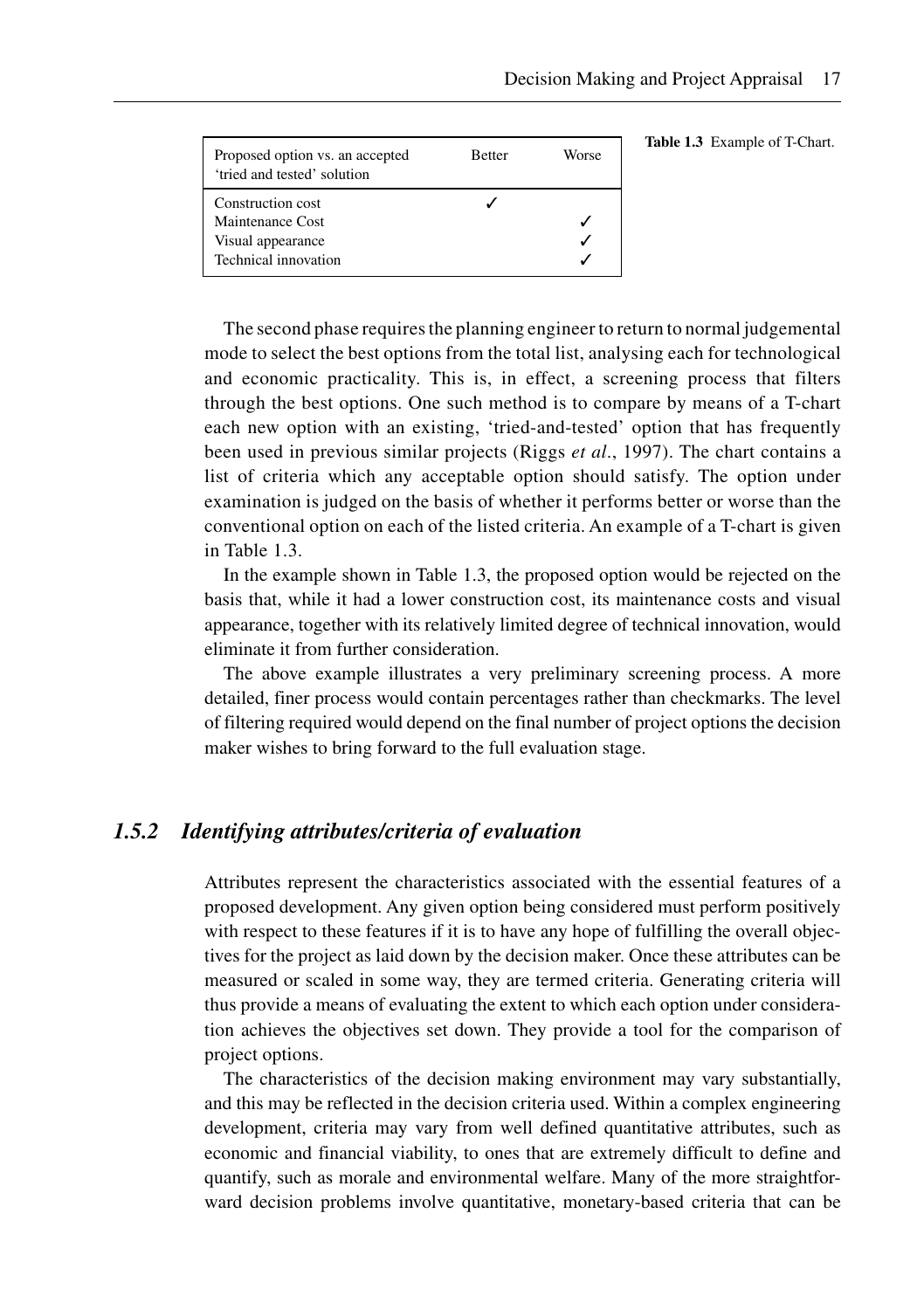understood, defined and measured with relative ease. Many view criteria that can be expressed in monetary terms as the most important within a decision problem, given that selecting the most efficient option that will make the best use of limited resources is the primary concern of the decision maker. Grant *et al* . (1990) believe, therefore, that, where possible, all criteria should be expressed in monetary terms, and that the primary criterion should be monetary-based. Criteria that are not reducible to monetary figures are considered, but their role in the decision process is a secondary one.

 This primary concern with monetary attributes or attributes that can be easily converted to monetary units lies at the basis of most texts on engineering economics. The ability to score the total performance of each project option on a single scale – usually a monetary value – has the great advantage that an 'optimum' solution can be found. The most often used method of project appraisal that uses the principle of optimisation is Cost–Benefit Analysis (CBA), which is one of a number of monetary-based methods described in detail later in the book. The decision process in such instances constitutes an economic evaluation. Non-economic-based consequences of the project are assumed to be of lesser importance to the decision maker.

 However, more complex decision problems may involve attributes that prove difficult to define and measure. Examples of these are levels of passenger comfort and safety on a proposed transport system and the effects of a highway project on the cultural heritage of the area. These attributes are termed 'intangible' or 'qualitatively based'. Within an appraisal process where the measures of the relative effectiveness of the project options are not just economic but also possibly technical, social and environmental, a wide range of criteria, some monetary, some non-monetary but quantitative, and others purely qualitative must be taken into account. This can only be achieved within a multi-attribute or multicriteria decision-making format. Multicriteria decision models integrate quantitative and qualitative criteria to produce an aggregate performance measure using a 'compromise' technique which ranks or scores each option on the basis of a trade-off of its performances relative to the other options on each of the decision criteria.

 Whether the criteria for assessment are purely economic or cover a wide range of objectives, the success of the evaluation process depends on being able to select and define criteria relevant to the appraisal process. Criteria can be developed by studying the relevant technical literature, by examining written details of similar decision situations or by asking the opinions of people with expertise in the relevant field. A number of formal methodologies for compiling a list of decision criteria exist.

#### *Consumer surveys*

 Those who will be the eventual users of the development being proposed are one of the most logical sources of information regarding attributes to be used in an appraisal of competing options. For example, before deciding on a new mass transit system for a city, it is wise to ask the inhabitants what features of such a system they consider to be most important. However, certain care must be taken with the responses, as consumer tastes are open to manipulation and can change rapidly over time. Their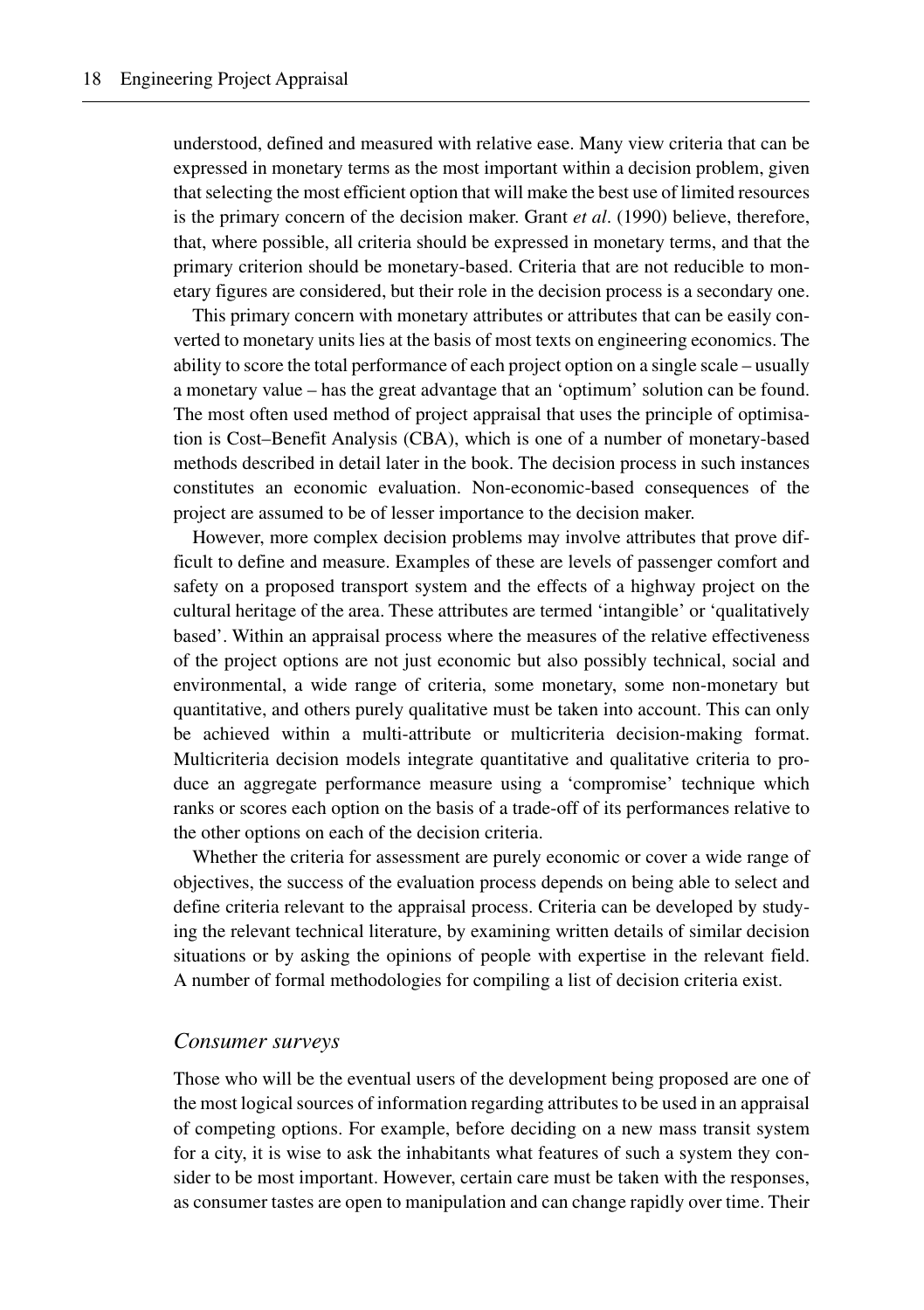stated behaviour towards the proposed development may vary greatly from how they actually react to the finished product.

#### *Technical documents*

 Handbooks or government guidelines may exist in the relevant area on the attributes that must be taken into account when a development in a particular discipline of engineering is proposed. For example, in the water engineering area, the Battelle System (Dee, 1973) supplies a list of 78 economic, social and environmental criteria that must be considered when an option for a given water resources project is being assessed. Such information, used alongside the opinion of experts in the relevant field of engineering, can result in the compilation of a complete and exhaustive list of criteria relevant to the decision problem.

# *Delphi Method*

 The Delphi Method combines opinions into a reasoned and logical consensus. It requests and collates, in a systematic manner, opinions from experts regarding the correct decision criteria for appraising the proposed development. Initially, a precisely prepared questionnaire is given to a panel of experts from the professional specialties relevant to the problem. Replies to the questionnaires must contain answers with written supporting reasons for them. These reasons are summarised by a moderator/facilitator who gives them to the full panel for consideration. Full anonymity with regard to the source of each written response is maintained at all times. This iterative process is continued until the exchange of arguments and the transfer of knowledge results in a consensus being formed.

## *Overview*

 Whether the criteria are purely economic, or are more widely based, taking into account environmental and technical concerns, those finally selected for use in the appraisal process should be:

- $\bullet$  measurable on some scale, be it quantitative or qualitative (measurability in monetary terms is only required for a purely economic appraisal);
- complete and exhaustive, covering all aspects of the decision problem;
- mutually exclusive, allowing the decision maker to view the criteria as separate entities, thereby avoiding 'double-counting';
- restricted to performance attributes of real importance to the decision problem.

## *1.5.3 Methods for engineering project appraisal*

 Assuming that the rational model forms a basis for this appraisal procedure, and that all options and decision criteria have been identified, the most important stage within this process is the actual common evaluation of the individual project options. For the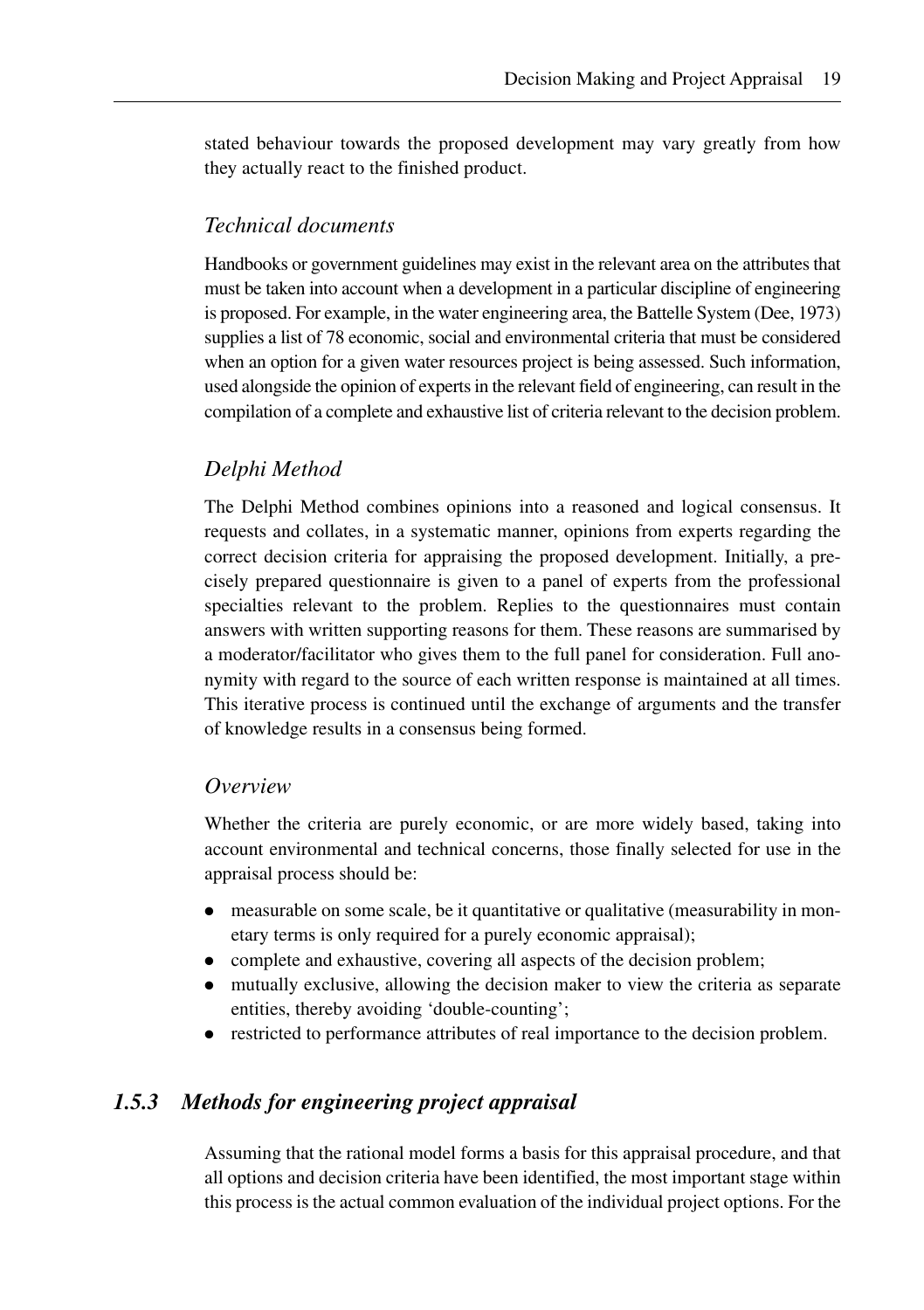engineer involved in assessing the relative merits of the individual proposals, a properly structured evaluation is central to the overall success of the appraisal. The remainder of this book concentrates on the models that might be used by the planning engineer to assess each of the options under consideration. These models fall into two categories as mentioned briefly above: the first based on optimisation, and the second based on compromise. They are distinguished by the set of rules they employ to make the decision.

 A set of rules, which can also be called an evaluation method, is required to interpret the criterion valuations for each alternative considered. This set is a procedure that enables the pros and cons of alternative projects to be described in a logical framework so as to assess their various net benefits. They transform the facets of each proposal, as expressed within the agreed measure (or measures) of performance, into statements of its net social benefits.

 The evaluation method must provide an insight into the formal relationships between the multiple aspects of alternatives as expressed in their performance on the decision criteria. The challenge is to develop an evaluation procedure appropriate for both the decision problem under consideration and the available information. It must be readily understandable to those involved in the decision process. The set of decision rules at the basis of the evaluation process is of vital importance.

 If the conditions for the classical rational model are assumed to exist, then the chosen option emerging from this process can be designated the 'single best' of all the competing proposals. It is thus deemed the optimum choice. For the principle of optimisation to be at the basis of the decision taken, the decision maker must assume that the different objectives of the proposal, as stated through their relevant measures of performance, can be expressed in a common denominator or scale of measurement. This allows the loss in one objective to be directly evaluated against the gain in another. This idea of compensatory changes is central to many of the models used within engineering appraisal. The optimising principle is very elegant, providing a straightforward tool for the evaluation of alternative strategies on the basis of their economic benefit to society. In the case of CBA, the contribution of each alternative to the community is expressed in monetary terms.

 Within the context of many engineering development projects, however, the decision maker may have limited knowledge regarding the decision situation, the available alternatives or the decision criteria to be used within the appraisal. In such instances, the optimising principle is rather limited, since the specification of a function expressing total benefit to society presumes the possession of complete information about all possible combinations of actions, about the relative tradeoffs between actions, and about all constraints prevailing in the decision making process.

 Given the somewhat limiting nature of these constraints on finding solutions to real-life and often complex engineering problems, certain circumstances exist where the so-called 'compromise' principle should be considered (Van Delft & Nijkamp, 1977). It stems from Simon's concept of 'bounded rationality' referred to earlier (Section 1.2.5), where the rational model must operate within the limitations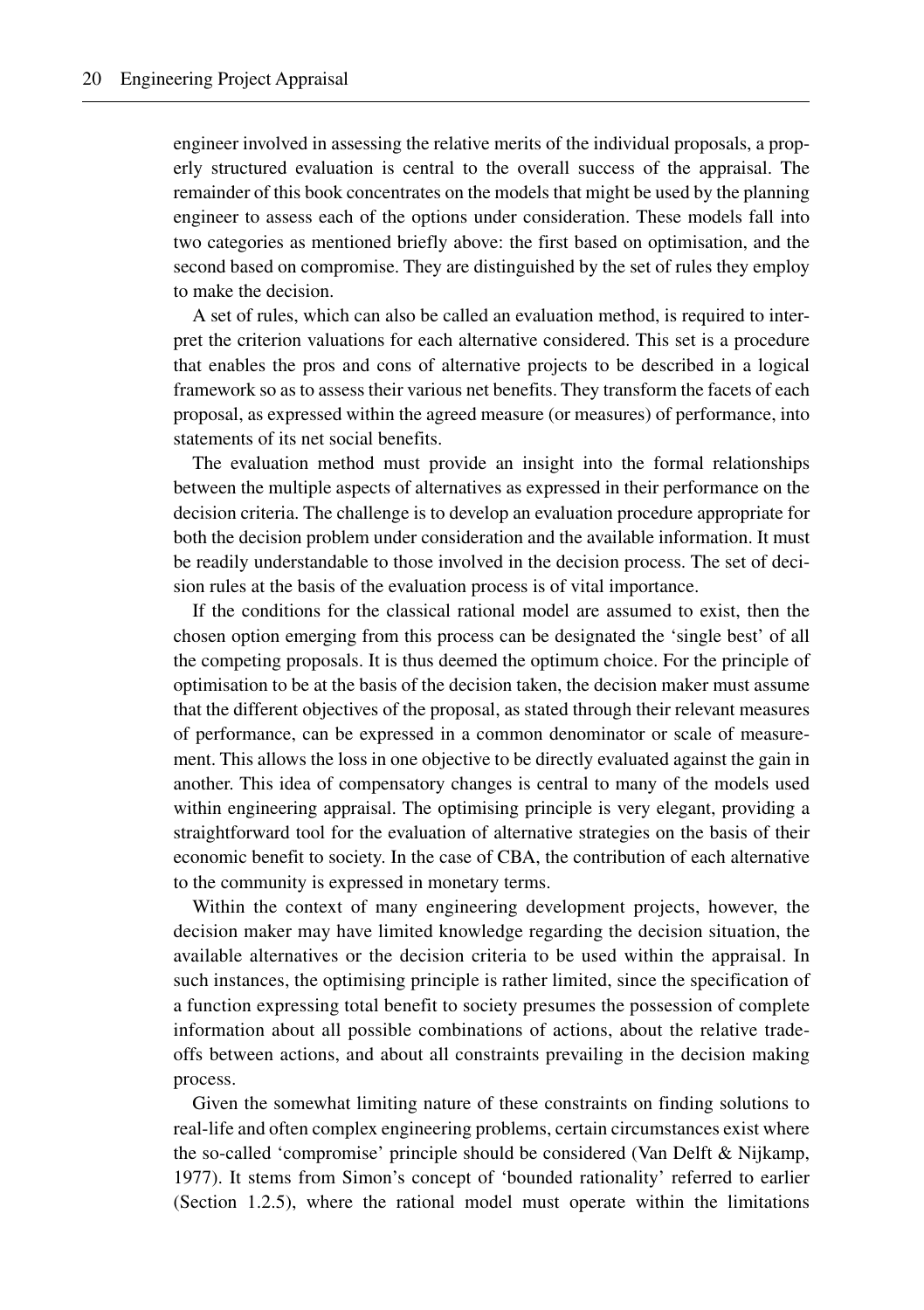imposed on the decision maker by lack of information in certain vital areas. It assumes the existence of a variety of decision criteria, not all measurable in a common denominator. The principle states that any viable solution has to reflect a compromise between various priorities, while the various discrepancies between actual outcomes and aspiration levels are traded off against each other by means of preference weights. The quality of each option can only be judged in relation to multiple priorities, so that a desired alternative is one that performs comparatively well according to these priorities. The compromise principle is particularly relevant for option evaluation/choice problems leading to multicriteria analyses. Given the potential complexity of the planning process for major engineering projects, such multicriteria methodologies can provide a useful resource for decision makers in the completion of their task.

#### *Optimising methods*

 In situations where this analysis is predominantly an economic one, computations are performed on each of the alternatives in order to obtain one or more measures of worth for each. Engineering economics provides techniques that result in numerical values termed measures of economic worth. These, by definition, consider the time value of money, an important concept in engineering economics that estimates the change in worth of an amount of money over a given period of time. Some common measures of worth are:

- Net Present Value (NPV)
- $\bullet$ Benefit/Cost Ratio (B/C)
- $\bullet$ Internal Rate of Return (IRR)

 In economic analysis, financial units (Euro/Pounds/Dollars) are used as the tangible basis of evaluation. With each of the above 'measure of worth' techniques, the fact that a quantity of money today is worth a different amount in the future is central to the evaluation.

 Within the process of actual selection of the best option in economic terms, some criterion based on one of the above measures of worth is used to select the chosen proposal. When several ways exist to accomplish a given objective, the option with the lowest overall cost or highest overall net income is chosen. While intangible factors that cannot be expressed in monetary terms do play a part in an economic analysis, their role in the evaluation is, to a large extent, a secondary one. If, however, the options available have approximately the same equivalent cost/value, the non-economic and intangible factors may be used to select the best option.

# *Multicriteria methods*

 Within the context of the 'compromise' principle, multicriteria decision aid gives project planners some technical tools to enable them to solve a decision problem where several often conflicting and opposite points of view must be taken into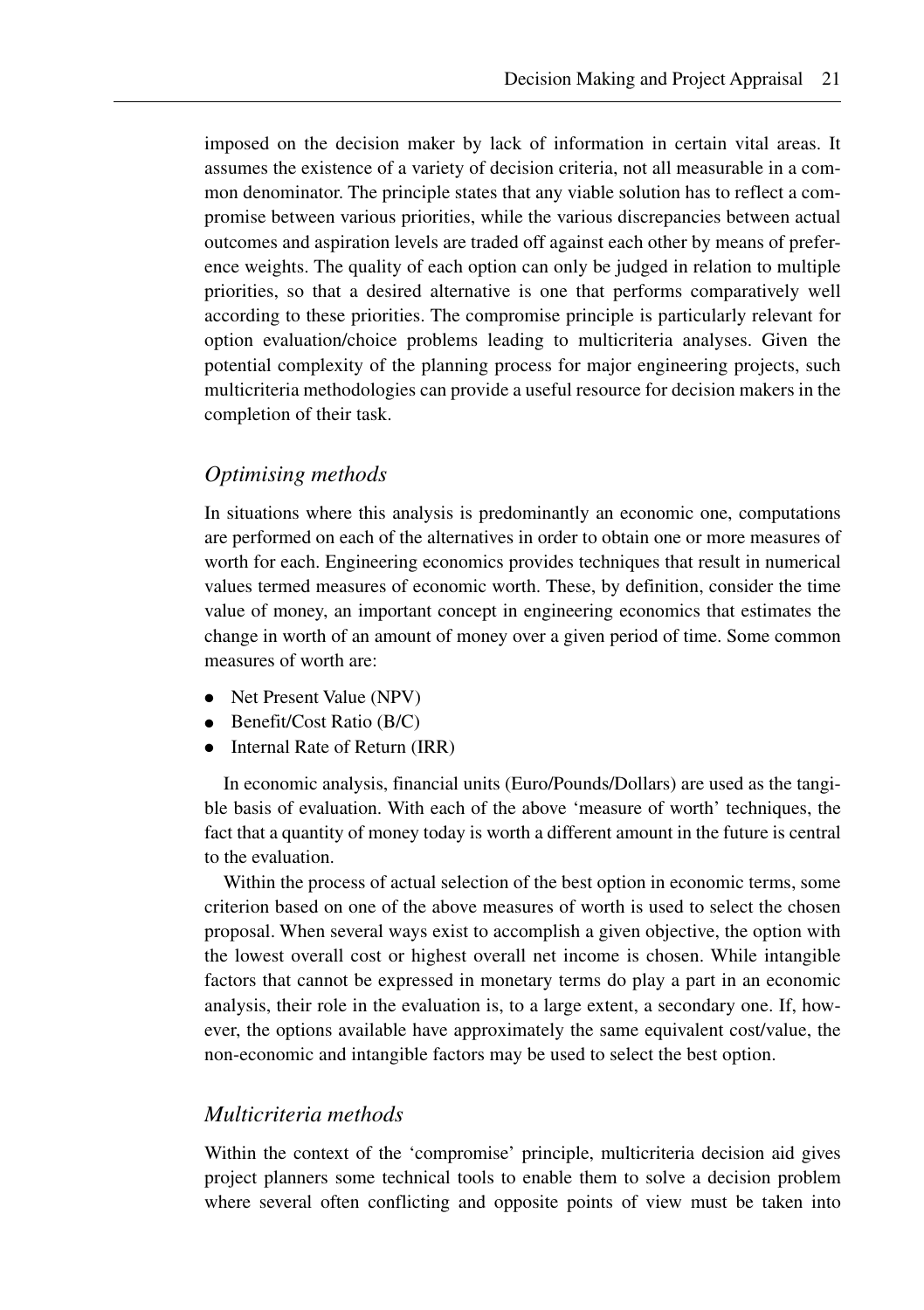account within the decision process (Rogers *et al* ., 1999). With such complex infrastructural planning problems, in many cases no single option exists which is the best in economic, technical and environmental terms. Furthermore, criteria from such diverse sources are seldom measurable in a common denominator. As a result, direct comparison of scores from different attributes becomes more complex. Hence the optimisation techniques available within operations research, referred to above, are not applicable to this problem type. The word 'optimisation' is inappropriate in the context of this type of decision problem. It may be virtually impossible to provide a truly scientific foundation for an optimal solution/decision. Multicriteria methods based on the compromise principle provide tools and procedures to help us attain the 'desired situation', as expressed in the set of objectives, in the presence of ambiguity and uncertainty. However refined our models may be, we must recognise that no amount of data will remove the fundamental uncertainties which surround any attempt to peer into the future. Multicriteria methods do not yield a single, 'objectively best' solution, but rather yield a kernel of preferred solutions or a general ranking of all options. They are the most readily applicable models to problems of option choice within civil engineering where it is virtually impossible to provide a scientific basis for an optimal solution. Solving such a multicriteria problem is, therefore, not searching for some kind of 'hidden truth', as Vincke (1992) put it, but rather helping the decision maker to master the complex data involved in a decision problem in such areas and advance towards a solution. This process involves compromise, and depends to a great extent both on the personality and experience of the decision maker and on the circumstances in which the decision-aiding process is taking place. However complete the information, the need for personal judgement and experience in the making of project planning decisions remains.

#### **1.6 Example of a decision process**

 The project appraisal techniques described within this book are divided into two broad categories:

- (1) Purely monetary-based evaluations.
- (2) Multicriteria evaluations.

 The methods in the first category require the monetary evaluation of all criteria relevant to the decision. The second category contains those methods that enable the evaluation of a potentially diverse range of attributes ranging from economic to social, environmental and technical criteria. Within this group, each criterion does not have to be measurable in monetary terms. Any scale that differentiates the performance of a number of options on the criterion in question, whether qualitative or quantitative, is permissible.

 Before going into the details of these methods in the succeeding chapters, brief descriptions of typical decision problems solved using the two method types are given in the case studies in Sections 1.6.1 and 1.6.2. Both cases detail the data at the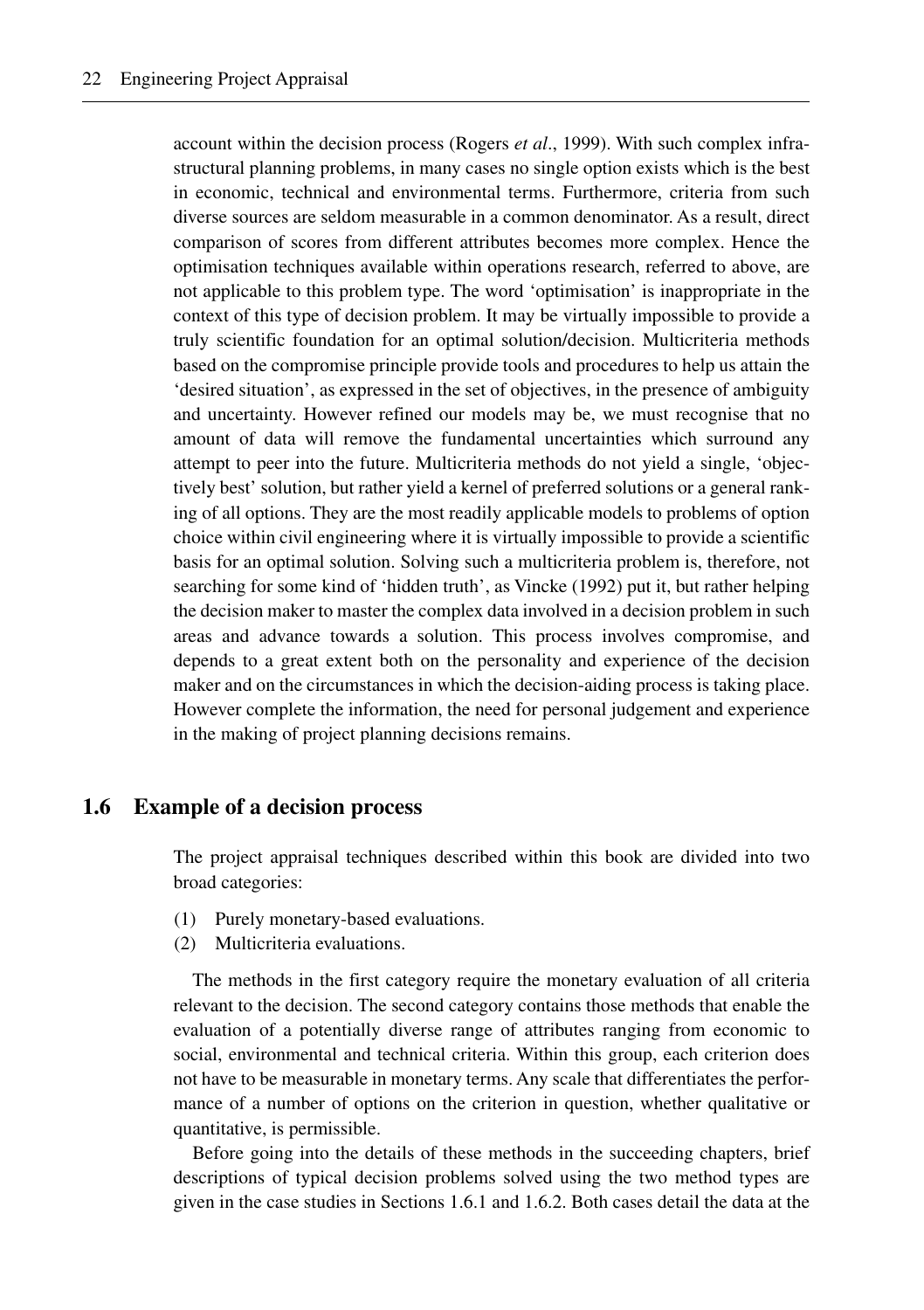basis of the problem in question and outline the final decision taken. In neither case is the actual method for directly appraising the relative merit of the alternative proposals on the basis of the chosen decision criteria actually described. The methods of project appraisal detailed in the succeeding chapters of this text will attempt to provide the reader with the means of:

- selecting the appropriate appraisal methodology;
- collating all relevant information on the available options and their performance on each of the decision criteria chosen; and
- translating this information into a measure of the relative performance of the project options.

These three steps lie at the basis of project appraisal.

# *1.6.1 Case study 1: Economic analysis of alternative port access routes for a major city*

 A municipal authority wishes to evaluate the economic performance of a number of highway options for providing better access for heavy vehicles to the port area. The objective of the road is to reduce the negative effects on the city centre arising from the heavy vehicle traffic travelling to the port area from the outskirts of the city. Four options are assessed:

- (1) A 'do minimum' traffic management option involving the banning of trucks from some roads in the city centre (Option 1).
- (2) A new north–south tunnel connecting the existing orbital motorway system to the port area (Option 2).
- (3) A new east–west tunnel connecting the port to an existing dual carriageway (Option 3).
- (4) A new overground highway running east–west along an existing rail corridor adjacent to an existing canal (Option 4).

 Each of the four options is assessed on the basis of the following nine economic consequences/criteria:

- (1) Car-user time savings
- (2) Heavy vehicle time savings
- (3) Public transport time savings
- (4) Car operating cost savings
- (5) Heavy vehicle operating cost savings
- (6) Accident cost savings
- (7) Capital costs
- (8) Maintenance costs
- (9) Operating costs.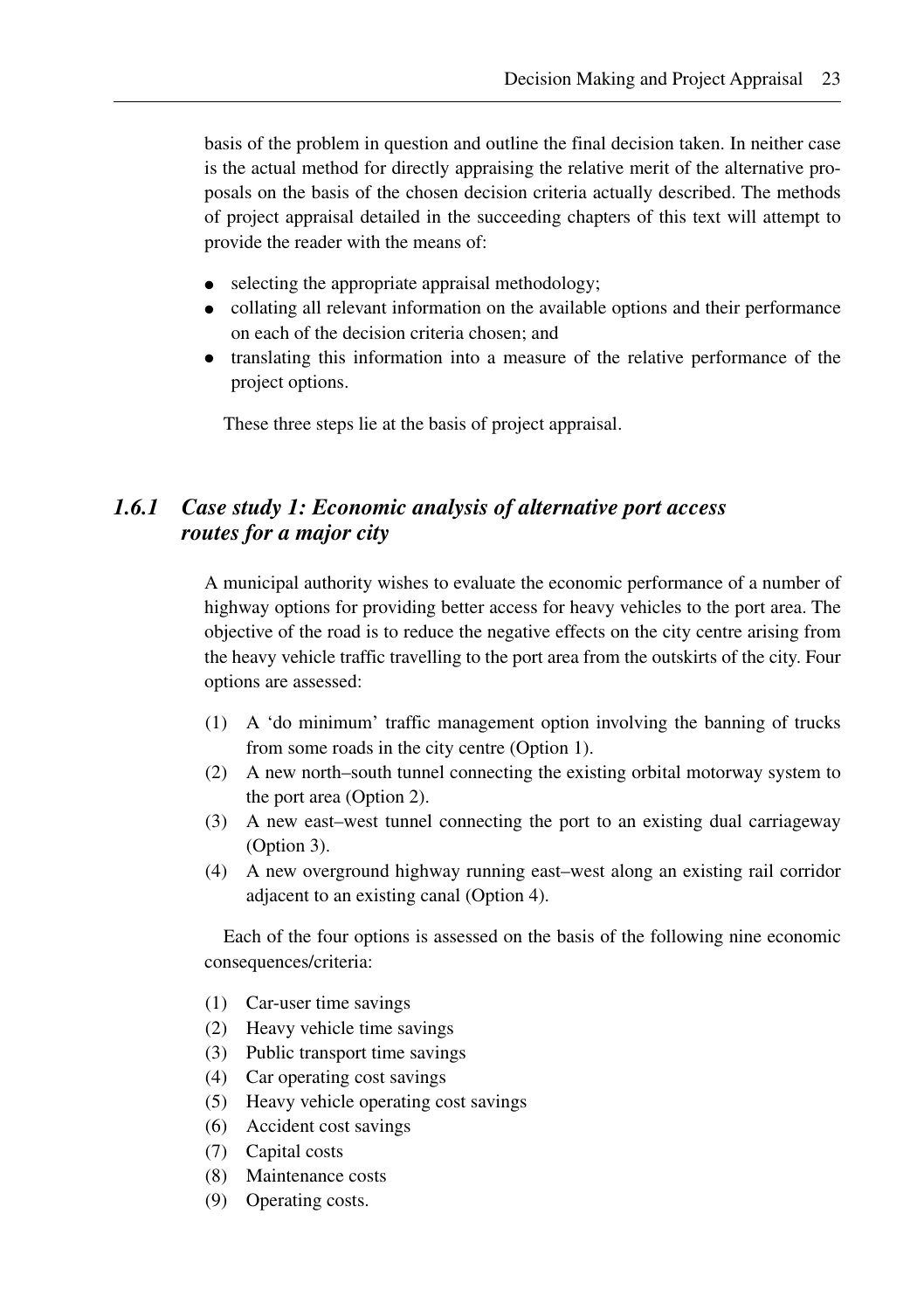All nine can be assessed in monetary terms. The first six are benefits and will thus have a positive monetary value, while the last three are costs and have a negative valuation.

 For each option, its score on each of the economic criteria is discounted to a present worth. They are then added up to give an overall net present worth for the option in question. The following estimates of net worth for each of the options are obtained from the appraisal process:

- Option 1: -£40 million
- Option 2:  $+£100$  million
- Option 3: +£50 million
- Option 4: +£66 million

 On the basis of the economic evaluation, Option 2 is chosen as the best performing proposal.

# *1.6.2 Case study 2: Multicriteria analysis of alternative waste management strategies for a region*

 The regional government of a country in Western Europe wishes to devise a new waste management strategy, involving better use of existing incineration facilities and the possible construction of new ones. The objective of any new strategy is not only to put the process of waste management on a firmer economic footing, but also to have regard to the environmental and social effects of the strategy. The problem is thus a multicriteria one rather than purely economic. Five strategies are assessed:

- (1) Constructing a number of new waste incineration plants and importing waste from other countries to subsidise their construction (strategy 1).
- (2) Constructing a number of new waste incineration plants with no import of foreign waste (strategy 2).
- (3) Maximising the transportation of waste between existing facilities in the region (strategy 3).
- (4) Decentralising waste facilities to the outlying areas of the region (strategy 4).
- (5) Rationalising the number of existing waste management facilities (strategy 5).

 Each of the five options is assessed on the basis of the following nine economic, technical, social/political and environmental factors:

- (1) Quantity of waste transported and distance travelled (environmental)
- (2) Energy use (environmental)
- (3) Impact of gas emissions (environmental)
- (4) Cost (economic)
- (5) Flexibility of strategy to possible increases in quantity of waste produced (technical)
- (6) Flexibility of strategy to possible decreases in quantity of waste produced (technical)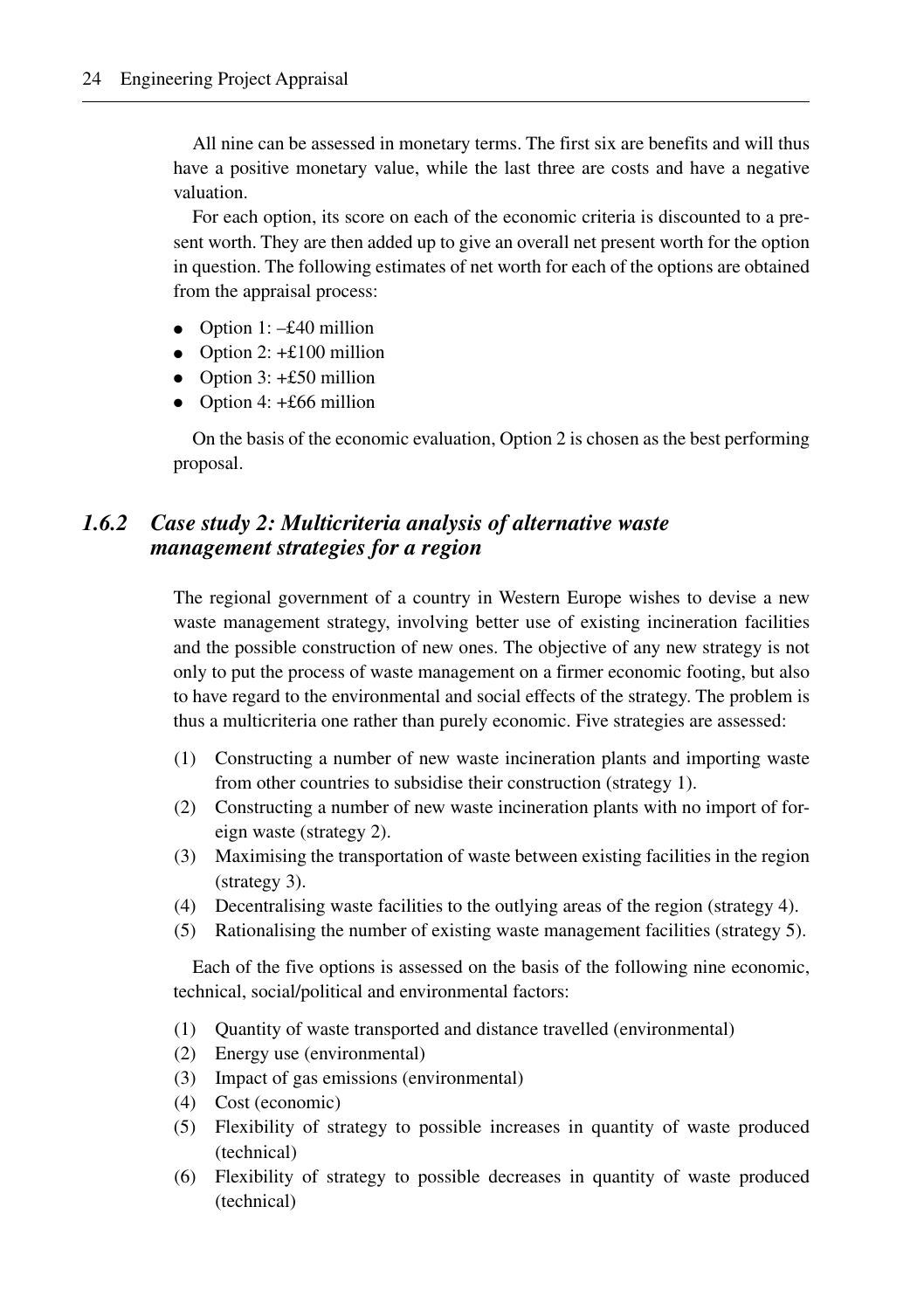- (7) Level of overcapacity resulting from strategy (technical)
- (8) Level of local opposition to strategy (political)
- (9) Dependency of strategy on supply of imported waste (political)

 Of the nine, one is assessed in monetary terms, six in quantitative, non-monetary units, and two on a qualitative scale. This diversity of assessment necessitated the use of a compromise-based rather than an optimising technique, with the overall performance of the strategy options based on their comparative performance on each of the decision criteria. An option's overall performance entailed trading-off its good performance on one criterion against its relatively weak performance on another. This analysis requires information on the relative importance to the decision makers of the nine criteria considered.

 An analysis of the relative performance of the options on each of the decision criteria yields the following ranking:

- First: strategy 5
- $\bullet$ Second: strategy 4
- $\bullet$ Third: strategy 3
- Fourth: strategy 1
- · Fifth: strategy 2

 Strategy 5, involving the rationalising of existing incineration facilities, performs very well relative to the other options, with strategy 4 also scoring strongly. Both options are presented by the decision maker as viable solutions to the responsible government minister.

#### **1.7 Summary**

 Within this first chapter we have defined project appraisal, identified the broadly rational planning framework within which it operates and outlined the potential level of certainty/uncertainty/risk associated with the environment within which it takes place. Two distinct types of appraisal systems are defined: one a purely economic analysis with its basis in classic rationality, and the other based in bounded rationality with the ability to encompass more broadly based environmental, technical and political concerns in addition to the basic economic factors. The first set of techniques – the optimising methods – makes assumptions regarding the level of completeness of information available and allows a precise measure of the relative performance of the different options on a common monetary scale. The second set of techniques – the compromise-based methods – makes far fewer demands on the quality of information available. However, this offers an evaluation procedure which, while being more inclusive than the first set, is more likely to supply a preferred option which performs 'well' relative to the others, rather than one which is identified as the optimal or 'single best' option.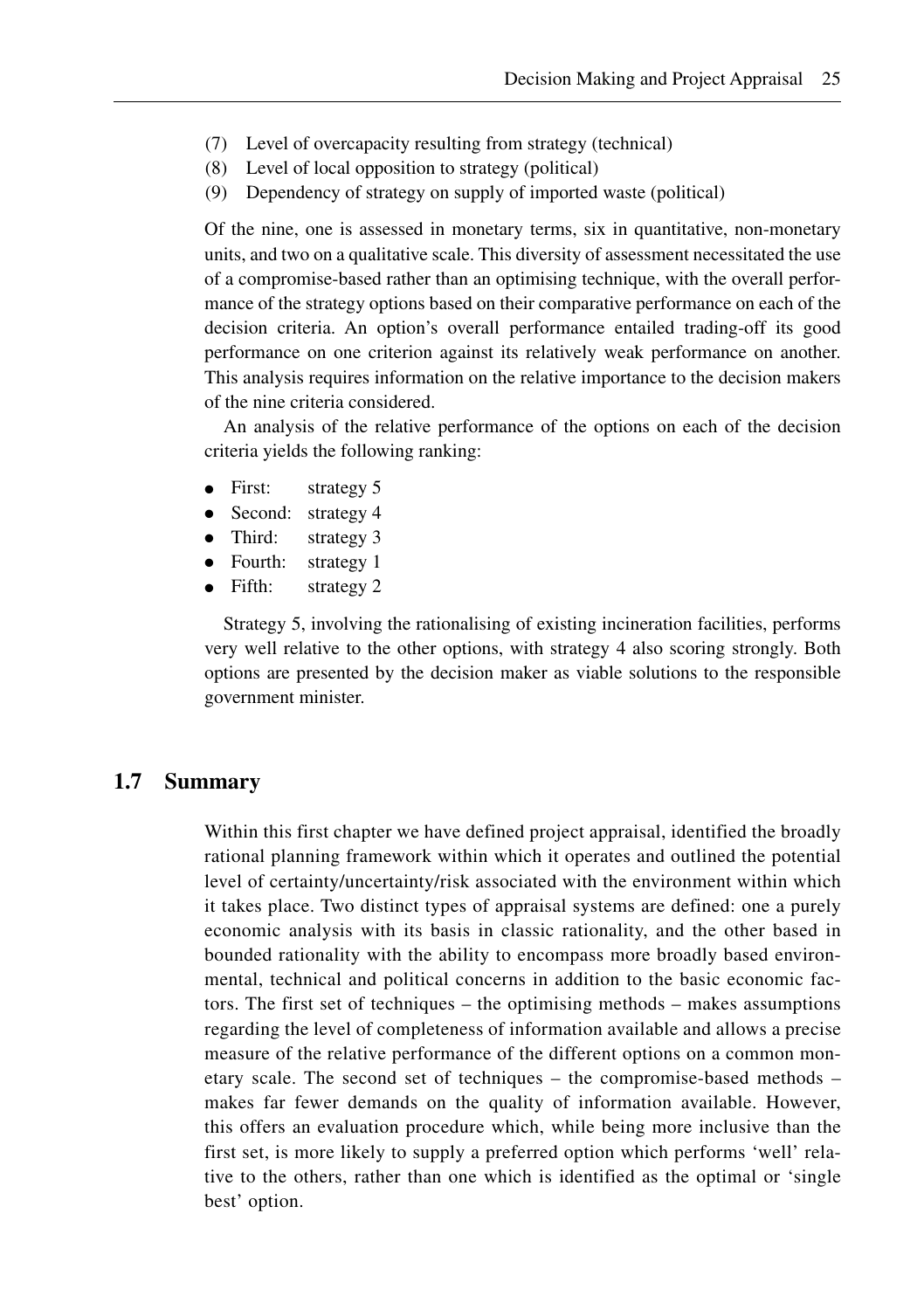#### **1.8 Review of succeeding chapters**

 Part I of the book, comprising Chapters 1 to 10, details the basic tools and methodologies required by a decision maker to perform an 'optimising' economic appraisal. Chapter 2 specifies the basic tools required to carry out this process. The time value of money, interest rates and time equivalence are defined and explained in detail. Chapters 3 to 6 detail four methods for computing the economic worth of a stream of cash flows arising during the life of a project. Chapter 3 deals with the computation of present worth for such a stream. Life cycle cost analysis and payback period are also explained. Chapter 4 explains the computation of equivalent annual worth. The importance of the economic lives assigned to the options being compared within this computation is emphasised. Chapter 5 deals with rate of return computations both for a single project and when a number of competing options are being compared. In the case of competing projects, the way in which the method is employed will depend on whether the options are independent or mutually exclusive. Use of the benefit/cost ratio technique is also subject to these conditions. It is dealt with in Chapter 6 along with the topics of depreciation and taxation. Chapter 7 is of central importance within Part 1. It introduces Cost–Benefit Analysis (CBA), the main method of economic appraisal for public projects, and illustrates how the four basic methods for computing economic worth explained in the early chapters – present worth, rate of return, annual worth and benefit/cost ratio – can be used within this methodology. It outlines the process of identifying and valuing the costs and benefits on which the options are to be compared. The importance of a sensitivity analysis for ensuring the robustness of the final result is emphasised. This chapter also includes case studies from the areas of highway engineering, water supply and sewer flooding alleviation, together with an introduction to some of the techniques that can be used to assign a monetary valuation to non-economic criteria. It concludes with brief descriptions of the application of CBA to different areas of engineering. Chapter 8 details the economic analysis of renewable energy supply and energy efficient projects. Chapter 9 introduces the concept of Value for Money in construction projects. Chapter 10 outlines three further methods of economic evaluation: Cost Effectiveness Analysis, Planned Balance Sheet and Goal Achievement Matrix. While all are derivatives of the Cost–Benefit Methodology, they do allow the inclusion within their framework of non-monetary valuations. As a result, the optimising principle, which lies at the heart of CBA, is somewhat diminished within these techniques; linkages between them and the compromise-based methods dealt with in subsequent chapters are highlighted. These three methods thus form a bridge between the first and second sections of the book.

Part II of the book, comprising Chapters 11 to 15, puts forward a number of multicriteria models, all of which have their basis in the 'compromise principle'. Within Chapter 11, a number of simple multicriteria techniques such as the Dominance, Satisficing, Sequential Elimination and Attitude-Oriented Methods are explained in some detail. Chapter 12 is of central importance within Part II. It details the most widely used multicriteria method, the Simple Additive Weighting (SAW) Model.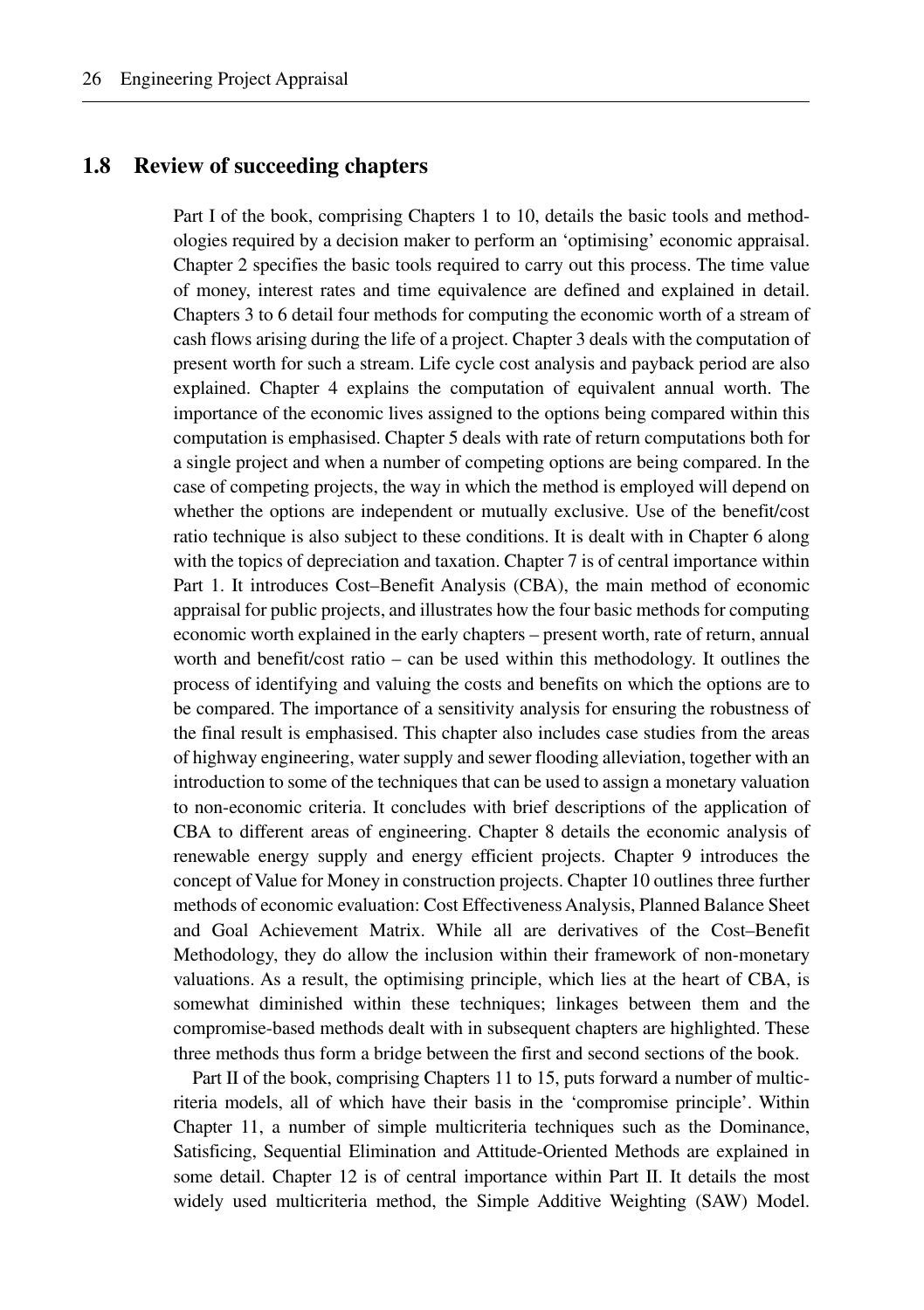Techniques allowing uncertainty to be incorporated into criterion scores within the SAW Model, together with the various systems for assigning importance weights to the criteria, are outlined. Environmental Checklists are important applications of the SAW Model, and three types are explained in the text. The chapter concludes with a case study, outlining the application of the model to choosing a transport strategy for a major urban centre. Chapter 13 explains the Analytic Hierarchy Process (AHP) Method, a widely used decision model in the United States. Its use of hierarchies together with a seven-point scale to calculate the priorities assigned to the different options under consideration is detailed. In conclusion, Chapter 14 deals with Concordance Techniques, a set of multicriteria models used extensively throughout Europe to resolve decision problems in areas including engineering development. Worked examples of the different types of decision methods are given throughout the text.



 **Figure 1.2** Bridge on Arklow bypass, Ireland (Source: Arup. Photographer: Studioworks).

## **References**

- Banks , J.L. ( 1998 ) *Introduction to Transportation Engineering* . McGraw-Hill International Editions, New York.
- Banville, C., Landry, M., Martel, J.M. & Boulaire, C. (1993) A stakeholder's approach to MCDA . Working Paper 93–77, Centre de recherche sur l'aide à l'évaluation et à la décision dans les organisations (CRAEDO). University Laval, QC.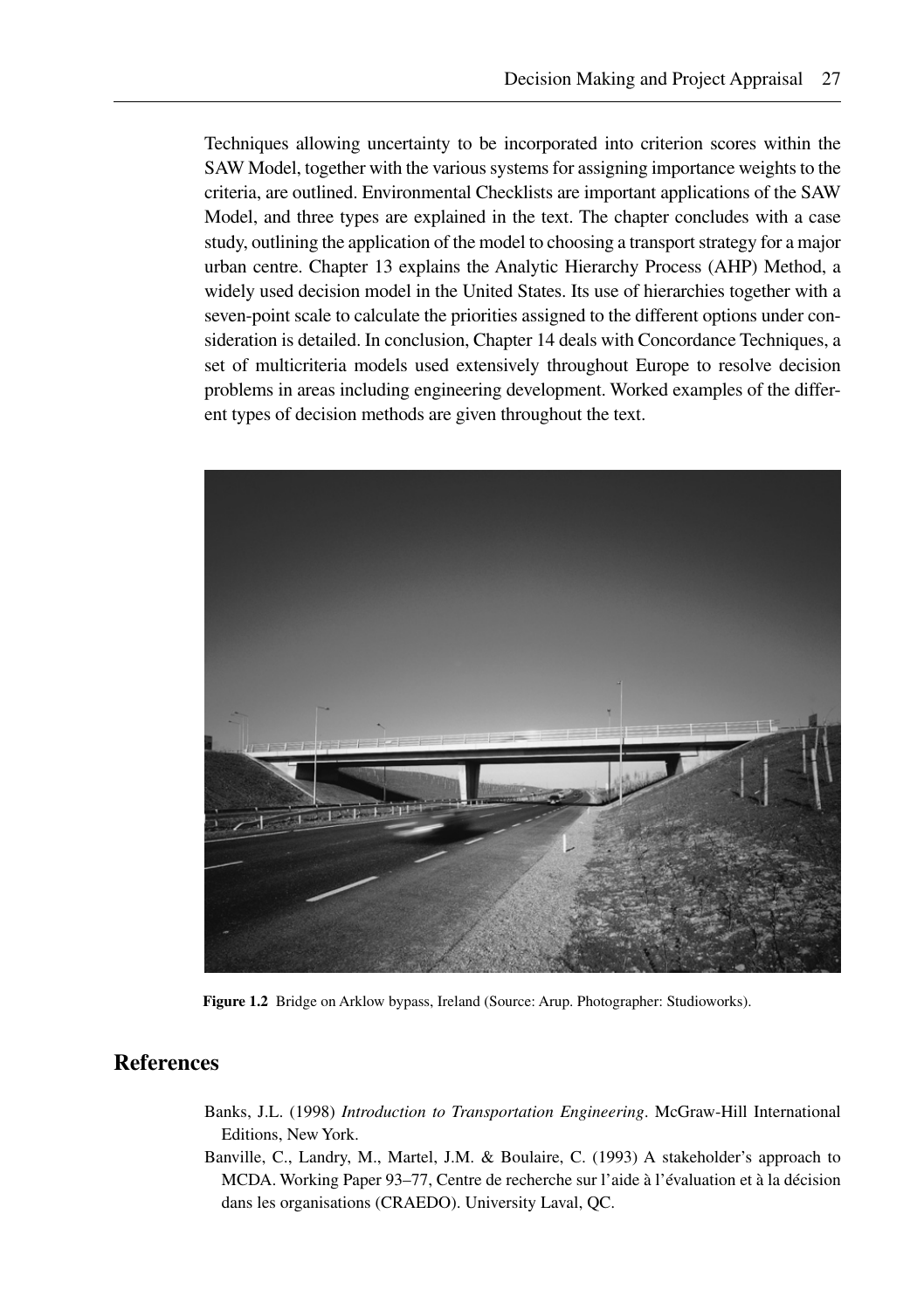- Dee , J. ( 1973 ) Environmental evaluation system for water resources planning . *Water Resources Research* , **9** , 523 – 535 .
- Grant, E.L., Ireson, W.G. & Leavenworth, R.S. (1990) *Principles of Engineering Economy*. John Wiley and Sons, Inc., New York.
- Martin, J.C. (1993) The Successful Engineer: Personal and Professional Skills A Sourcebook. McGraw Hill International Editions, New York.
- de Neufville , R. & Stafford , J . ( 1974 ) *Systems Analysis for Engineers and Managers* . McGraw Hill, New York.
- Riggs , J.L. , Bedworth , D.D. & Randhawa , S.U. ( 1997 ) *Engineering Economics* . McGraw Hill International Editions, New York.
- Rogers , M.G. , Bruen , M.P. & Maystre , L.Y. ( 1999 ) *ELECTRE and Decision Support: Methods and Applications in Engineering and Infrastructure Investment* . Kluwer Academic Publishers, Boston, MA.
- Simon, H.A. (1976) *Administrative Behaviour*. New York Free Press, New York.
- Soelberg, P.O. (1967) Unprogrammed decision making. *Industrial Management Review*, 8,  $19 - 29.$
- Van Delft, A. & Nijkamp, P. (1977) *Multi-criteria Analysis and Regional Decision-Making*. Martinus Nijhoff, Leiden, The Netherlands.
- Vincke, P. (1992) *Multi-criteria Decision Aid*. John Wiley & Sons Ltd, Chichester.
- Zey , M. ( 1992 ) Criticisms of rational choice models . In: M. Zey (ed.) *Decision Making: Alternatives to Rational Choice Models*. Sage, Newbury Park, CA. pp. 9–31.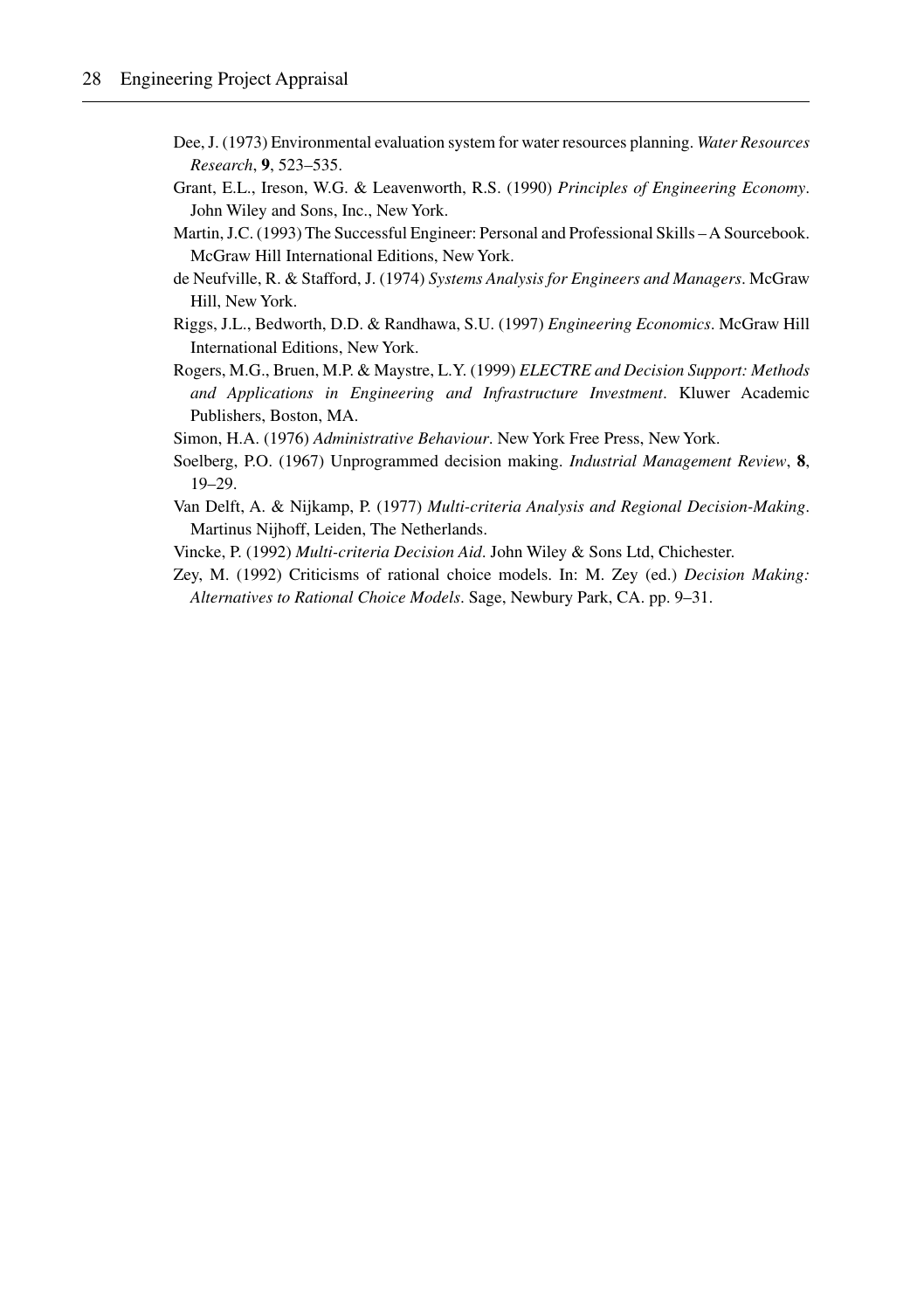# **Index**

A/F *see* sinking fund factors A/P *see* capital recovery factors accelerated write-off methods 100–2 accident frequency reductions 121–2, 123–4 accountable decision making 201 active interventions 162–3 administrators 3 aggregate scores 266–7 aggregated losses and gains 291 agricultural projects 128–35, 149–50 AHP *see* analytic hierarchy process air quality 284 alternatives decision making 8, 9 evaluation 8, 9 identification 8, 9 selection and recommendation 8, 10 analysts 4 analytic hierarchy process (AHP) 27, 245, 300–17 concordance techniques 319, 341–2 deriving exact priorities using iterative eigenvector method 306–15 deriving priorities using approximation method 304–5, 310 establishing and calculating priorities 303–15 establishing priorities within hierarchies 301–3 exact method for determining priorities 308–15 hierarchies 301 simple additive weighting model 316 analytical decision making 6 annual depreciation charge (DC) 100 annual worth (AW) 82, 93–4 *see also* equivalent annual worth Factors<br>
methods 100–2<br>
methods 100–2<br>
methods 100–2<br>
analytic hierarchy process 304–<br>
analytic hierarchy process 304–<br>
making 201<br>
making 201<br>
arithmetic gradient researt worth fa<br>
arithmetic gradient researt worth fa<br>
ar

approval milestones concept 196–9 approximation methods analytic hierarchy process 304–5, 310 rate of return 81 arithmetic gradient conversion factors 43 arithmetic gradient present worth factors 45 attitude-oriented techniques 244–5, 253–5, 256 avoidance of risks 202 AW *see* annual worth

B/C *see* benefit/cost ratio base amounts 43 baseline costs 196, 217–20 baseline rankings 264–5 behavioural decision making 10–11 benchmark option 292 benefit transfer method 130 benefit/cost ratio (B/C) 21, 26, 96–9, 104–5 comparing mutually exclusive options 98–9 cost–benefit analysis 116–19, 126–7, 134, 136 costs, benefits and disbenefits 96–7 definitions 97 incremental analysis 98–9, 105 present worth 51 renewable energy supply and energy efficiency 175, 190–1 Simple Additive Weighting Model 290–1 single project calculations 97–8 strengths and limitations 104–5 bidding games 143–4 biological oxygen demand (BOD) 285 biomass and bioenergy 159–60 bipolar expressions 275

*Engineering Project Appraisal: The Evaluation of Alternative Development Schemes*, Second Edition. Martin Rogers and Aidan Duffy. © 2012 John Wiley & Sons, Ltd. Published 2012 by John Wiley & Sons, Ltd.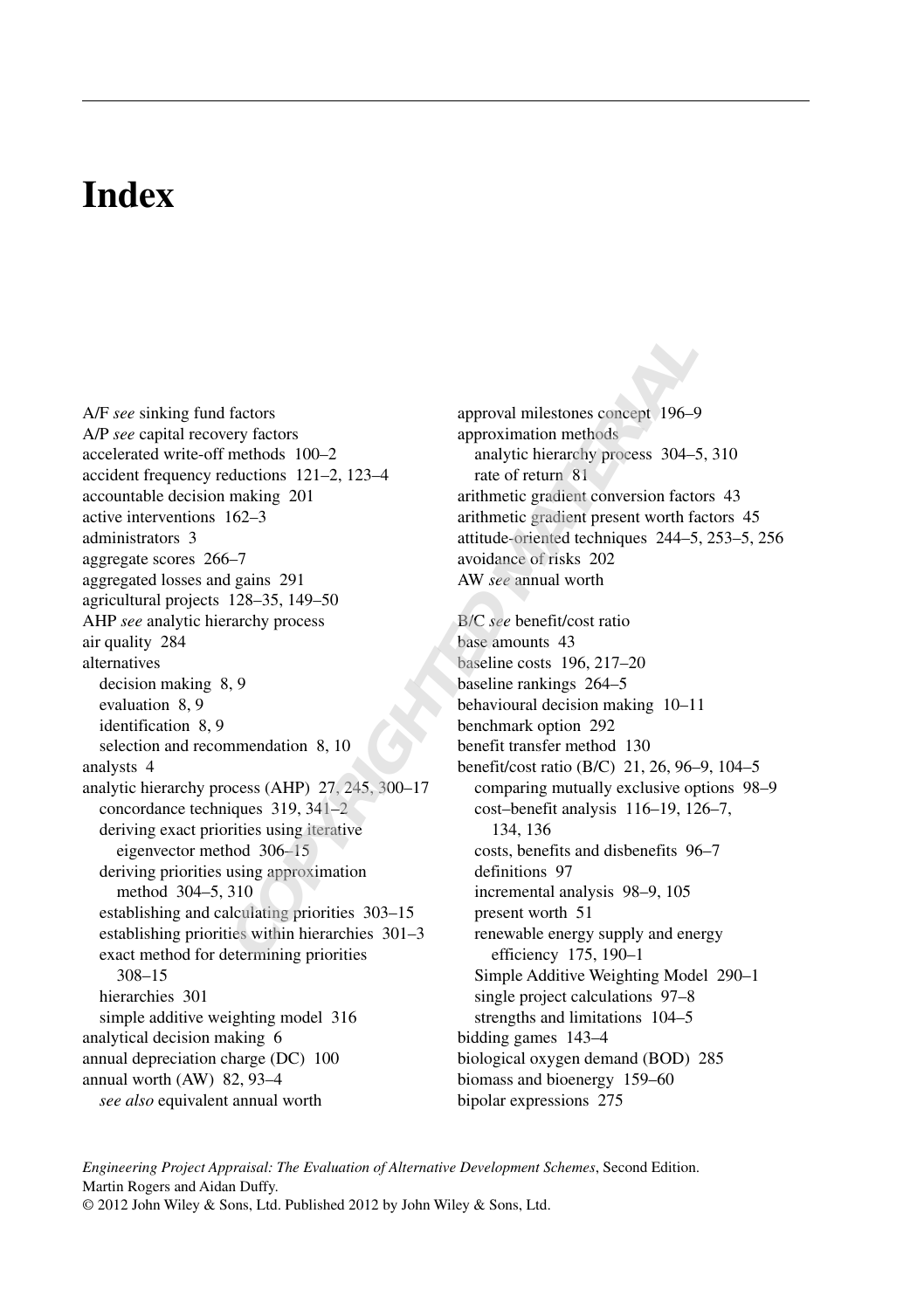BOD *see* biological oxygen demand book value (BV) 100–1 Borda's Sum of Ranks Method 263, 297 bounded rationality 11, 20–1 brainstorming 16 BV *see* book value C/E *see* cost effectiveness CAES *see* compressed air energy storage candidate selection 255 capital costs 165–7 capital recovery factors (A/P) 41–2, 45–6, 67–70, 75, 82, 218 capitalised cost (CC) 55–8, 64–5, 75, 224 carbon capture and storage (CCS) 159, 164 carbon dioxide equivalents 180–1 carbon pricing 156–7, 164, 171, 178–9 cash flow diagrams 37, 52, 55–6, 81, 83 cash flows equivalent annual worth 71, 73 present worth 51–2, 55–6 rate of return 81–95 renewable energy supply and energy efficiency 170 taxation 102–4 cause–effect–impact pathways 290–1 CBA *see* cost–benefit analysis CC *see* capitalised cost CCGT *see* combined cycle gas turbines CCS *see* carbon capture and storage CEQ *see* Council for Environmental Quality certainty 14 change management 205 checklists 282–91 CHP *see* combined heat and power *COBA* software 128 collaboration 214–15 combined cycle gas turbines (CCGT) 177, 187 combined heat and power (CHP) 158–9, 171, 176–7 community impacts decision making 3, 12 Planned Balance Sheets 225–7 value for money 209 compensation 110 complete pre-orders 321 composite indexes 283 compound interest 32–5 compressed air energy storage (CAES) 186–9 compromise-based methods 11, 20–1, 25, 26–7 compulsory land acquisition 108 concentrated solar power (CSP) 162

concordance techniques 27, 245, 318–42 analytic hierarchy process 319, 341–2 concordance indices and matrices 320, 321–2, 328–35, 339–40 concordance scores 319, 324–7, 333, 339–40 credibility indices 333–4, 339 discordance indices and matrices 328–34, 341 discrimination value 334, 336 distillation processes 334–7, 339, 341 dominance 319–21, 328–9, 334 ELECTRE I Model 328–32 ELECTRE III Model 333–9 final ranking 335, 338 indifference thresholds 331–3 landfill sites evaluation 323–8 partial and complete pre-orders 321 preference thresholds 331–3 PROMETHEE I and II Models 321–8, 331–2, 333–9 qualification scores 334, 340 sensitivity analysis 339, 341 Simple Additive Weighting Model 318, 341–2 small-scale energy generation projects 338–42 threshold values 330, 331–3, 335–6, 338–40 confidence levels 268–70 conjunctive method 248–9 conservation projects 140–2, 144 consistency 305, 306–8, 311 construction costs cost–benefit analysis 122–3, 125–6 renewable energy supply and energy efficiency 186–7 Simple Additive Weighting Model 261–4, 271–6, 277–9 construction projects 26 cost–benefit analysis 114 decision making 5 energy efficiency 162–3 multicriteria analysis 250–2 rate of return 89–92 value for money 193–215 consultation processes 3 consumer surveys 18–19 contingent valuation methods 114, 143–7 continuous compounding 34–5 contracting strategies 214 control procedures 204–5 coordinating panels 288 cost–benefit analysis (CBA) 26, 107–53, 344 accident frequency reductions 121–2, 123–4 advantages and limitations 137–8 analytic hierarchy process 300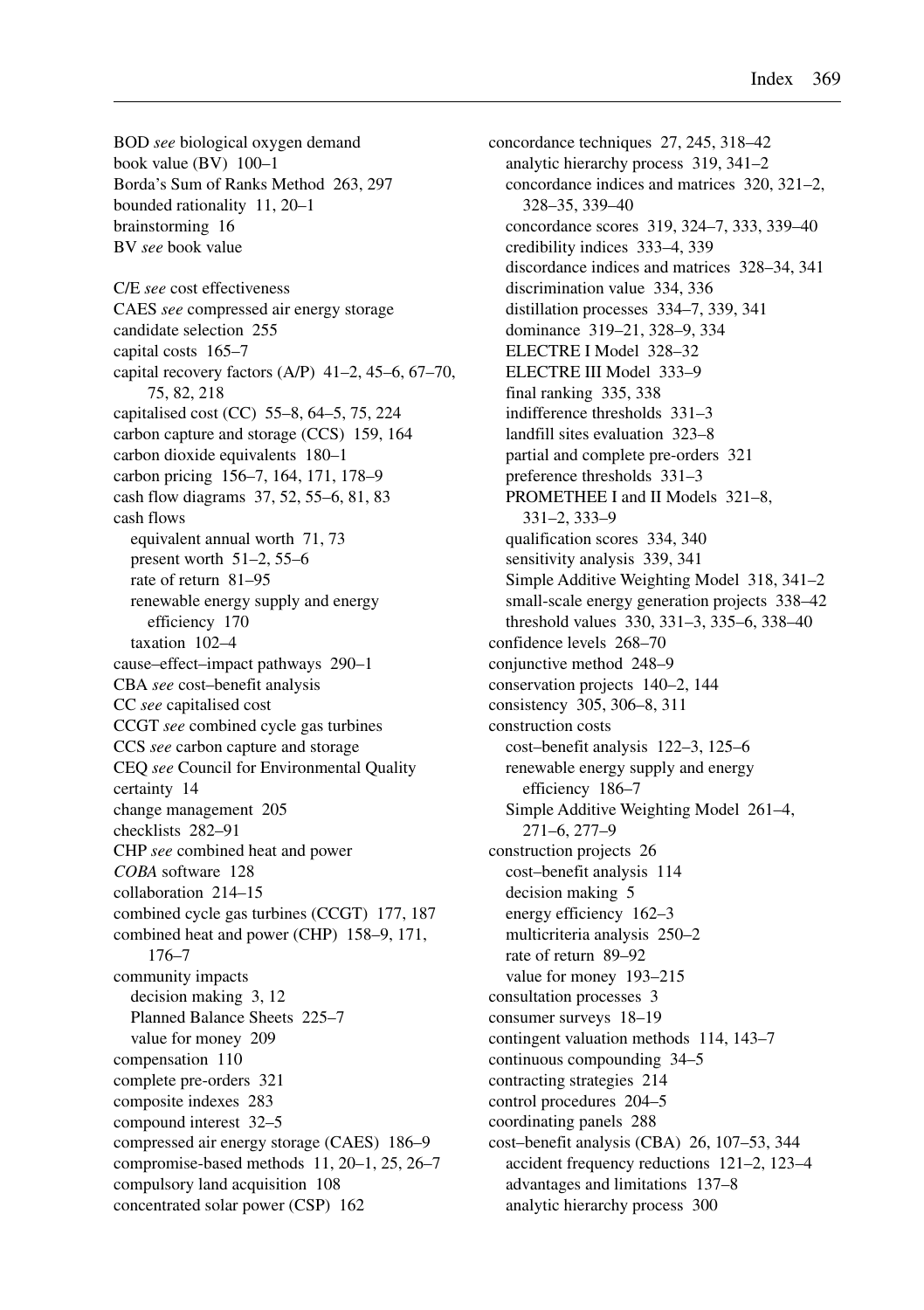cost–benefit analysis (CBA) (*cont'd*) benefit/cost ratio 116–19, 126–7, 134, 136 case studies 119–37, 225–7 contingent valuation methods 114, 143–7 cost effectiveness 216–20 data requirements 122–3 decision making 18, 20, 107–8, 119 discount rates 115, 125–6, 130, 133–4 final decisions 119 flood management 108–9, 128, 135–7, 148–9 Goal Achievement Matrix 227–39 healthcare projects 149 hedonic pricing 113, 114, 139–40 highway and transport projects 108, 112–14, 119–28, 150–1 historical background 108–9 identifying costs and benefits 111–12 identifying main project options 111 internal rate of return 116–17, 127 multicriteria analysis 243 net present value 116–18, 126, 132–6 non-economics-based techniques 113, 114, 138–48 non-market valuation of costs and benefits 114 non-users of proposed facilities 120 operating and maintenance costs 120–4, 132–4 performance assessment and comparison 115–17 placing valuations on costs, benefits and disbenefits 112–14 Planned Balance Sheets 220–7, 228–9, 238 procedure 111 public projects 107–53 relevance to planning problems 221–2 renewable energy supply and energy efficiency 180 sensitivity analysis 117–19, 127 shadow pricing 113–14 surrogate market prices 138–9 sustainability 147–8 theoretical basis 110–11 time savings 121, 124–5 travel cost method 140–2 waste management projects 128, 135–7 water resource projects 109, 112, 128–35, 149–50 cost effectiveness (C/E) 216–20 cost–utility techniques cost effectiveness 216–20 Goal Achievement Matrix 227–39 Planned Balance Sheets 220–7, 228–9, 238 costless choice 145, 146–7 coterminated options 52–3, 63 Council for Environmental Quality (CEQ) 283

credibility indices 333–4, 339 CRF *see* capital recovery factors criteria cost–benefit analysis 107–8 decision making 8–9, 17–19, 23–5 *see also* multicriteria analysis CSP *see* concentrated solar power DC *see* annual depreciation charge DDB *see* double-declining balance decision making 3–28 accountable 201 analytical 6 behavioural 10–11 case studies 22–5 conditions 14–15 context 3–4 cost–benefit analysis 107–8, 119 Goal Achievement Matrix 228–9 irrational 11–12 methods for engineering project appraisal 19–22 non-analytical 4–6 political factors 3, 11–14, 25 project planning process 16–22 rational approach 7–10, 13–14, 20, 200–1, 228–9 reasoned choice 6 techniques 4–13 value for money 195–6, 200–1, 212 *see also* multicriteria analysis decision matrices 247–9, 252–5, 303, 312–15, 339 declining balance depreciation 100–2 decommissioning costs 196 decommissioning emissions 180 decomposition–aggregation strategy 244, 245 Delphi method 19, 144–5 demand management option 292 depreciation 99–104, 105–6 declining balance depreciation 100–2 straight-line depreciation 99–100, 101, 104 taxation 99, 102–4, 106 design 206–11 developing countries 121, 128–35 development projects cost–benefit analysis 112 multicriteria analysis 246–7 Planned Balance Sheets 225–7 rate of return 89–92 Simple Additive Weighting Model 261–4 disaggregation 222–4 disbenefits 96–7, 112–14, 147–8 discordance indices and matrices 328–34, 341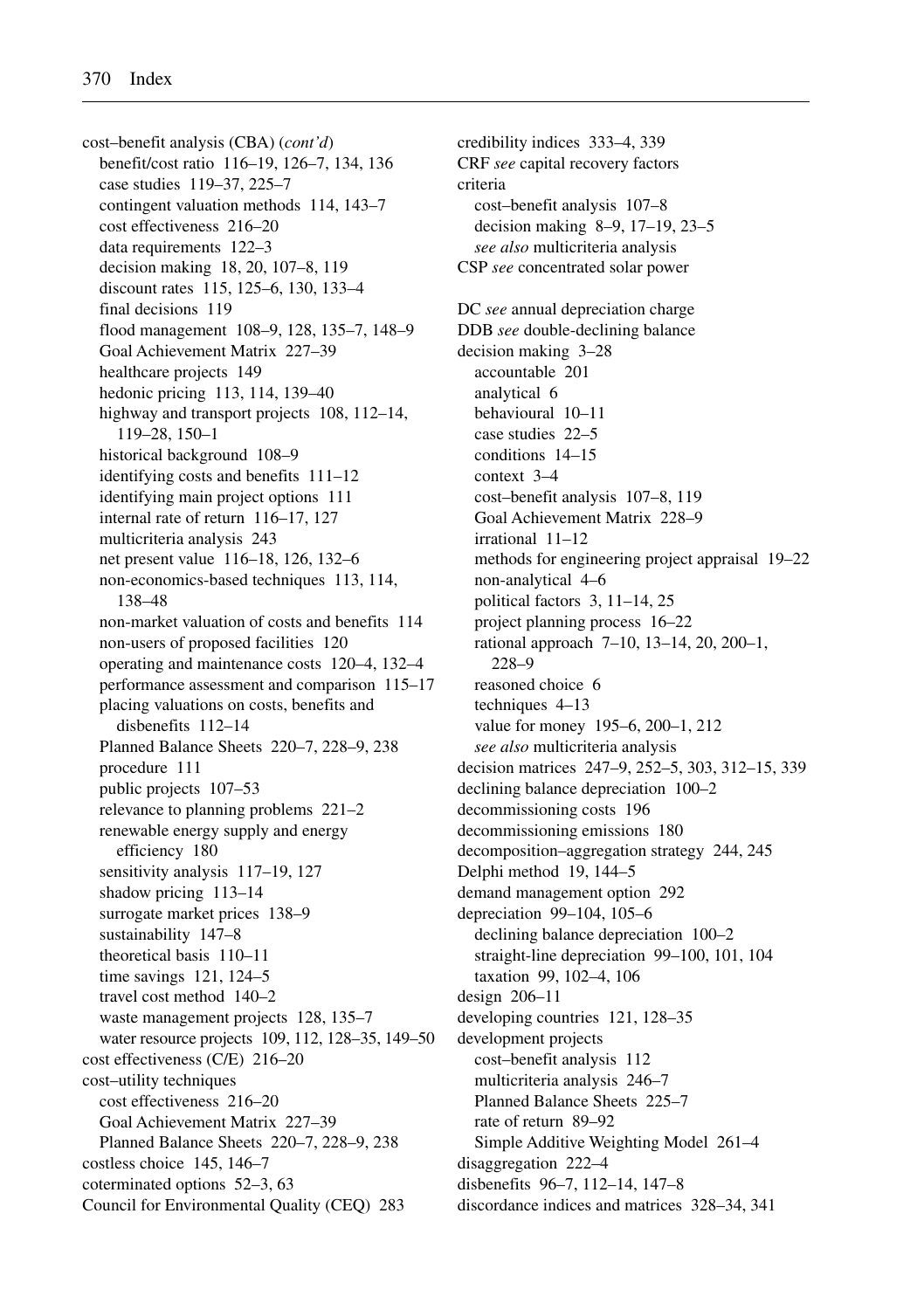discount rates cost effectiveness 218 cost–benefit analysis 115, 125–6, 130, 133–4 equivalent annual worth 78 Goal Achievement Matrix 232 Planned Balance Sheets 221 present worth 63–4 renewable energy supply and energy efficiency 171, 174–5, 187–8 discounted payback period (DPP) 174–5, 187–8 discrimination value 334, 336 disjunctive method 249–50 dissolved oxygen 285–6 distillation processes 334–7, 339, 341 distributional equity 222 dominance concordance techniques 319–21, 328–9, 334 multicriteria analysis 244, 246–8, 256 double-declining balance (DDB) 100, 101–2 downward distillation 335–7, 339, 341 DPP *see* discounted payback period earning power 36 EAW *see* equivalent annual worth economic computation 37–50 calculating unknown interest rates 46–7 calculating unknown years 48 geometric series formulae 43–6, 47–9 single payment formulae 38–9, 48 symbols 37–8 uniform series formulae 39–42, 47–9 economic pressure groups 4 economics-based techniques basic tools 28–50 benefit/cost ratio, depreciation and taxation 96–106 cost effectiveness 216–20 cost–benefit analysis 26, 107–53, 344 decision making 3–28 economic computation 37–50 equivalent annual worth 67–78 future challenges 344–5 Goal Achievement Matrix 227–39 interest rates 29–50 Planned Balance Sheets 220–7, 228–9, 238 present worth evaluation 51–66 rate of return 79–95 renewable energy supply and energy efficiency 154–92 Simple Additive Weighting Model 271–6, 277–80, 291 value for money 193–215

economy 193 EES *see* environmental evaluation system effective interest rates 34 effectiveness 8–9, 193, 207–8, 214 *see also* cost effectiveness efficiency 193 EIA *see* Environmental Impact Assessments eigenvectors/eigenvalues 301, 306–8, 310 EIU *see* Environmental Quality Units ELECTRE I Model 328–32 ELECTRE III Model 333–9 elimination by aspects 252 embodied emissions 180 emissions intensity 181–3 emissions trading schemes (ETS) 156–7, 168, 175, 178–9, 190 end-of-life 170 energy efficient (EE) projects 26, 154–92 backup and storage 161, 169–70, 186–9 benefit/cost ratio 175, 190–1 capital costs 165–7 carbon dioxide equivalents 180–1 case studies 186–91 discount rates 171 discounted payback period 174–5, 187–8 economic measures 163–78 end-of-life 170 energy and GHG accounting methods 181–2 estimating GHG emissions 178–83 externalities 167–9, 190–1 internal rate of return 173, 178, 187 investor perspective 163–4 levelised cost of energy 177–8, 183, 187–91 life-cycle assessment 179–80 marginal abatement costs 179, 183, 189–91 Monte Carlo analysis 186 net present value 171–2, 178, 185, 187–9 operating and maintenance costs 167, 171 policy context 154–7, 163, 179, 189–91 revenues 170–1 savings/investment ratio 176–7 scenarios analysis 185 sensitivity analysis 185 simple payback period 173–4 system boundaries 164 system size 165 technologies 157–63 uncertainty 183–6 Energy Performance in Buildings Directive (EPBD) 156 energy security 155 environmental benefit/cost (EnvBC) ratios 290–1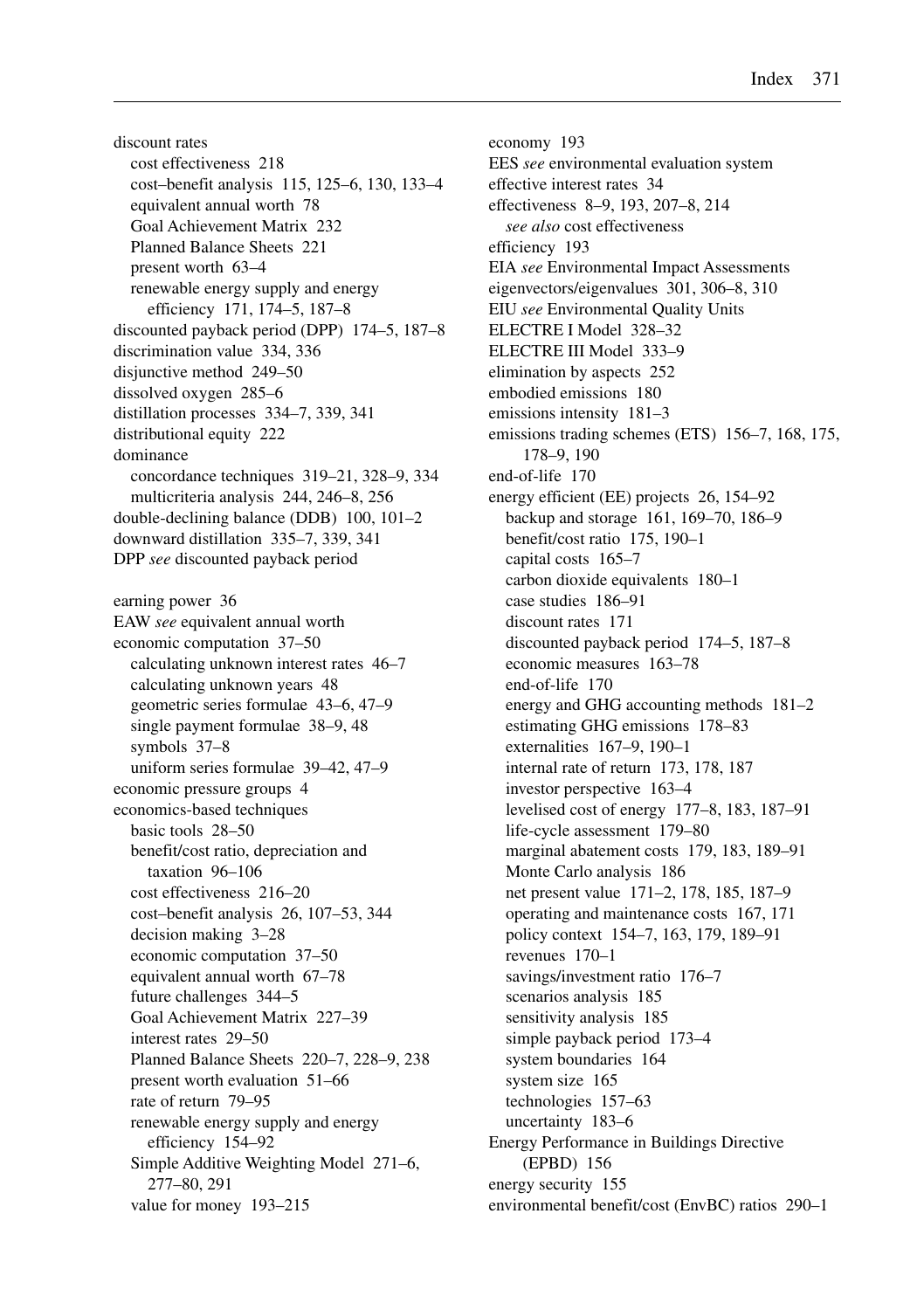environmental evaluation system (EES) 283–91 environmental factors 27 analytic hierarchy process 308–15 concordance techniques 338–42 cost–benefit analysis 107, 129–30, 140–2, 144–8 decision making 4, 15, 24–5 Goal Achievement Matrix 229, 235–7 multicriteria analysis 244 Simple Additive Weighting Model 271–6, 277–80, 282, 283–91 value for money 208–9, 211–12 *see also* renewable energy supply projects Environmental Impact Assessments (EIA) 107, 283–4, 286–7, 289–91, 344 Environmental Impact Statements 283 environmental quality (EQ) measurements 285, 291 Environmental Quality Units (EIU) 286–7, 291 EPBD *see* Energy Performance of Buildings Directive EQ *see* environmental quality equal service 52–3, 72 equal weights presumption 270 equity 130, 222 equivalent annual worth (EAW) 26, 67–78 capital recovery 67–70, 75 comparison process 72–7 cost–benefit analysis 116–17 equal service 72 infinite service 75–7 lease or buy problem 72–3 present worth 51 rate of return 95 salvage value 69–70, 71, 74 single project evaluation 71 strengths and limitations 77–8 unequal service 73–5 ERR *see* external rate of return ETS *see* emissions trading schemes European Wind Energy Association (EWEA) 161 evaluation processes cost–benefit analysis 112–14 decision making 6, 8, 9, 17–20, 23–5 equivalent annual worth 71 EWEA *see* European Wind Energy Association exact priorities 306–15 expected value 264, 265–8 experience curves 165 external costs 129 external rate of return (ERR) 83–4, 85 externalities 167–9, 190–1

F/A *see* series compound-amount factors F/P *see* single payment compound-amount factors facilitators 4 fatal accidents 122 feed-in-tariff (FIT) 162, 170, 173–5, 177–8, 189–91 financial reviews 196–7 FIT *see* feed-in-tariff five-point scales 302 Flood Control Act (1936) 108–9 flood management 108–9, 128, 135–7, 148–9 fossil fuels 155–9, 164, 171–2 future worth factors 38–9

GAM *see* Goal Achievement Matrix geographical location 280 geometric series formulae 43–6, 47–9 GHG *see* greenhouse gase global warming potentials (GWP) 180–1 Goal Achievement Matrix (GAM) 227–39 advanced method 234–6 basic steps 229 development of technique 227–8 evaluating costs and benefits 230–1 formulating the objectives 229–30 rational planning process 228–9 simplified method 232–4 structure of the matrix 231–2 uncertainty 232 goals 6–8, 10–11 government ministers 3, 13 greenhouse gase (GHG) 155–9, 167–9, 171–2, 178–86, 235–8 GWP *see* global warming potential

healthcare projects 149 hedonic pricing 113, 114, 139–40 HERR *see* historical external rate of return hierarchies 276–80, 301 *see also* analytic hierarchy process highway and transport projects 76 accident frequency reductions 121–2, 123–4 benefit/cost ratio 97–9 cost effectiveness 217–18 cost–benefit analysis 108, 112–14, 118–28, 150–1 decision making 3, 12, 23–4 Goal Achievement Matrix 235–8 multicriteria analysis 248–50 non-users of proposed facilities 120 present worth 57–8, 59–60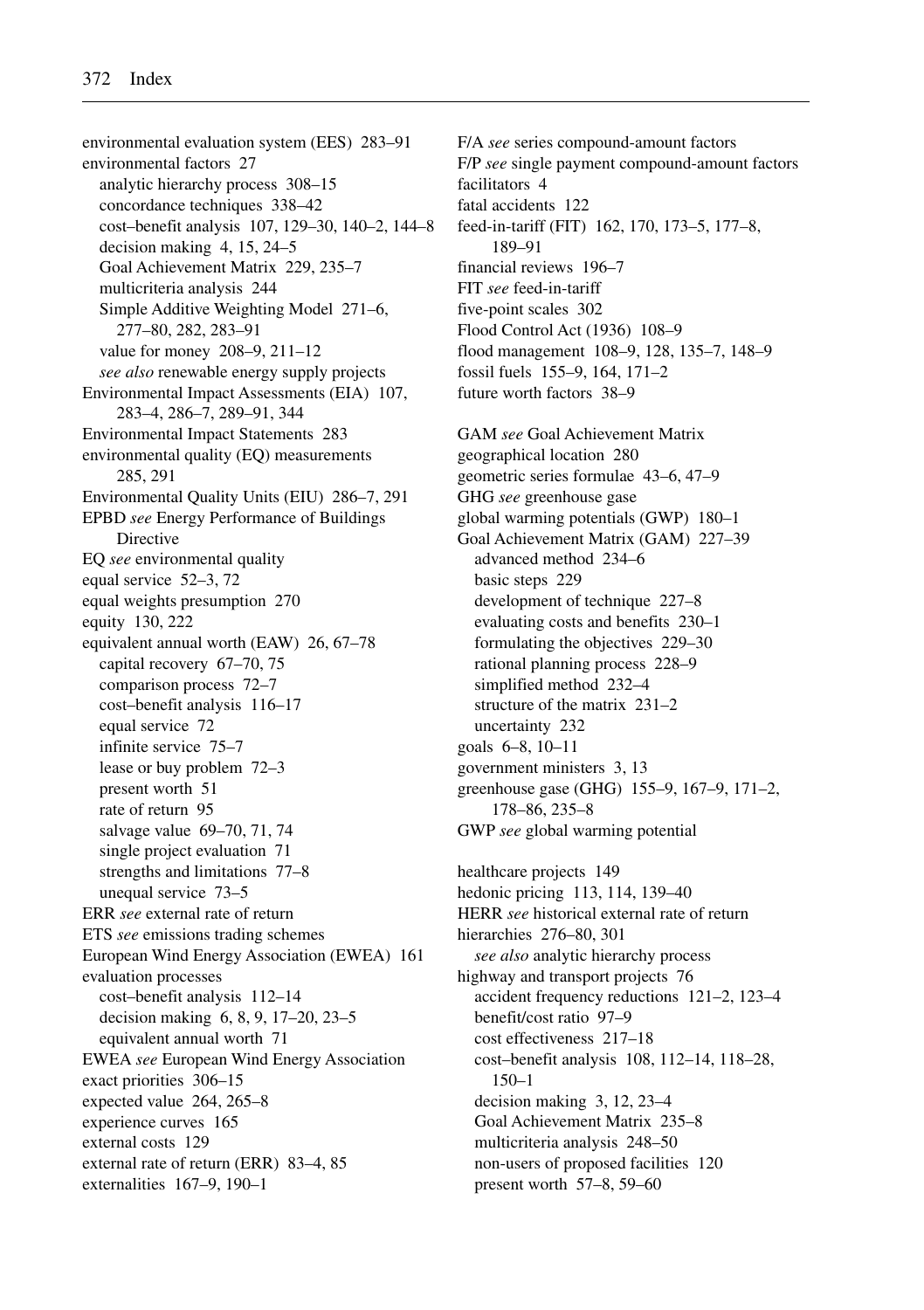Simple Additive Weighting Model 277–9, 292–8 time savings 121, 124–5 value for money 210–11 vehicle operating costs 120–1, 124 Hill's Goal Achievement Matrix 227–39 historical external rate of return (HERR) 84–5, 86 hybrid analysis 181 hydropower 169 hypothetical bias 144, 146

I–O *see* input–output IEA *see* International Energy Agency impact weightings 285 implicit favourite approach 11–12 importance weightings 232–4 incidence weightings 232–4 incineration plants 24–5 incremental analysis benefit/cost ratio 98–9, 105 rate of return 87–95 indifference thresholds 331–3 infinite service 55–8, 75–7 information bias 146 information searches 6 input–output (I–O) analysis 181–3 instrument bias 146 intangibles 18 future challenges 344–5 Goal Achievement Matrix 230–1 multicriteria analysis 243 Planned Balance Sheets 222–4 present worth 51 interest rates 29–50 calculating unknown rates 46–7 calculating unknown years 48 compound interest 32–5 computation 31–3 continuous compounding 34–5 economic computation 37–50 effective 34 equivalent annual worth 67–77 estimation 30–1 geometric series formulae 43–6, 47–9 nominal 33 present worth evaluation 51–3, 56–8 simple interest 31–3 single payment formulae 38–9, 48 symbols for economic computation 37–8 time equivalence 35–7 time value of money 29–30, 35–7 uniform series formulae 39–42, 47–9

interest tables 47–8, 81, 346–67 internal rate of return (IRR) 21, 80–95 benefit/cost ratio 102–4 cost–benefit analysis 116–17, 127 renewable energy supply and energy efficiency 173, 178, 187 International Energy Agency (IEA) 160 interpolation interest rates 47 rate of return 81, 88 renewable energy supply and energy efficiency 174 Simple Additive Weighting Model 262 taxation 104 intuitive decisions 4–5 investment capital, rate of return 79 investor perspectives 163–4 IRR *see* internal rate of return irrational decision making 11–12 island generation systems 170 iterative eigenvector method 306–15 judgement matrices 304–8, 310–15 judgemental decisions 5–6, 16–17 justified expenditure 135–7 Kaldor–Hicks criterion 110–11 land reclamation projects 114 landfill sites concordance techniques 323–8 cost–benefit analysis 146–7 multicriteria analysis 253–4 Planned Balance Sheets 222 technologies 159 LCA *see* life-cycle assessment LCM *see* least common multiple LCOE *see* levelised cost of energy learning rates 160, 162, 165 lease or buy problem 72–3 least common multiple (LCM) approach 54–5, 63, 73, 78 least-cost analysis 117 Leopold Interaction Matrix 344 levelised cost of energy (LCOE) 177–8, 183, 187–91 lexicographic method 250–2, 256 Lichfield's Planned Balance Sheets 220–7, 228–9, 238 life-cycle assessment (LCA) 179–80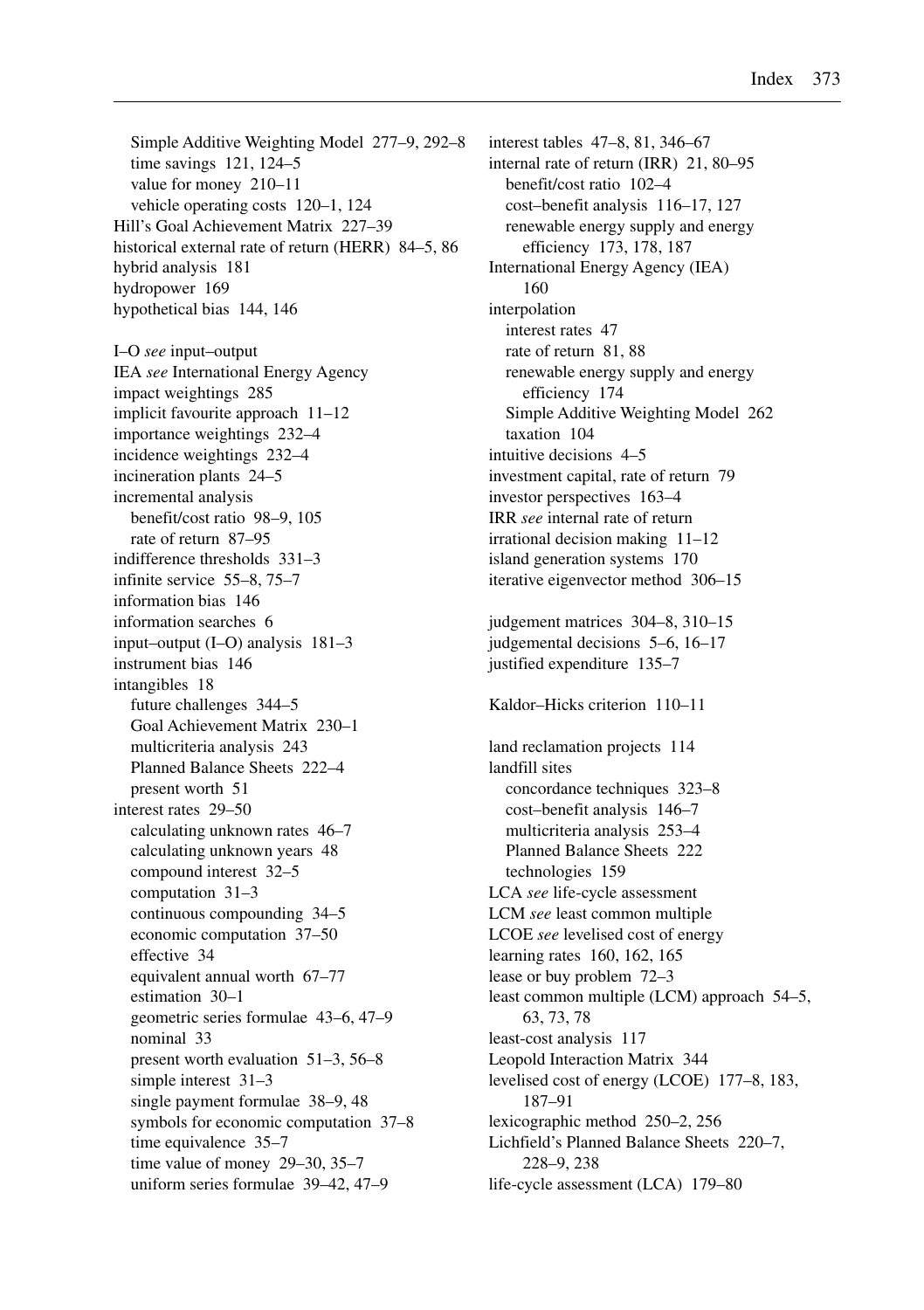life-cycle cost analysis

cost–benefit analysis 117 present worth 58–60, 66 linear scoring functions 219 liquidity 61 lump sums 49 MAC *see* marginal abatement costs MACRS *see* Modified Accelerated Cost Recovery System maintenance costs *see* operating and maintenance costs maintenance emissions 180 manufacturing projects 260–1, 266–70 marginal abatement costs (MAC) 179, 183, 189–91 MARR *see* minimum acceptable rate of return MAUT *see* multi-attribute utility theory Maximax technique 254–5 Maximin technique 253–4 measures of effectiveness 8–9 median rankings 323 medical costs 122 milestones concept 196–9 minimum acceptable rate of return (MARR) 51, 79, 84, 86–7, 89–91, 93–5 mitigation 290 Modified Accelerated Cost Recovery System (MACRS) Model 106 Mongkol's methodology 289–91 Monte Carlo analysis 186 multi-attribute utility theory (MAUT) 245, 257–9 multicriteria analysis 26–7, 243–56, 344–5 attitude-oriented techniques 244–5, 253–5, 256 decision making 18, 21–2, 24–5 decomposition–aggregation strategy 244, 245 dominance techniques 244, 246–8, 256 evaluation models 244–6 satisficing 244, 248–50, 256 sequential elimination techniques 244, 250–2, 256 simple non-compensatory methods 244–5, 246–56 *see also* analytic hierarchy process; concordance analysis; simple additive weighting model multiple weighting systems 279–81 mutually exclusive options 87–92, 98–9 NAS *see* net annual savings

National Audit Office 207, 212–15 National Environmental Policy Act (NEPA) 344 net annual savings (NAS) 61–2 net present value (NPV) 21 benefit/cost ratio 98–9 cost–benefit analysis 116–18, 126, 132–6 rate of return 95 renewable energy supply and energy efficiency 171–2, 178, 185, 187–9 nine-point scales 302–4, 315 noise pollution 284 nominal interest rates 33 non-analytical decision making 4–6 non-compensatory multicriteria methods 244–5, 246–56, 318–42 non-economics-based techniques 26–7 analytic hierarchy process 27, 245, 300–17, 319, 341–2 concordance techniques 27, 245, 318–42 contingent valuation methods 114, 143–7 cost–benefit analysis 113, 114, 138–48 decision making 18 future challenges 344–5 Goal Achievement Matrix 227, 231, 239–40 hedonic pricing 113, 114, 139–40 multicriteria analysis 243–56, 344–5 Planned Balance Sheets 222–4 Simple Additive Weighting Model 26–7, 240, 245, 257–99, 316, 318–19, 341–2 surrogate market prices 138–9 sustainability 147–8 travel cost method 140–2 non-programmed decisions 5–6 non-users of proposed facilities 120, 150 normalised importance weighting 271–6, 277–9, 294–5, 324 normalised judgement matrices 304–8, 310–15 NPV *see* net present value

O&M *see* operation and maintenance objectives 7–8, 16 OFWAT *see* Water Services Regulation Authority one-off costs/receipts 56 OPEC 155 operation and maintenance (O&M) costs benefit/cost ratio 97–9, 103 cost effectiveness 218 cost–benefit analysis 120–4, 132–4 equivalent annual worth 74–7 present worth 57–8 rate of return 88 renewable energy supply and energy efficiency 167, 171 value for money 196, 208–9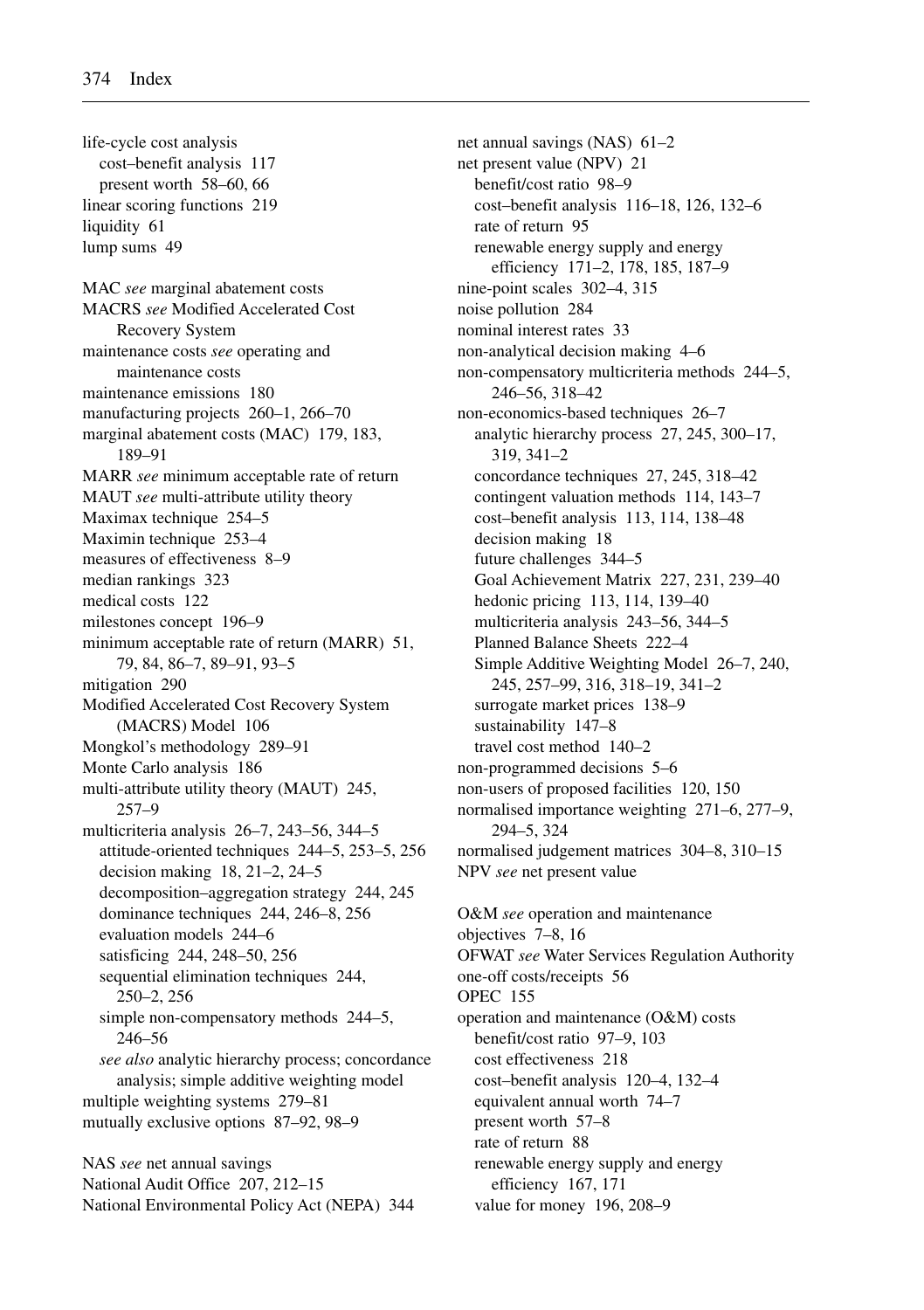operational emissions 180 optimisation 10, 20–2, 25, 26 ordinal scales 233–4 organisations 3 P/A *see* series present worth factors pairwise comparison weighting system 273–4, 302–4, 316 pairwise dominance relationships 321, 328–9 Parameter Importance Units (PIU) 285–6 Pareto optimum 110 partial pre-orders 321 partial ranking 318 partially-compensatory methods 245 passive interventions 162–3 payback comparison method 60–2, 66 payback periods 117 payment plans 36–7 PBS *see* Planned Balance Sheets penetration levels 160–1 performance matrices 247–9, 252–5, 303, 312–15, 339 performance measures cost–benefit analysis 115–17 decision making 8–9, 25 Goal Achievement Matrix 227–39 value for money 196, 208, 213–15 personnel appointment decisions 255 photovoltaic (PV) systems 162, 165–6, 174–5, 177, 179, 189–91 PIU *see* Parameter Importance Units Planned Balance Sheets (PBS) 220–7 case study 225–7 development of technique 220–1 disaggregation 222–4 Hill's criticisms of technique 228–9, 238 layout 224 relevance of CBA to planning problems 221–2 planning authorities 13 planning horizon approach 55 planning proposals 12–13 political acceptability decision making 3, 11–14, 25 Simple Additive Model 271–6, 277–80 political planning process 12–13, 14 preference thresholds 331–3 present worth 26, 51–66 comparison process 52–65 economic computation 39, 42, 45, 49 equal service 52–3 equivalent annual worth 73, 78 evaluation 51–66

infinite service 55–8 life cycle cost analysis 58–60, 66 payback comparison method 60–2, 66 rate of return 80–1, 84, 87–92, 94 taxation 103 unequal service 53–5 primary stakeholders 3–4 priorities *see* analytic hierarchy process private costs 129 probabilistic additive weighting 264–70, 298 process analysis 181–3 procurement strategies 214 professional expertise 280–1 professional representative institutions 3 programmed decisions 5–6 project balance method 85–6 project execution plans 203–4 project management delivery systems review 196–7 effectiveness 207–8, 214 performance measures 213–15 project reports 205–6 PROMETHEE I and II Models 321–8, 331–2, 333–9 property damage 122 property values *see* hedonic pricing public acceptability 235–8, 244 public participation 287 public policy cost–benefit analysis 108–9 renewable energy supply and energy efficiency 154–7, 163, 179, 189–91 PV *see* photovoltaic qualification scores 334, 340 qualitative risk assessments 202 quality control 205 quantitative risk assessments 202 rank-sum weighting method 263, 271–2, 297 ranking multiple mutually exclusive options 87–92 ranking system for obtaining weights 270–2, 297 rate of return 26, 79–95 annual worth 82 cost–benefit analysis 116–17, 127 decision making 21 equivalent annual worth 71, 74 external rate of return 83–4, 85 historical external rate of return 84–5, 86 incremental analysis 87–95 internal rate of return 21, 80–95, 102–4,

116–17, 127, 173, 178, 187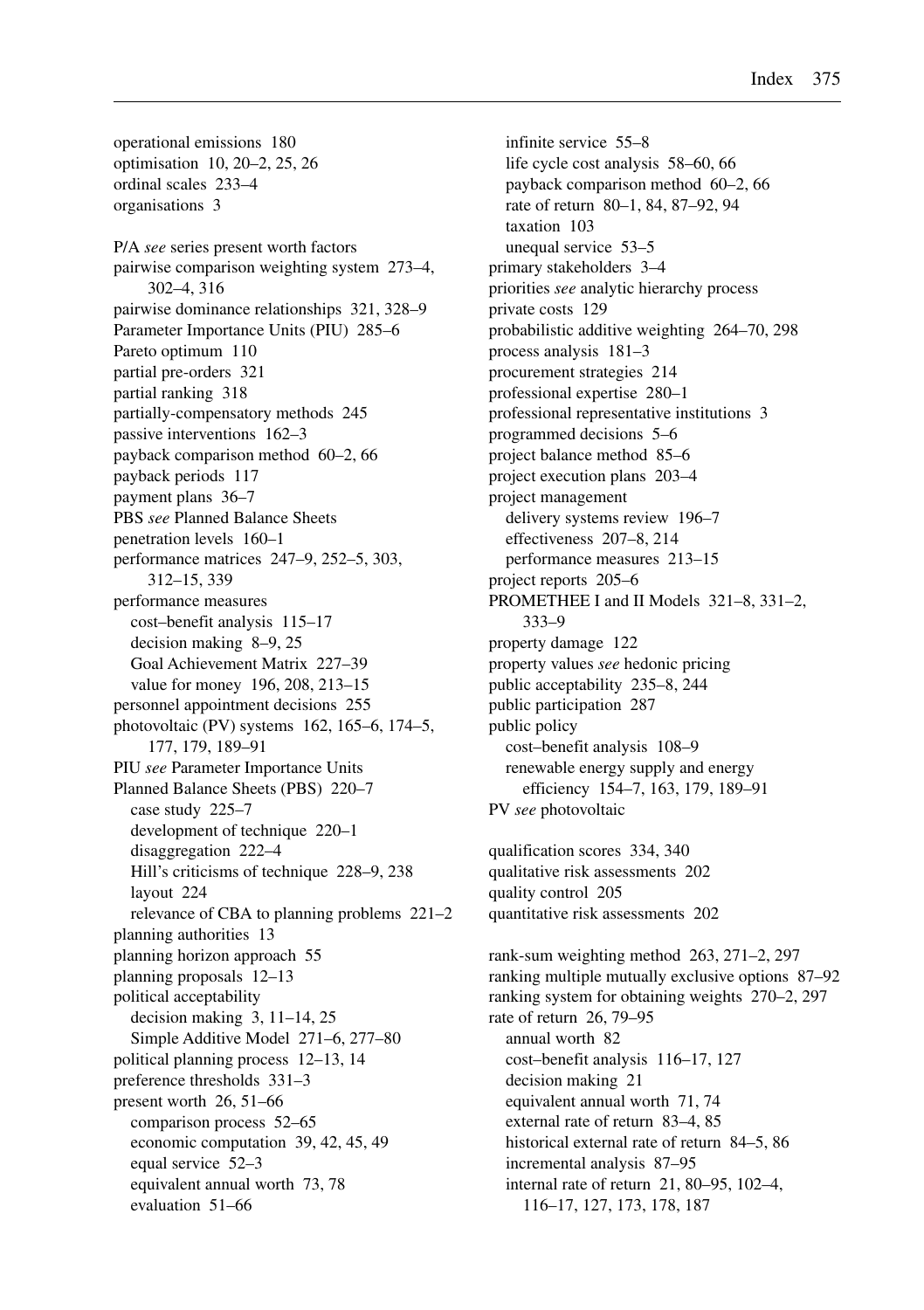rate of return (*cont'd*) minimum acceptable rate of return 51, 79, 84, 86–7, 89–91, 93–5 multiple rates in a single project 82–4 present worth 51, 80–1, 84, 87–92, 94 project balance method 85–6 ranking multiple mutually exclusive options 87–92 renewable energy supply and energy efficiency 173, 178, 187 single project calculations 80–6 strengths and limitations 94–5 taxation 102–4 unequal service 86, 93–4 rating panels 288 ratio system for obtaining weights 272–3, 293–5 rational approach to decision making 7–10, 13–14, 20, 200–1, 228–9 reasoned choice 6 recreational facilities 140–2, 144 recurring costs benefit/cost ratio 97–9, 103 equivalent annual worth 74–7 present worth 57–8 rate of return 88 reduction of risks 202–3 reflexivity 302 reformist techniques *see* cost–utility techniques reliability 222 renewable energy supply (RES) projects 26, 154–92 backup and storage 161, 169–70, 186–9 benefit/cost ratio 175, 190–1 capital costs 165–7 carbon dioxide equivalents 180–1 case studies 186–91 discount rates 171 discounted payback period 174–5, 187–8 end-of-life 170 energy and GHG accounting methods 181–2 estimating GHG emissions 178–83 externalities 167–9, 190–1 internal rate of return 173, 178, 187 investor perspective 163–4 levelised cost of energy 177–8, 183, 187–91 life-cycle assessment 179–80 marginal abatement costs 179, 183, 189–91 Monte Carlo analysis 186 net present value 171–2, 178, 185, 187–9 operation and maintenance costs 167 policy context 154–7, 163, 179, 189–91 revenues 170–1

savings/investment ratio 176–7 scenarios analysis 185 sensitivity analysis 185 simple payback period 173–4 system boundaries 164 system size 165 technologies 157–63 uncertainty 183–6 Renewable Heat Incentive (RHI) 160 residual value *see* salvage value resistance-to-change grids 274–6 retention of risks 203 RHI *see* Renewable Heat Incentive risk assessment and management cost–benefit analysis 107 decision making 15 Simple Additive Weighting Model 287 value for money 194, 201–3 risk response 202–3 Rivers and Harbours Act (1902) 108 Roskill Commission 150 Saaty's nine-point scales 302–4, 315 salvage value benefit/cost ratio 98–9 equivalent annual worth 69–70, 71, 74 present worth 53, 55 satisficing 11, 20–1, 244, 248–50, 256 savings/investment ratio (SIR) 176-7 SAW *see* Simple Additive Weighting scale-weighted checklists 282–91 SCC *see* social cost of carbon scenarios analysis 185 scoping 287 scoring systems for criteria 281–2 secondary stakeholders 4 semantic evaluations 317 sensitivity analysis concordance techniques 339, 341 cost–benefit analysis 117–19, 127 renewable energy supply and energy efficiency 185 Simple Additive Weighting Model 261–5, 297–8 sequential elimination techniques 244, 250–2, 256 series compound-amount factors (F/A) 41, 47 series present worth factors (P/A) 42, 56, 61, 64–5, 90–2 seven-point scales 302 shadow pricing 113–14, 223 shadow projects 148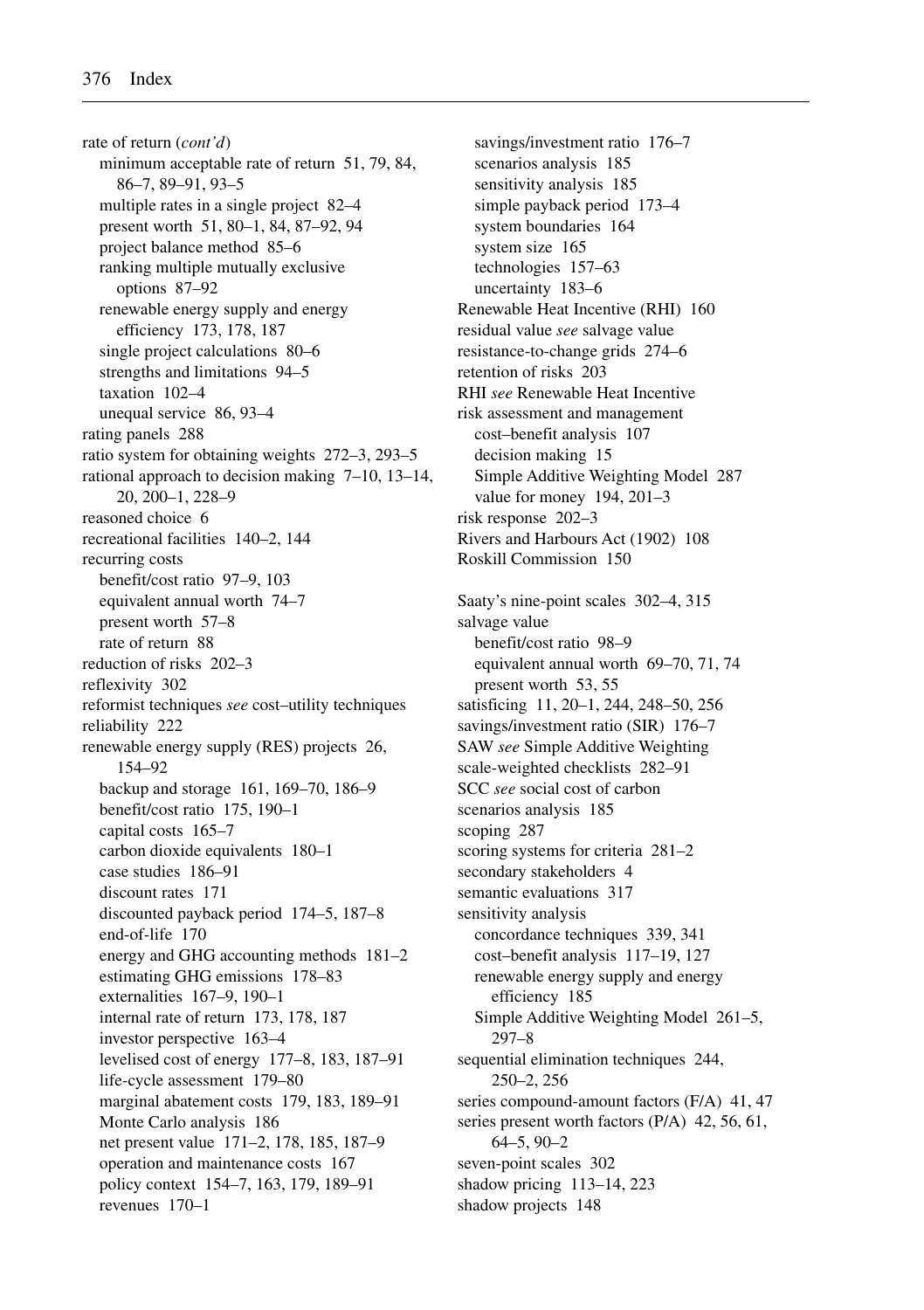Simple Additive Weighting (SAW) Model 26–7, 240, 245, 257–99 analytic hierarchy process 316 assigning weights to decision criteria 270–82, 293–6 basic principles and techniques 259–61 case study 292–8 checklists 282–91 concordance techniques 318–19, 341–2 decision making hierarchy 281 environmental evaluation system 283–91 expected value 264, 265–8 geographical location 280 hierarchy of weights 276–80 impact weightings 285 Mongkol's methodology 289–91 multi-attribute utility theory 245, 257–9 multiple weighting systems 279–81 pairwise comparison weighting system 273–4 presumption of equal weights 270 probabilistic additive weighting 264–70, 298 professional expertise 280–1 ranking system for obtaining weights 270–2, 297 ratio system for obtaining weights 272–3, 293–5 resistance-to-change grids 274–6 scoring systems for criteria 281–2 sensitivity analysis 261–5, 297–8 Sondheim's environmental assessment method 287–9 urban transport strategies 292–8 variance 264, 266–70 simple interest 31–2 simple non-compensatory multicriteria methods 244–5, 246–56 simple payback period (SPP) 173–4 single payment compound-amount factors (F/P) 38–9, 48 sinking fund factors (A/F) 39–40, 44, 58–9, 64–5, 82 SIR *see* savings/investment ratio small-scale energy generation projects 338–42 SMP *see* system marginal prices social cost of carbon (SCC) 168–9 social impacts cost–benefit analysis 107–8, 135, 145 Goal Achievement Matrix 229 multicriteria analysis 244 value for money 209, 213 solar energy 162 solar water heating (SWH) 162 Sondheim's environmental assessment method 287–9 SPP *see* simple payback period

stakeholders cost–benefit analysis 108 decision making 3–4 Goal Achievement Matrix 229–30, 235–8 Planned Balance Sheets 222–3, 225–7 renewable energy supply and energy efficiency 163–4 Simple Additive Weighting Model 294 value for money 210, 214 standard deviation 266, 268–70 standardised ratings 289 storage technologies 161, 169–70, 186–9 straight-line depreciation 99–100, 101, 104 strategic bias 144, 145 structured problems 5–6 Sum of Ranks Method 263, 271–2, 297 surrogate market prices 114, 138–9 survey-based monetary valuation techniques 144–7 sustainability 147–8, 195, 211–12 SWH *see* solar water heating system boundaries 164 system marginal prices (SMP) 187 systems analysis 7 T-charts 17 take-it-or-leave-it experiments 144 taxation 99, 102–4, 106 technical documentation 19 technical experts 3, 12 technical factors 24–5 third-party requirements 210 threshold values 330, 331–3, 335–6, 338–40 tidal power 169–70 time control 205, 213–15 time equivalence 35–7 time savings 121, 124–5 time value of money 29–30, 35–7 toll roads 210–11 top-up energy supply 169–70 trade-offs 25 analytic hierarchy process 316 concordance techniques 319 Goal Achievement Matrix 229 Planned Balance Sheets 223 transferral of risks 203 transport *see* highway and transport projects

travel cost method 140–2 trial-and-error methods basic tools 47–8 rate of return 81 taxation 104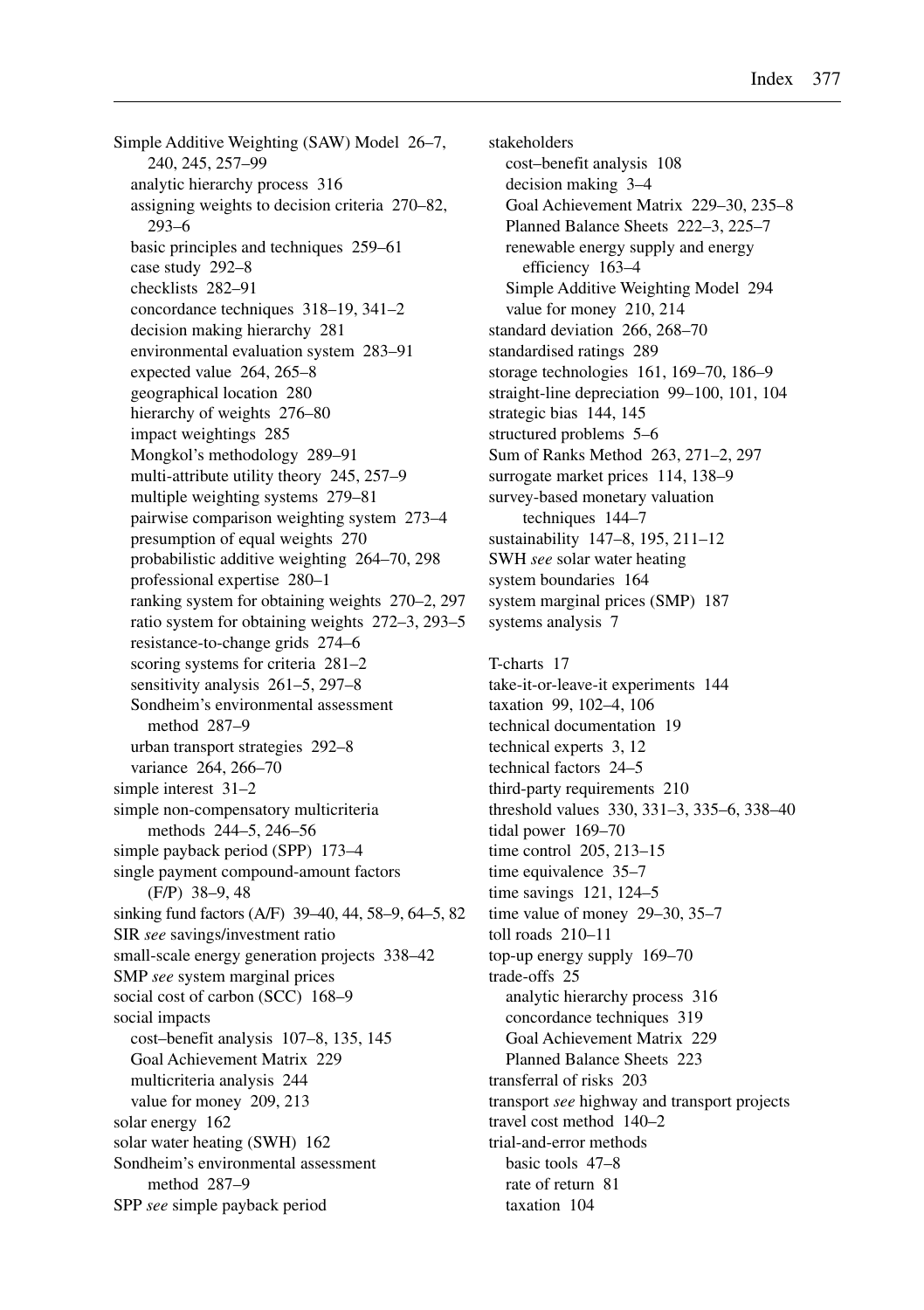uncertainty cost–benefit analysis 130 decision making 15 Goal Achievement Matrix 232 multicriteria analysis 256 renewable energy supply and energy efficiency 183–6 Simple Additive Weighting Model 261, 265–6, 287 unequal service equivalent annual worth 73–5 present worth 53–5 rate of return 86, 93–4 uniform series formulae 39–42, 47–9 unrecovered capital 67–8 unstructured problems 5–6 upward distillation 335–7, 339, 341 urban transport strategies 292–8 utility functions 257–9 value functions 285 value management 199–201 value for money (VFM) 26, 193–215 assessing relative importance of value drivers 210 collaboration 214–15 community impacts 209 construction projects 193–215 control procedures 204–5 decision making 195–6, 200–1, 212 definitions and concepts 193–4 design 206–11 effectiveness 193, 207–8, 214 environmental factors 208–9, 211–12 framework 194–5, 197–206 milestones concept 196–9 operating and maintenance costs 196, 208–9 performance measures 196, 208, 213–15 procurement and contracting strategies 214

project execution plans 203–4 project reports 205–6 review systems 196–7 risk assessment and management 194, 201–3 sustainability 195, 211–12 third-party requirements 210 value management 199–201 well-focused and capable clients 214 whole-life costing 194, 195–6, 200, 208, 214 variance 264, 266–70 vehicle operating costs 120–1, 124 veto thresholds 333, 338–9 VFM *see* value for money visual impact 282

WACC *see* weighted average cost of capital waste management projects cost–benefit analysis 128, 135–7, 146–7 decision making 24–5 rate of return 93–4 Simple Additive Weighting Model 271–6 *see also* landfill sites water resource projects cost–benefit analysis 109, 112, 128–35, 149–50 Simple Additive Weighting Model 283–91 Water Services Regulation Authority (OFWAT) 135–6 weighted average cost of capital (WACC) 131, 171, 173 weighting panels 288–9 weighting schemes concordance techniques 319–20 Goal Achievement Matrix 229, 231–7 *see also* Simple Additive Weighting Model whole-life costing 194, 195–6, 200, 208, 214 willingness to pay/accept (WTP/WTA) 130, 140–5 wind power 160–1, 164–7, 177 WTP/A *see* willingness to pay/accept